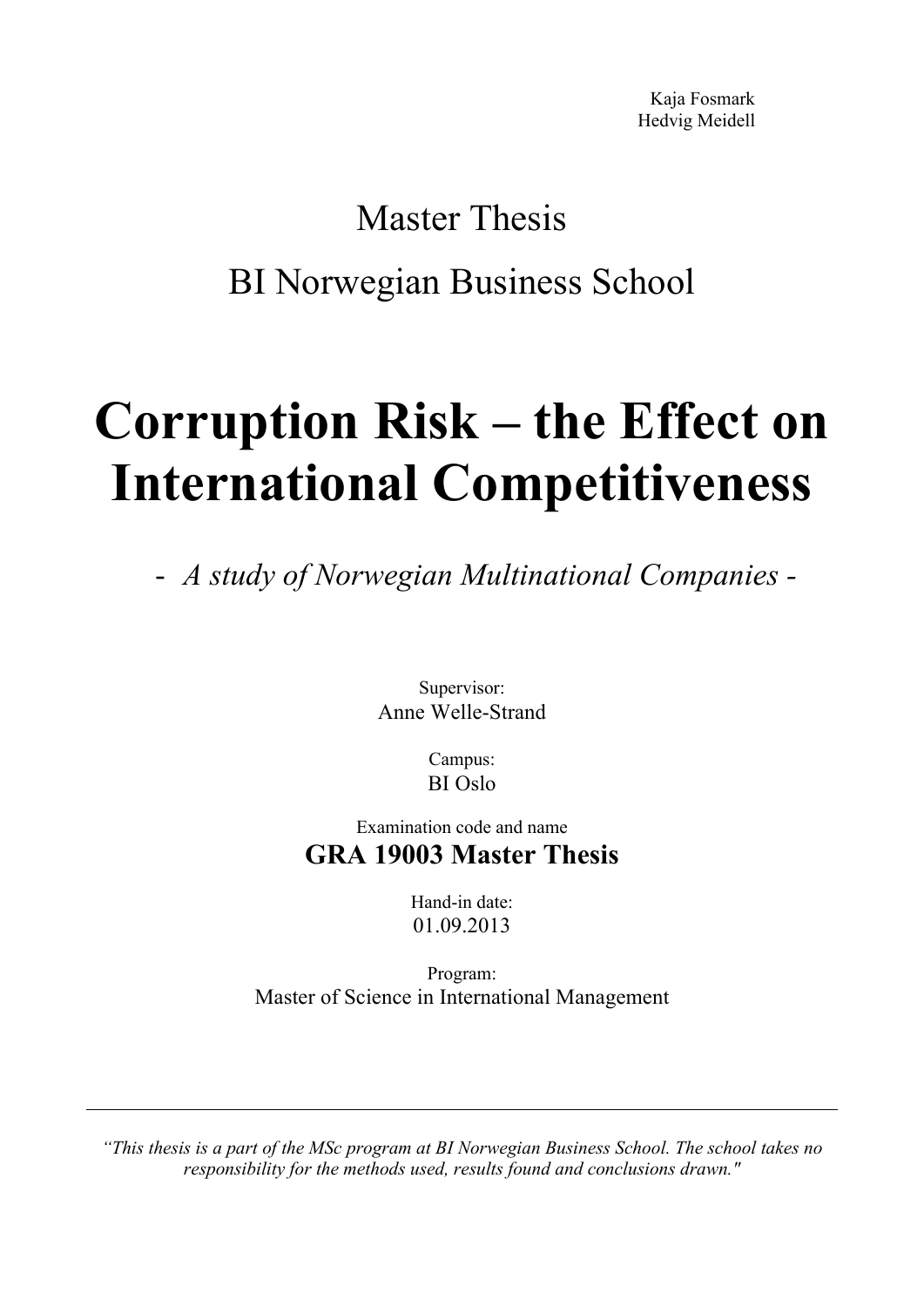#### **TABLE OF CONTENTS**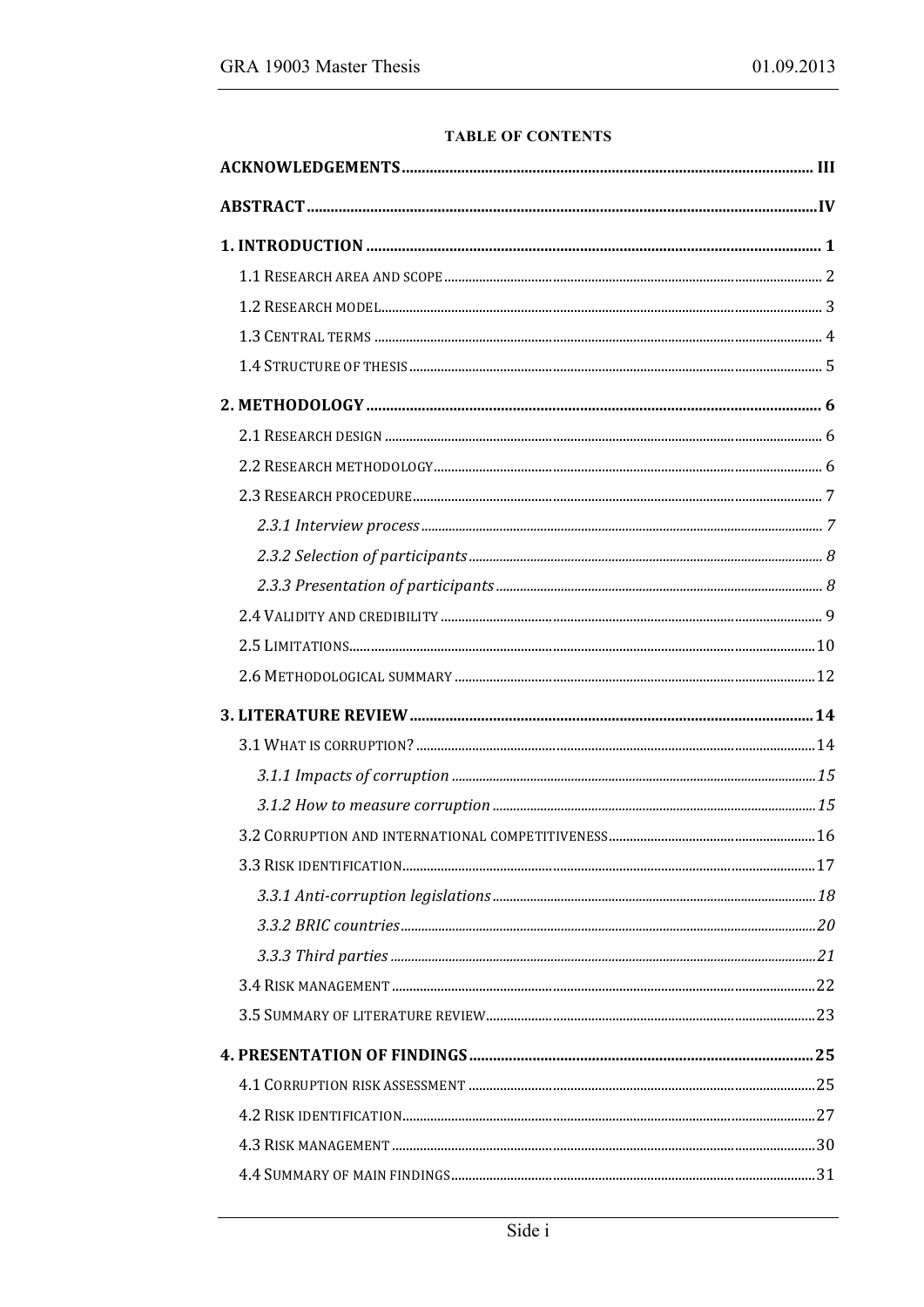| 5.3 HOW DOES CORRUPTION AFFECT INTERNATIONAL COMPETITIVENESS?  43 |  |
|-------------------------------------------------------------------|--|
|                                                                   |  |
|                                                                   |  |
|                                                                   |  |
|                                                                   |  |
|                                                                   |  |
|                                                                   |  |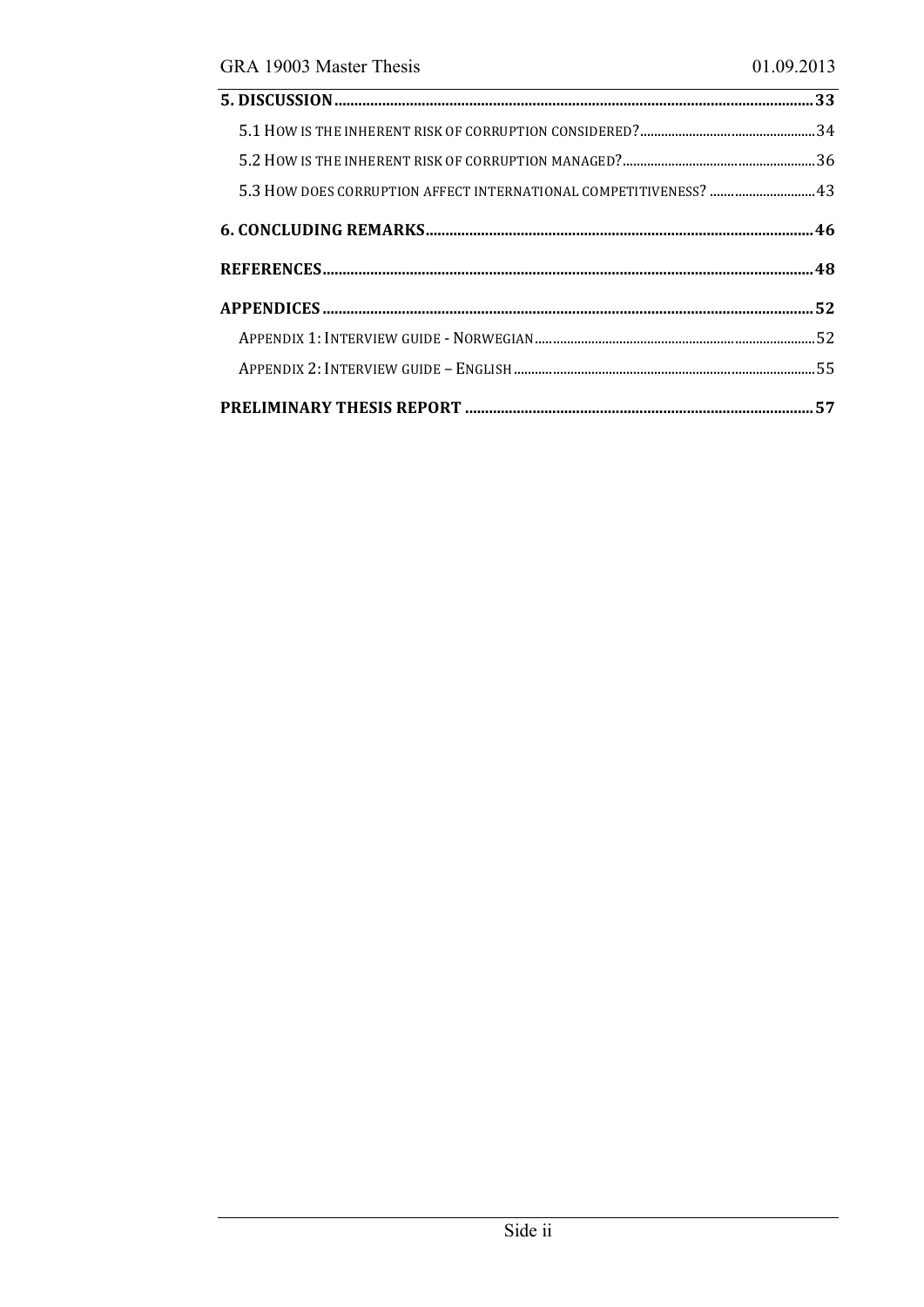#### **Acknowledgements**

This master thesis is the final product of a two-year Master of Science Program in International Management at BI Norwegian Business School, 2011 - 2013.

Initially, we would like to express our great appreciation to *Anne Welle-Strand*, Professor at the Department of Leadership and Organizational Behavior at BI Norwegian Business School. Her enthusiasm and engagement has been a valuable contribution to the development of this master thesis.

Furthermore, we would like to thank *Gunnar Holm Ringen,* Partner, and *Kristian Thaysen,* former Director, in the Forensic Services Department at PriceWaterhouseCoopers (PwC). Through participation in the PwC Scholarship Program, they have acted as mentors and contributed with constructive recommendations, advice and assistance in the research process.

We also wish to acknowledge the assistance provided by PwC in the data collection process. Their professional association with established Norwegian multinationals was valuable when collecting participants for the research.

Finally, we would like to thank each of the Norwegian multinational companies who participated in the research and enabled us to complete the study.

Oslo, August  $29<sup>th</sup> 2013$ 

Hedvig Meidell Kaja Fosmark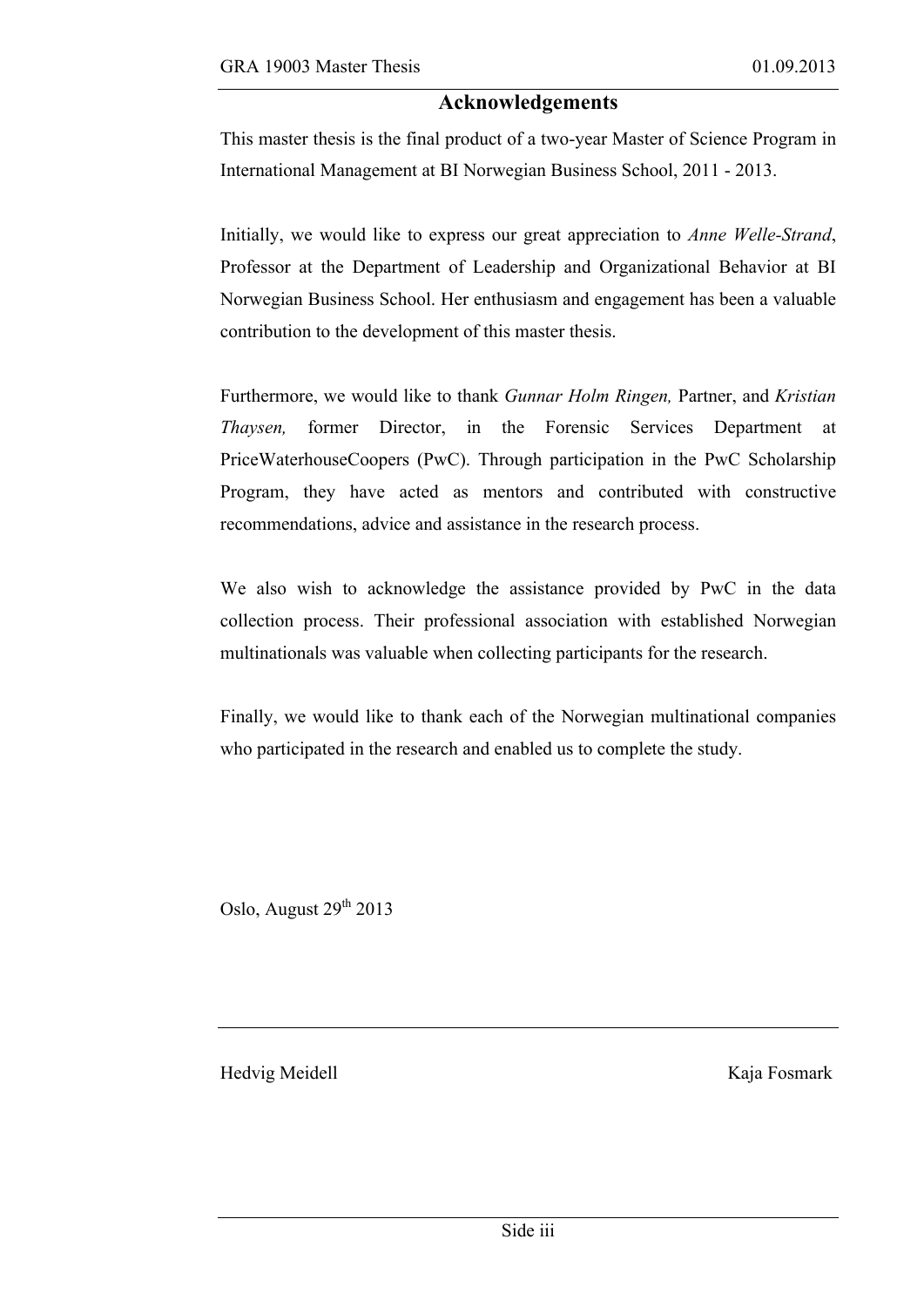#### **Abstract**

Corruption is a debated topic among actors in the international business environment, particularly as stringent anti-corruption legislations pose restrictions on how companies can legally operate. Corruption is by many leading economists regarded as a worldwide challenge and an impediment to economic growth and development. Norway has taken an active role in the international fight against corruption, and this thesis asks whether this could affect Norwegian multinational companies' (MNCs) competitiveness.

This thesis examines *how the risk of corruption affects Norwegian multinational companies' international competitiveness.* To limit the scope, the thesis asks the following sub-questions: (1) *how is the inherent risk of corruption considered? (2) How is the inherent risk of corruption managed*? A qualitative study has been conducted on five Norwegian multinational companies, operating in the BRIC countries (Brazil, Russia, India, China). The MNCs operate in different industries and represent a combination of private*/*public and privately owned companies.

The research found that the MNCs consider the inherent risk of corruption to be high. The MNCs respond to the identified risk by implementing strict internal procedures for corruption risk management. However, despite these procedures, certain MNCs recognize that they are unable to reduce the risk to an acceptable level, leading to risk aversion.

The implementation of anti-corruption procedures, as a result of identified risk, is found to affect the MNCs' international competitiveness negatively in two ways. On one hand, it requires a considerable amount of resources that might affect the companies' profitability. On the other hand, risk aversion may force the MNCs to exclude certain markets due to the identified corruption risk. These consequences are, however, argued to be short term.

On a long-term basis, the anti-corruption procedures are assumed to contribute to international competitiveness. If anti-corruption laws continue to proceed towards a global standard, it is argued to cause equal competitive conditions for all multinational actors.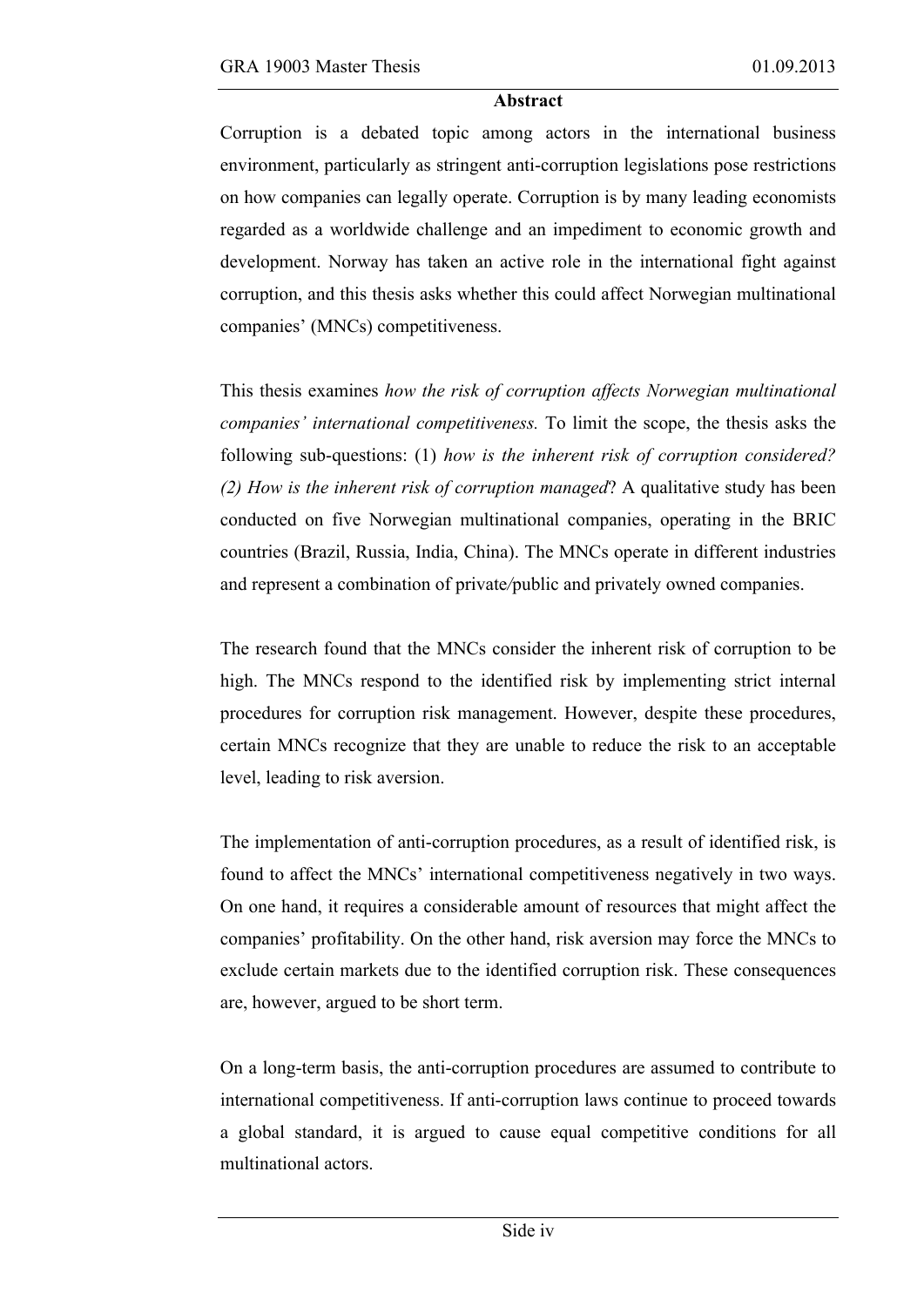# **Abbreviations**

| <b>ACP</b>     | Anti-corruption procedures                                      |
|----------------|-----------------------------------------------------------------|
| <b>BRIC</b>    | Brazil, Russia, India, China                                    |
| <b>CPI</b>     | Corruption Perception Index                                     |
| <b>EFS</b>     | European Fraud Survey                                           |
| <b>FDI</b>     | Foreign Direct Investment                                       |
| <b>IR</b>      | Inherent risk                                                   |
| <b>MNC</b>     | <b>Multinational Company</b>                                    |
| <b>NPC</b>     | Norwegian Penal Code                                            |
| <b>OECD</b>    | Organization for European Economic Co-Operation and Development |
| <b>PwC</b>     | PricewaterhouseCoopers AS                                       |
| RR             | Rest risk                                                       |
| <b>SECO</b>    | <b>State Secretariat for Economic Affairs</b>                   |
| TI             | Transparency International                                      |
| <b>UKBA</b>    | <b>UK Bribery Act</b>                                           |
| <b>UN</b>      | <b>United Nations</b>                                           |
| <b>US FCPA</b> | United States Foreign Corrupt Practices Act                     |
| <b>WB</b>      | World Bank                                                      |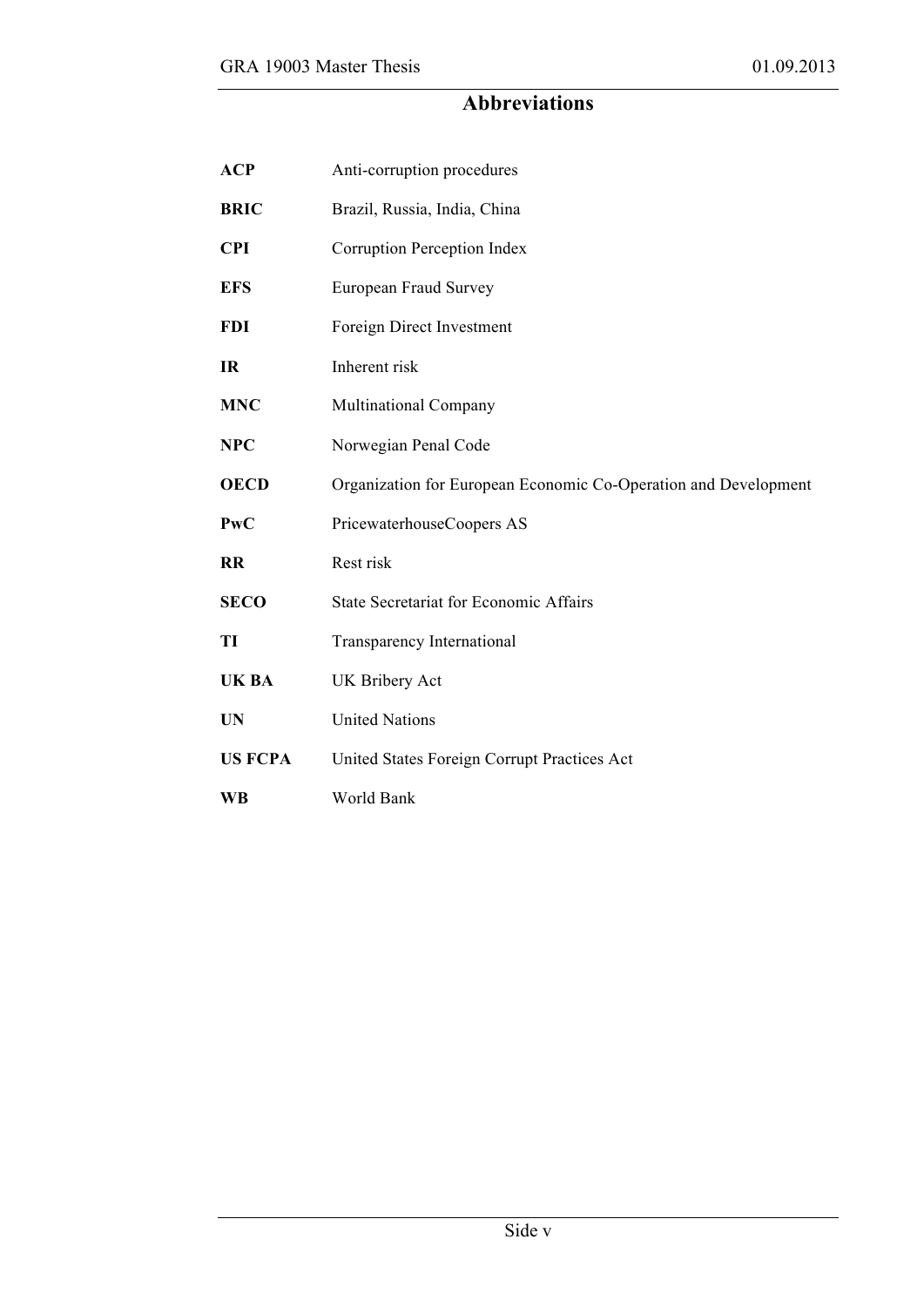$\overline{a}$ 

## **1. Introduction**

Corruption is recognized as a universal challenge that poses a threat to the global economy and limits sustainable development. In 2004 the World Bank recognized corruption to be a trillion-dollar industry (Werlin 2005). Corruption is further claimed to distort fundamental market structures, thus hinder growth and threaten macroeconomic environment and fiscal stability. The concept of corruption has received a great deal of attention in literature and in media; yet, corruption has proven to be a difficult framework to assess.

Norway has been recognized as a prominent actor in the field of anti-corruption efforts, through an international commitment to fight corruption (St.meld. nr. 10 2008-2009). In 2003 Norway strengthened its anti-corruption law considerably, and it is recognized that an increased number of countries are now taking measures to strengthen their legislative framework (ibid). This is for instance seen through the United Kingdom's improvement of its anti-corruption law in 2011, named the UK Bribery  $Act^1$ . It is recognized that companies are responding to this development by implementing internal anti-corruption procedures. This development may indicate that anti-corruption legislations are moving towards a global standard, argued to create more equal competitive conditions for companies operating in the international business arena.

It is recognized that almost every company is exposed to some degree of corruption risk. As anti-corruption legislations are complex and vary between countries, companies face an increased risk of being sanctioned when operating abroad. What constitutes corruption in one country may not be considered as corruption in another country. Thus, it is of increased importance for companies to have sufficient knowledge of the anti-corruption legislations they are subject to. In 2008 a study<sup>2</sup> revealed that 70 percent of top-executives found that an increased understanding of corruption and associated risks could potentially help them compete more effectively.

<sup>&</sup>lt;sup>1</sup> UK Bribery Act: an Act to make provisions about offences relating to bribery; and for connected purposes (Bribery Act 2010: www.legislation.gov.uk)

 $\overline{2}$  Based on a survey conducted on 390 senior executives by the Economist Intelligence Unit (EIU) in 2007.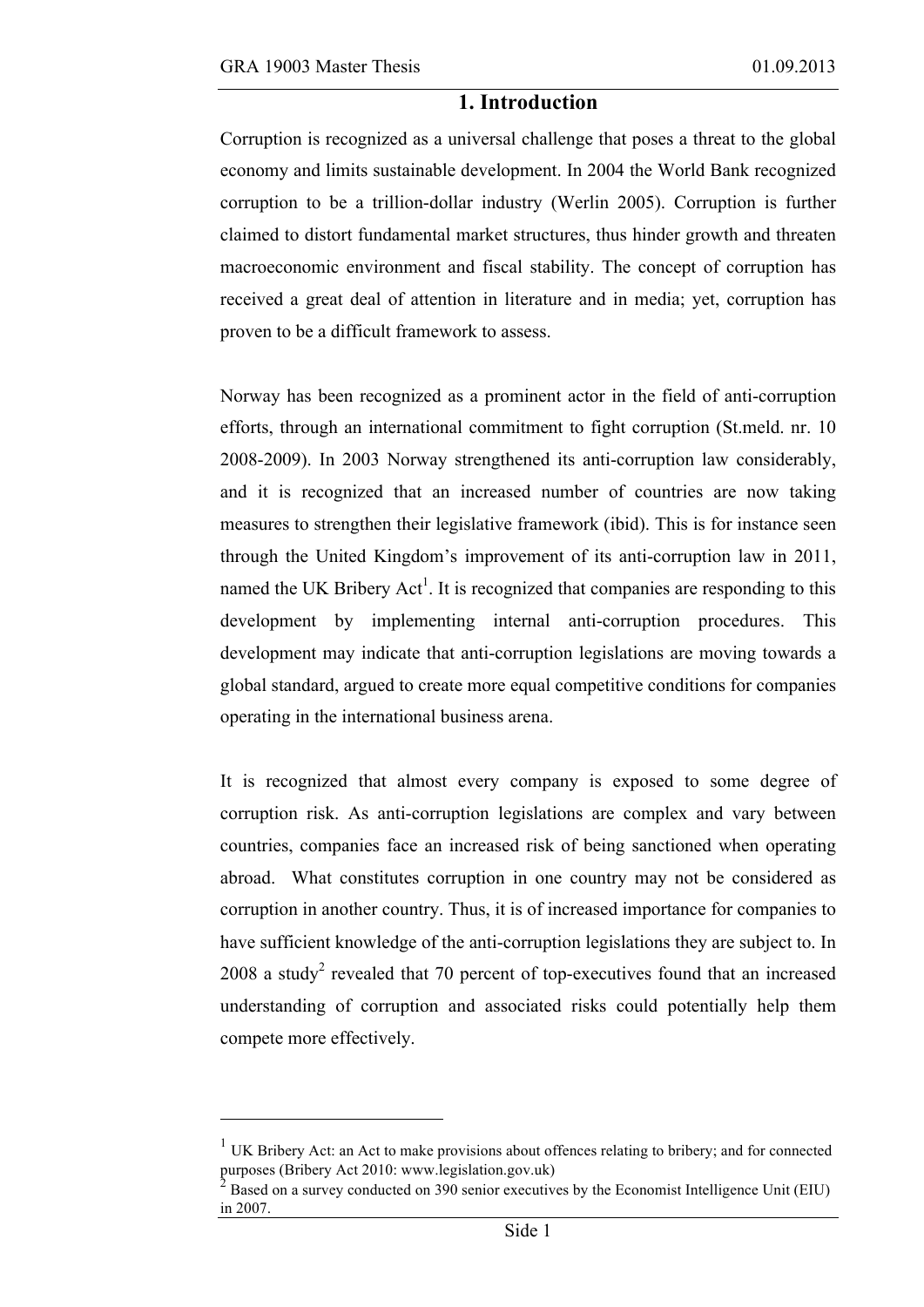Furthermore, the emerging economies, Brazil, Russia, India and China (BRIC), are recognized by Transparency International (2009) to have high level of perceived public sector corruption. Yet, the BRIC countries have contributed to nearly 50 percent of global economic growth in the last decade and presents significant opportunities for international companies (Côté-Freeman 2012, Jain 2006). Contributing to corruption risk in the BRIC countries are the companies need to employ third parties due to their contribution of local business knowledge. Norwegian multinational companies are recognized to have a high presence in the BRIC countries, thus they are exposed to a high level of corruption risk.

# *1.1 Research area and scope*

This thesis treats the subject of Norwegian multinational companies and how the risk of corruption could affect their international competitiveness. The thesis has limited the scope of the research area in order to increase the feasibility of the study.

The thesis will focus on the concept of corruption risk by looking at two specific elements, corruption risk identification and corruption risk management. Combined, these two elements are assumed to have an effect on Norwegian multinational companies' international competitiveness. Corruption risk identification focus on three elements; anti corruption legislations, BRIC countries and the use of third parties. Corruption risk management is identified as the companies' implementation of anti-corruption procedures as. The effect is measured by economical, legislative and reputational consequences. The thesis has defined international competitiveness as a company's ability to maintain and increase economic value creation in the desired market over time.

While Transparency International (TI) has recognized corruption risk to be prevalent in many countries on a worldwide basis, the thesis has chosen only to focus on corruption risk in BRIC countries and corruption risk in the use of third parties. The thesis further emphasizes that the research is limited to Norwegian multinational companies in particular.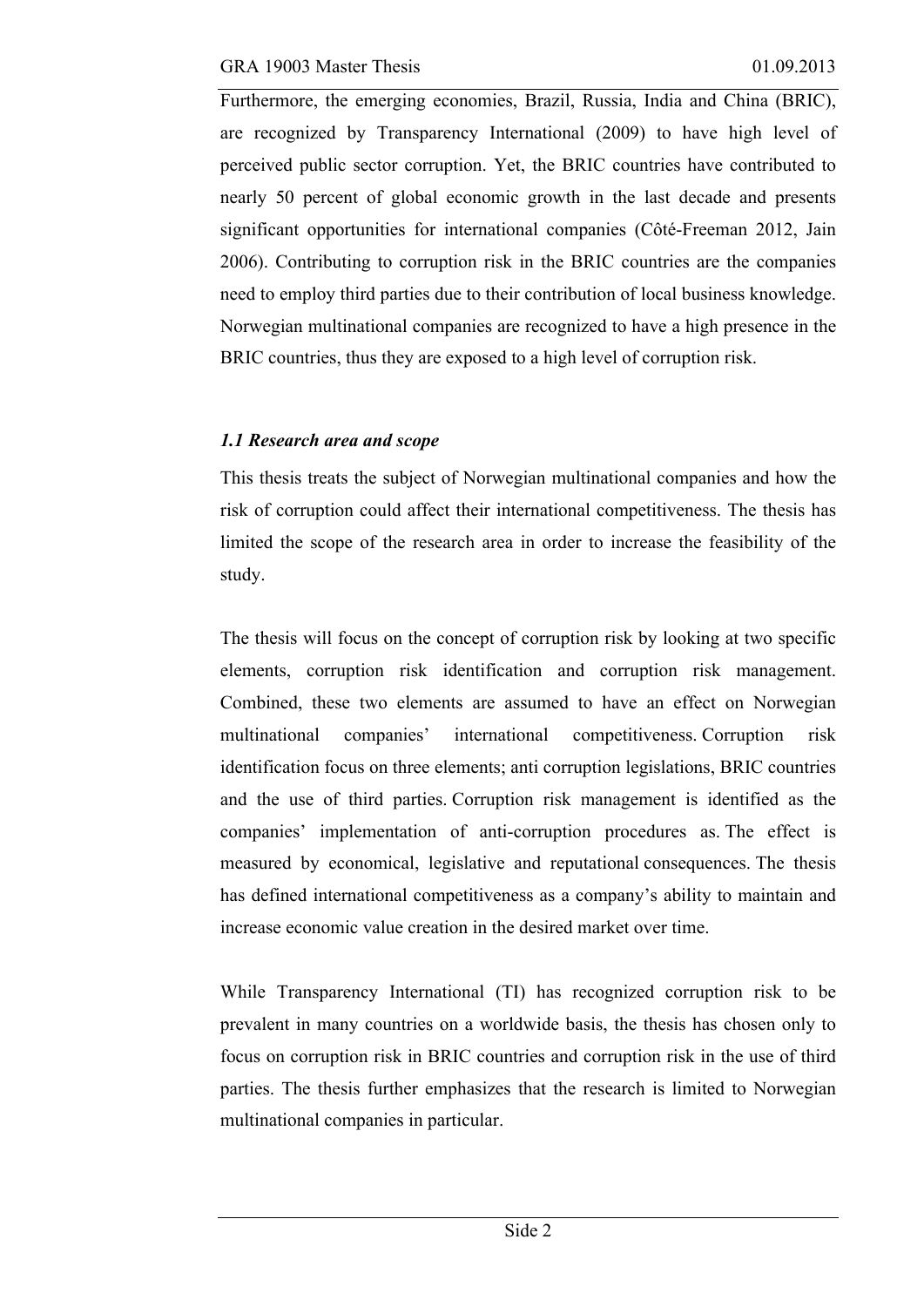Based on the research area and scope the following research question is developed:

*How does the risk of corruption affect Norwegian Multinational Companies' international competitiveness?*

In order to address the research question, the thesis has developed two subquestions:

*(1) How is the inherent risk of corruption considered?*

*(2) How is the inherent risk of corruption managed?*

#### *1.2 Research model*

In order to illustrate the reasoning behind the research question and related subquestions, the following model is developed.



This research model includes the elements that constitute the research area. Through this model, the thesis illustrates the relationship between the developed research question and the two related sub-questions. It should be taken into account that assumptions are based on the researchers' own interpretation of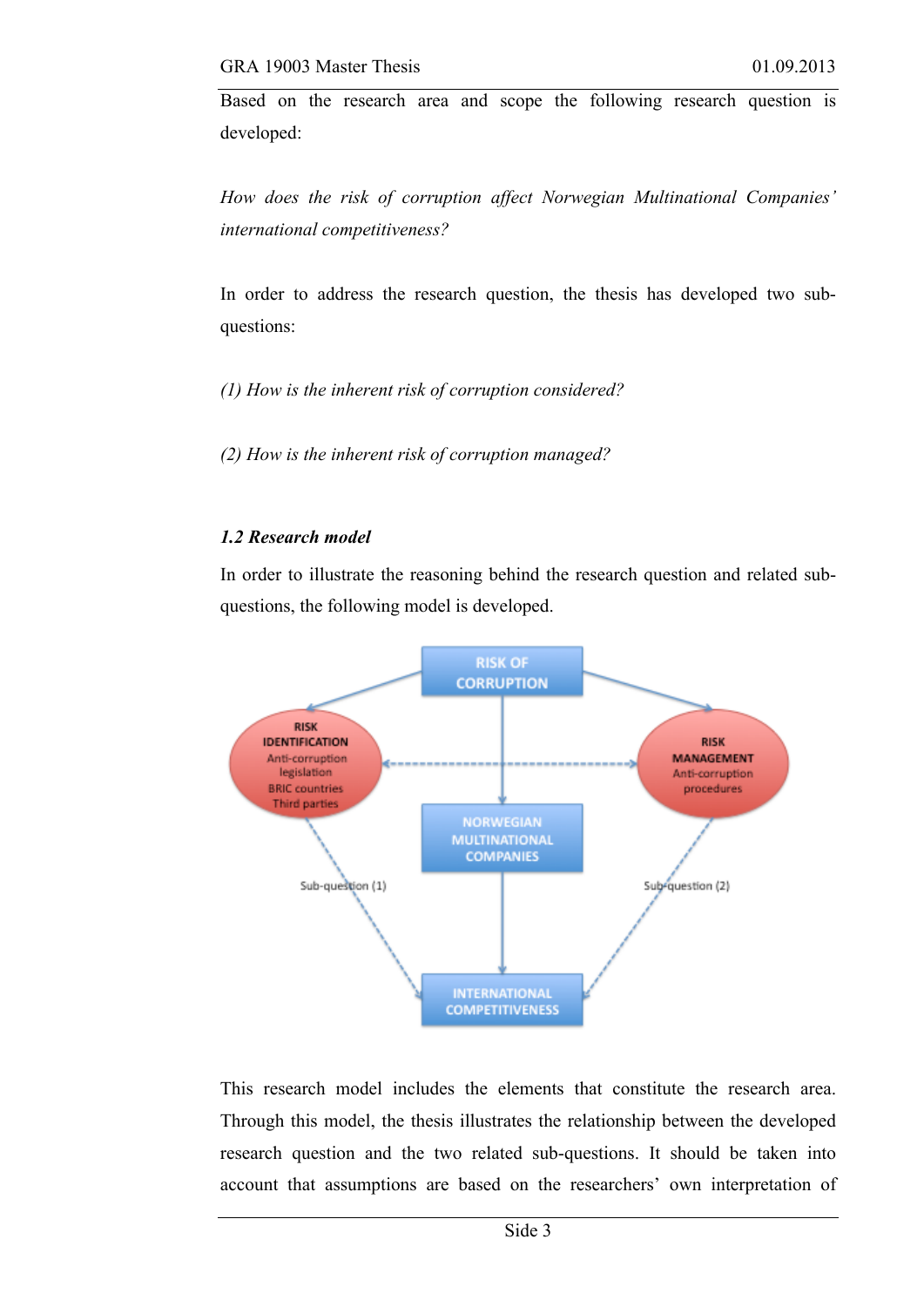findings, through responses from the respective Norwegian multinational companies.

### *1.3 Central terms*

The aim of this section is to offer a general definition of the central terms applied throughout the thesis. A more thorough description of the concepts will be provided in the literature review.

*Corruption –* The thesis will refer to the definition from the State Secretariat for Economic Affairs (SECO 2012) when applying the term. By definition, corruption is considered any abuse of a position of trust in order to gain an undue advantage. This involves the conduct of both sides: that of the person who abuses his position of trust as well as that of the person who seeks to gain an undue advantage by this abuse.

*International competitiveness –* The Norwegian government has provided a definition that sufficiently covers the perception of the term, defined as the conditions required for maintaining and increasing economic value creation over time (St.meld. nr 10 2008-2009). This definition will be applied when referring to the concept in this thesis.

*Anti-corruption legislations –* This thesis will focus on the Norwegian anticorruption law through the Norwegian Penal Code, the US Foreign Corrupt Practices Act and the UK Bribery Act. These are among the anti-corruption legislations considered relevant for Norwegian multinationals, and in addition are among the stringent legislations worldwide.

*BRIC –* is a commonly used abbreviation for the emerging markets Brazil, Russia, India and China. These are recognized to be among the fastest growing markets in the world in terms of economic growth and development.

*Third party -* A third party is defined as an individual or entity who performs services for or on behalf of an organization, characterized as agents, distributors, consultants, joint ventures or contractors (the Bribery Act 2010).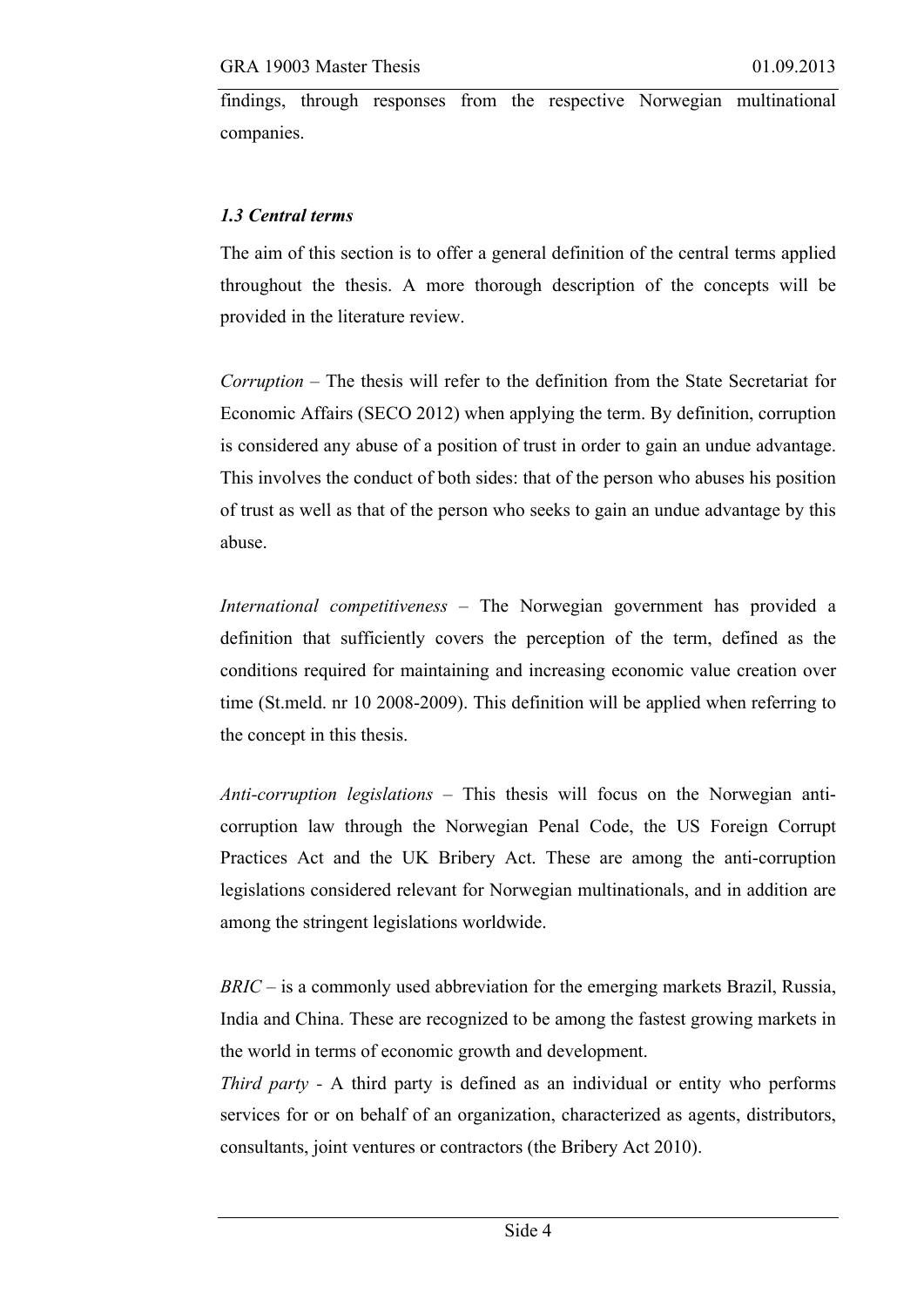*Risk identification* – the thesis have limited the study to include three elements in the identification of corruption risk: anti-corruption legislations, BRIC countries and third parties. Together they comprise what the thesis considers to be the inherent risk of corruption.

*Risk management –* is the implementation of anti-corruption procedures in the MNC as internal control, based on the guiding principles recommended by the Norwegian Penal Code, the Foreign Corrupt Practices Act and the UK Bribery Act.

The terms presented above are not based on a universal understanding, but rather illustrates a common perception of the concepts.

This completes the introductory section of the thesis, where the overall topic has been introduced along with the research question and relevant sub-questions. A research model has been developed in order to illustrate the reasoning behind the approach and central terms have been accounted for to deepen the understanding of the research area.

# *1.4 Structure of thesis*

The thesis is further divided into five main chapters. Chapter two provides an overview of the applied methodology and describes the research process. This chapter also accounts for limitations to the study. Chapter three will present a review of previous literature on the topic of corruption, and portray the main concepts that constitute risk identification and risk management. The chapter will also give a brief overview of how corruption can affect international competitiveness. Chapter four presents findings from the conducted study, relevant to the elements recognized in the literature review. Chapter five discusses the literature in relation to findings and makes assumptions and implications relevant to the sub-questions and overall research question. Lastly, chapter six offers concluding remarks and provides suggestions for future research.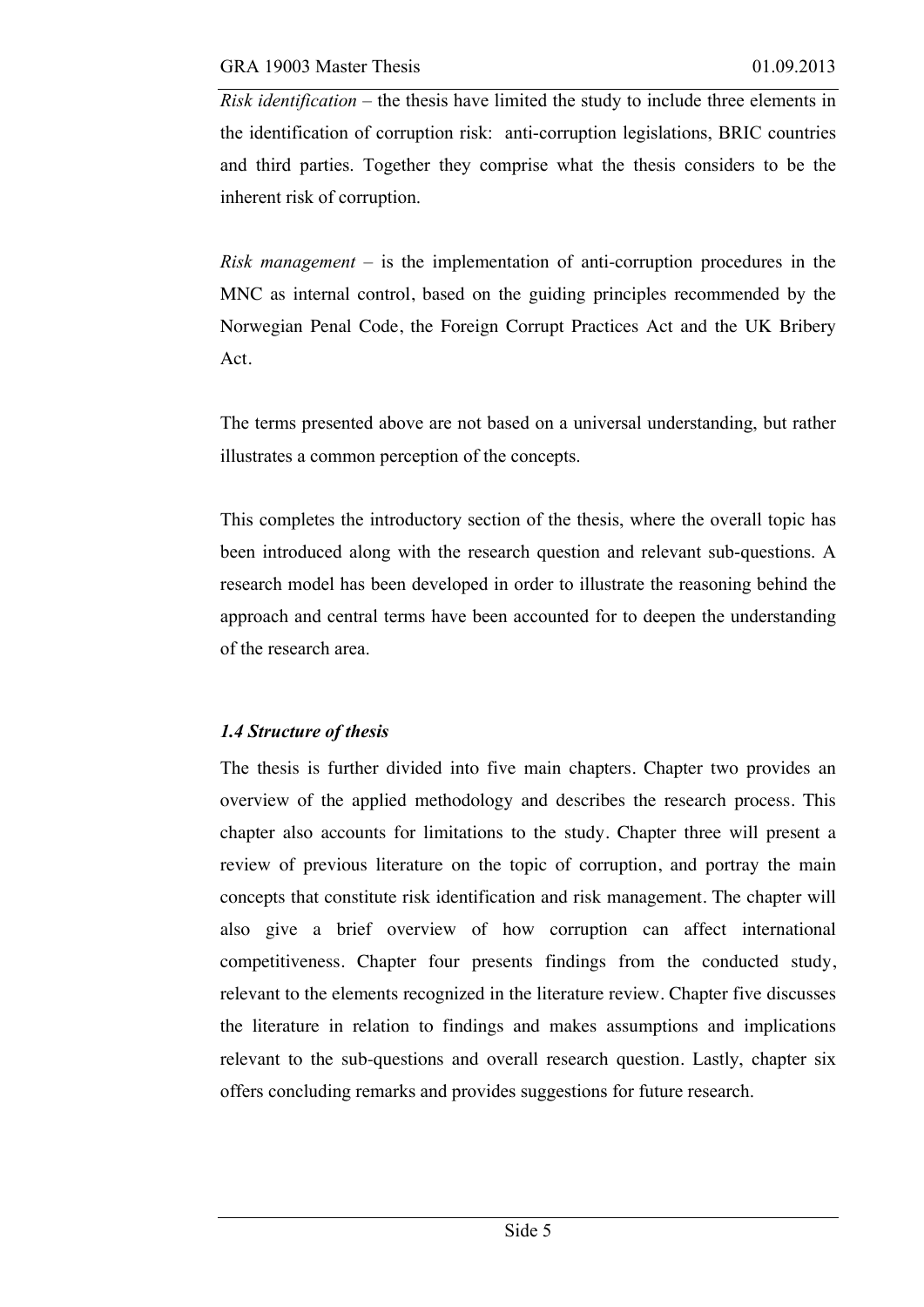## **2. Methodology**

This chapter outlines the methodology applied to the conducted research and provides an explanation behind the choice of research design and methods used. The following chapter additionally outlines the research procedure as well as the validity, credibility and main limitations to the study.

#### *2.1 Research design*

A research design ensures that the obtained evidence enables the thesis to answer the initial research question. In order to provide an unambiguous answer to the research question, *how the risk of corruption affects Norwegian MNCs' international competitiveness*, a descriptive design was evaluated as the most appropriate (NYU 2013). The descriptive research design aims to obtain information concerning the current status of a phenomena and what elements that exists in a particular situation (Anastas 1999). In this study, the phenomenon was recognized as the risk of corruption. The elements that exist are risk identification and risk management in the international business environment. Through a descriptive study the thesis will test the relationship between the considered elements, and does not argue that there exists any evidence of a causal relationships (Selnes 1999). As the descriptive design aims at providing a general overview of the research area, it eliminated the possibility to draw clear lines and identify definite conclusions (Anastas 1999). Thus, by choosing this design, the thesis has intended to provide assumptions related to how the risk of corruption could affect the international competitiveness of Norwegian multinational companies.

#### *2.2 Research methodology*

A qualitative study was evaluated as an appropriate research methodology, as such a method allowed for an in-depth investigation of the research area. Ragin, Berg-Schlosser and Meur (1996) argues that a qualitative approach is most suitable in research where concepts are vague and theories are underdeveloped. As no commonly accepted model or theory of corruption has been recognized in existing research, a qualitative study was considered suitable (Farrales 2005). In addition, Henderson (2008) argues that a qualitative research method involves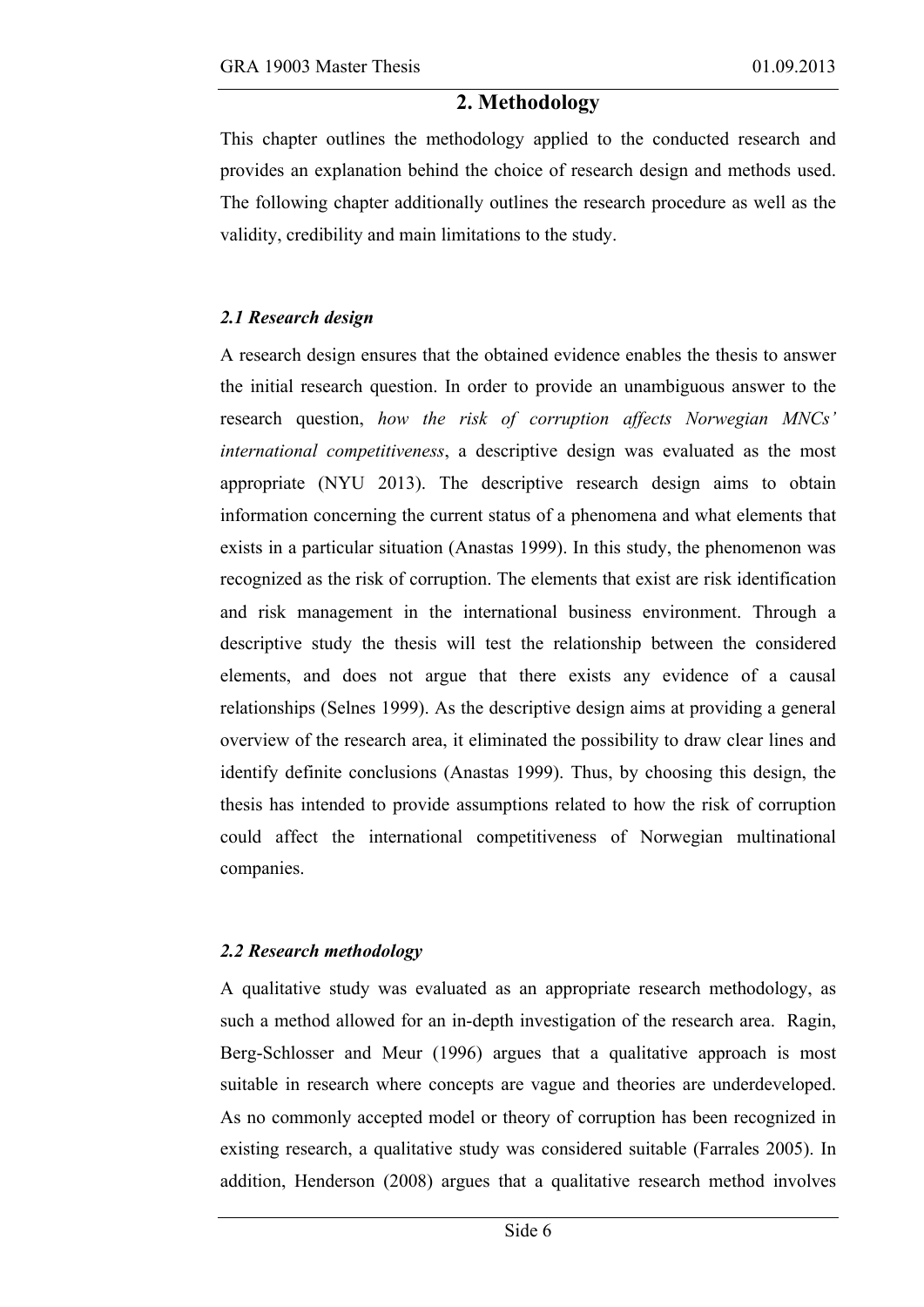understanding different perceptions, opinions, beliefs, and attitudes. Due to the sensitivity of corruption, and the interviewees' possible restrictiveness to elaborate on the topic, a research intended to obtain opinions and attitudes was therefore considered suitable. The aim of the qualitative research was to facilitate perceptions and comprehensions, in addition to creating insight into the research area (Lanseng 2012). Although a qualitative method enables an in-depth analysis of the phenomena, it is according to Patton (1990) and Lanseng (2012) known to provide limited generalization of findings. This thesis does not intend to contribute with generalizations, but rather seeks to make assumptions and create a foundation for future studies.

#### *2.3 Research procedure*

The research process initially consisted of the collection of previous literature relevant to the research area, through secondary data. The research procedure also contributed to the development of a specific research question and two relevant sub-questions. Secondary data was carefully analyzed and used to develop a literature review, presented in chapter three. Primary data was collected through in-depth interviews with the selected participants, before findings were extracted and data was analyzed.

#### *2.3.1 Interview process*

 $\overline{a}$ 

The questions that comprised the interview guide were developed based on a set of guiding principles for anti-corruption procedures, recommended by the Foreign Corrupt Practices Act and the UK Bribery Act. In addition to the *Guiding Principles* from the existing anti-corruption legislations, the interview guide was developed with cooperation from employees at the PwC Forensic Services Department<sup>3</sup>.

A commonly applied method for qualitative research is in-depth interviews, which was considered an appropriate method for primary data collection. The in-depth interviews were conducted on a semi-structured basis, as the replies of the interviewees, in such a setting, tend to be more personal in nature and thus would

<sup>3</sup> The interview guide is available in *Appendix 1 (Norwegian)* and *Appendix 2 (English).*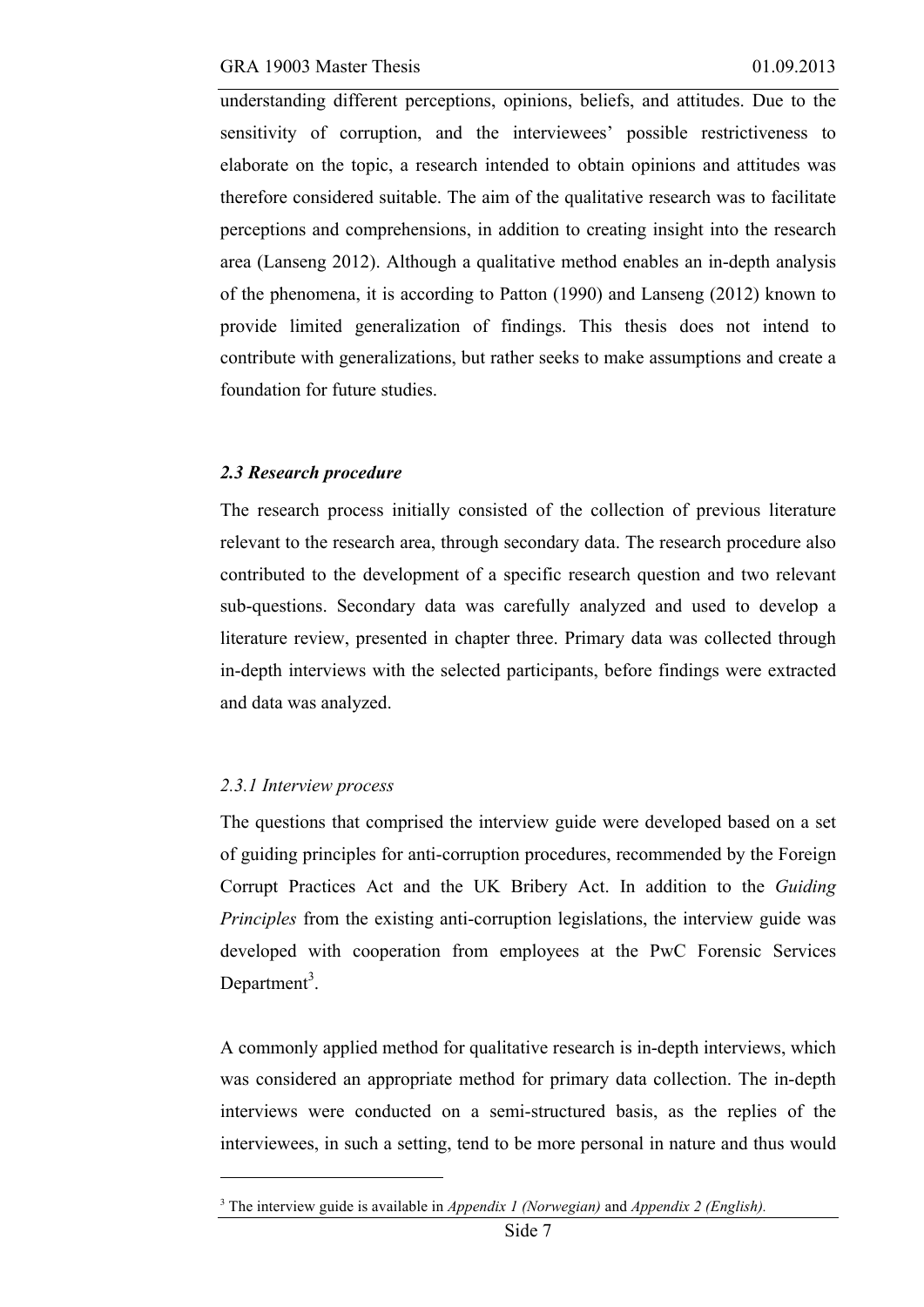create a higher degree of confidentiality (Easterby-Smith, Thorpe and Jackson 2008). Additionally, this method allowed for the opportunity to identify nonverbal clues present during the interviews, which was used to develop secondary and follow-up questions (ibid). The interviews were conducted in the period between April  $25<sup>th</sup>$  and May 13<sup>th</sup> of 2013.

#### *2.3.2 Selection of participants*

The selection of participants for this research was based on a certain set of criteria. For a participant to be considered, it had to be a Norwegian multinational company, with a presence in either one or more of the BRIC countries. Another criterion was that the company had headquarters and/or regional offices in Norway, and employed a minimum of 2.000 people worldwide.

After an evaluation of approximately thirty Norwegian MNCs, twelve companies were found eligible. PwC provided contact information to these companies, who thereby received a request to participate in the research. The desire was to collect a maximum of eight participants, where four was considered a minimum, in which an agreement from five MNCs was considered sufficient. Top-level management or executives from the respective MNC's compliance and/or jurisdiction department were chosen as interview objects.

Due to confidentiality, the participants will not be recognized by name, but be referred to as company A, B, C, D and E throughout the thesis. No sensitive company information will be revealed.

#### *2.3.3 Presentation of participants*

The following section provides a brief description of the Norwegian MNCs who participated in the research.

*Company A* operates within the technology industry and has been operating for approximately 150 years. The activities in Norway has increased in recent years, and share a 70/30 distribution of activities in Norway and internationally. The company has about 2.700 employees in total.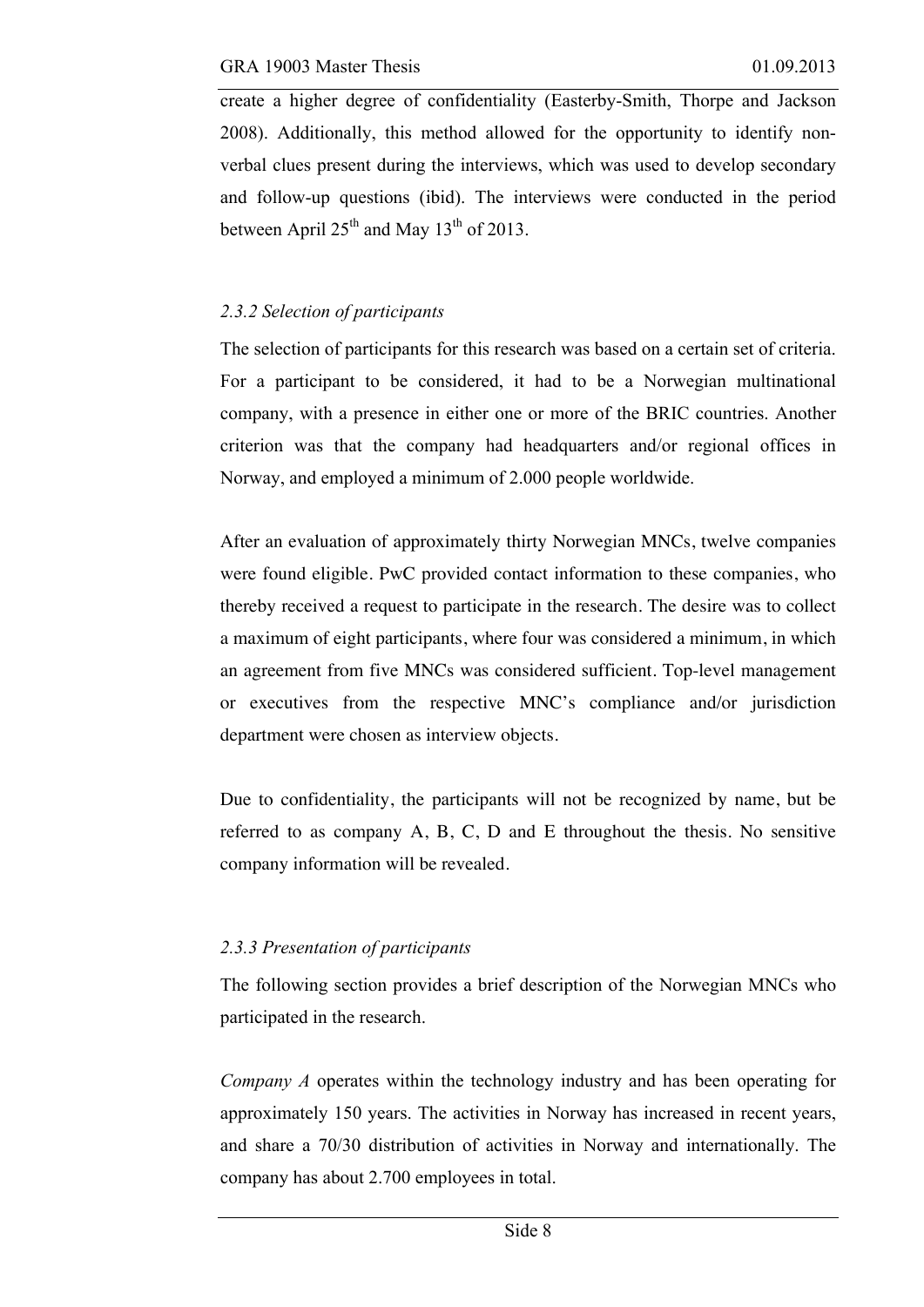*Company B* operates with mineral fertilizers and chemicals. The company has been involved in international activities for more than 100 years and consolidates revenue in more than 120 countries. Globally the company holds approximately 8.000 employees.

*Company C* operates within shipping, logistics and maritime services. The company has over 150 years of history and most of the activities take place outside Norway. The company employs 500 people in Norway, while employing 7.000 people internationally.

*Company D* operates with oil services and seismic and has been involved in international activities since the establishment in 1991. The company shares a 10/90 distribution of activities in Norway and internationally, and globally the company holds about 2.500 employees.

*Company E* operates within the oil and gas industry, and has been operating for about 150 years. The majority of the employees are located in Norway, and the company holds approximately 3.000 employees worldwide.

The MNCs have been involved in international activities for more than 100 years and the distribution of activities varies. They are private- and/or private/publicly owned, and listed on both Norwegian- and international stock exchanges.

#### *2.4 Validity and credibility*

The following section is divided into two parts. Initially, the thesis will account for the threat against external validity. Secondly, it will address the issue of credibility. Validity and credibility may be difficult to measure in qualitative research; however, these two elements are considered important when addressing limitations, and therefore considered relevant to include in this section.

*External validity –* is the ability to generalize beyond the conducted research (Easterby-Smith, Thorpe and Jackson 2008). As the research is conducted on five Norwegian multinational companies, it is difficult to generalize any result of the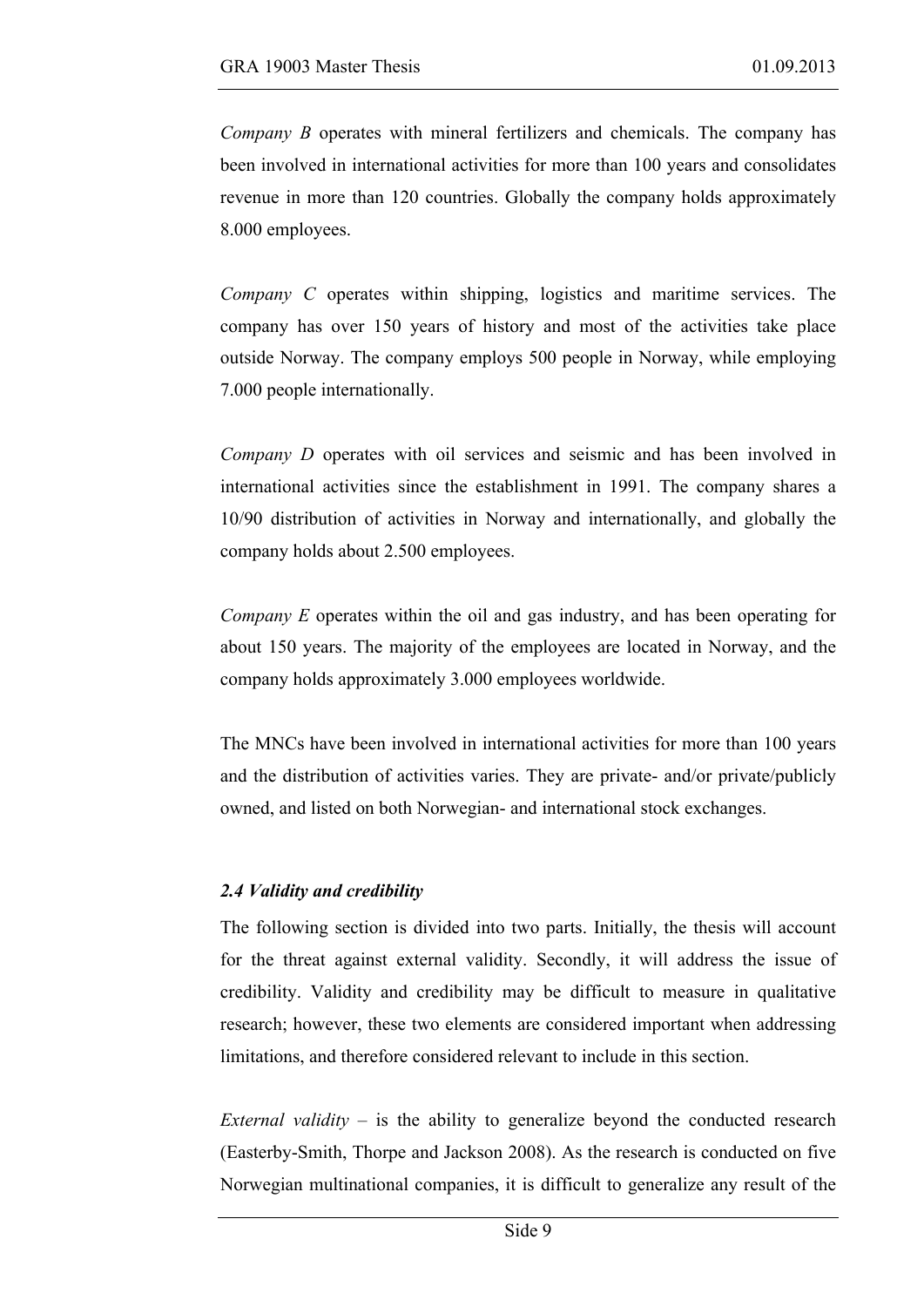findings and make assumptions applicable to multinational companies as a whole. In addition, the researched MNCs are operating in different industries, which makes it difficult to provide any generalization of findings related to industryspecific trends. The thesis recognizes that this threat could have been eliminated by for instance conducting interviews with MNCs from only one industry.

Furthermore, the thesis addresses the limited ability to systematically interpret the qualitative data that is collected. The conducted research produced five comprehensive interview reports, where the findings were based on each MNC's provided answer, and the thesis takes into account any misinterpretation of the provided answers and/or questions asked.

*Credibility –* has been defined in terms of expertise and trustworthiness (Bagozzi 1994). The thesis recognizes that corruption is a sensitive topic and that the interview objects might have been cautious as to reveal company information and/or attitudes in relation to the concept of corruption. This raised the question of whether the respondent's answers were accurate, and whether they represented the factual conditions. However, the thesis assumes that the interview objects are credible and thus have provided truthful answers.

#### *2.5 Limitations*

The thesis seeks to contribute with valuable insights and make certain assumptions about the risk of corruption and its affect on Norwegian MNCs international competitiveness. In this regard, there exist certain limitations valuable to address. Initially, the topic of corruption is considered to be somewhat controversial. There is often limited transparency, lack of available information and avoidance in peoples' general willingness to speak openly about it. This results in several challenges, both when gathering data and conducting the research, as accurate and credible information could be difficult to obtain.

Furthermore, the definition of what actually constitutes corruption has been debated over time. Yet, it is difficult to measure and there exist numerous definitions of the concept and perceptions differ. As it is recognized in the introduction, what is perceived as a corruption, an undue advantage, largely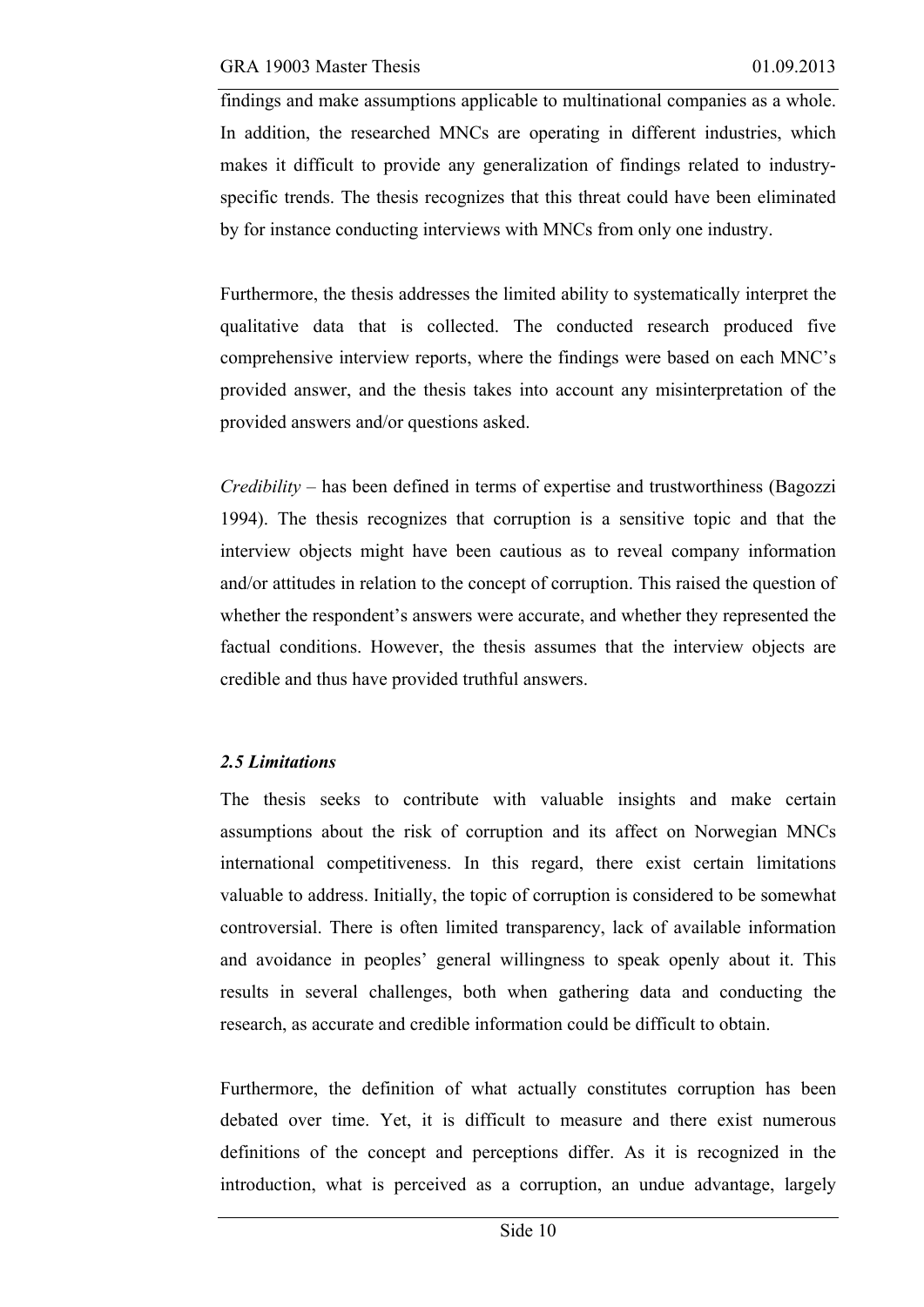depends on the time, place and situation where it occurs. Although law determines what constitutes corruption, it is challenging for Norwegian MNCs to evaluate where the line of what is considered corruption should be drawn in any given situation. For clarification, the thesis provided one commonly used definition offered by the Organization for Economic Co-operation and Development (OECD) and one definition from the State Secretariat for Economic Affairs (SECO), taking into account that these definitions may not reflect all actors' (country, organization, company) perception of the concept.

Previous literature on corruption have often focused on case studies or crossnational statistical tests, yet, no commonly accepted model or theory of corruption have been recognized in existing research (Farrales 2005). Thus, no theoretical framework was considered applicable to the study. However, previous research accounted for in the literature review, will create the theoretical foundation necessary for understanding the addressed concepts.

Transparency International, through its Corruption Perception Index (CPI), has been criticized for only taking into account the perceived level of corruption in the public sector, while neglecting to measure the level of corruption in the private sector. While the thesis has taken this critique into account, it has not made a clear distinction between public- and private sector corruption when conducting the interviews. In addition, the thesis has accounted for the CPI from 2012 and acknowledges that the 2013-ranking is available, yet, not applied.

Another aspect considered imperative is the use of secondary data collection. The thesis initially gathered data from academic articles based on scientific research. Further data was collected from research contributed by recognized international actors such as the United Nations, Transparency International and the World Bank. The Norwegian government and Norwegian newspapers have also been sources of information in addition to existing anti-corruption legislations. It should be recognized that information not gathered from scientific research could be criticized for having an agenda when presenting a specific case, situation or opinion. Thus, the credibility of these sources could be limited compared to the contribution from other sources. The thesis has tried to mitigate this limitation by critically evaluating each source and its origin.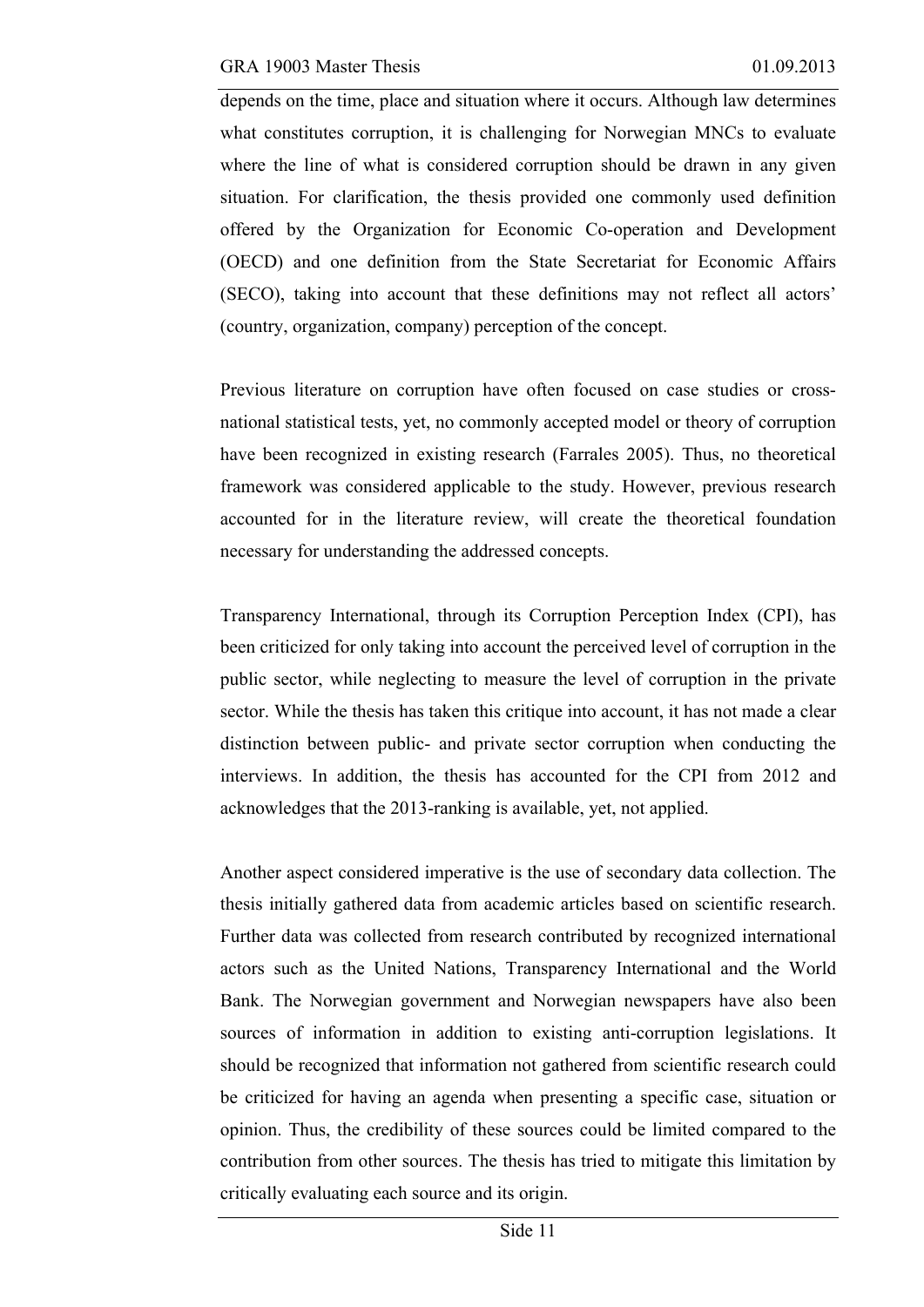Furthermore, the thesis accounts for any opinion or assumption that may have been influenced through the participation in the PwC Scholarship Program<sup>4</sup> or through information accessed in PwC reports. However, all sources of information gathered at PwC are accessible to the common public.

Lastly, it is appropriate to consider the limitations that may occur due to the content in the interview guide. The interview guide was not tested on anyone prior to the conducted interviews, and thereby no potential pitfalls of the formatted questions were discovered in advance. According to Dillman (2000), ignoring a pre-test could potentially lead to ambiguity of the questions, interview error and ambiguity of the answers. In addition, four out of five interviews were conducted in Norwegian and the thesis takes into account that certain contexts may have been altered during translation.

The limitations are addressed in order to create awareness of elements that could threaten credibility. However, the thesis emphasizes that collected data and conducted research is presented as accurate as possible, and that any assumption is intended to reflect factual conditions.

#### *2.6 Methodological summary*

 $\overline{a}$ 

This chapter has presented the main reasoning behind the choice of research methodology, through an explanation of the design and conducted procedure. Main limitations to the study have also been accounted for.

A descriptive research design was chosen as an appropriate method and in-depth interviews were conducted as part of the qualitative research. Five Norwegian MNCs agreed to participate in the research. While this was considered a sufficient number of participants, the limited number could not contribute to a generalization of findings. Although the thesis raised a question of credibility related to the information provided by the interview objects, the thesis assumes

<sup>&</sup>lt;sup>4</sup> The PriceWaterhouseCoopers (PwC) Scholarship Program is developed to provide students with a professional environment, a dedicated mentor and overall assistance during the research process. This thesis received a mentor from the Forensic Services Department at PwC, due to the topic of the thesis.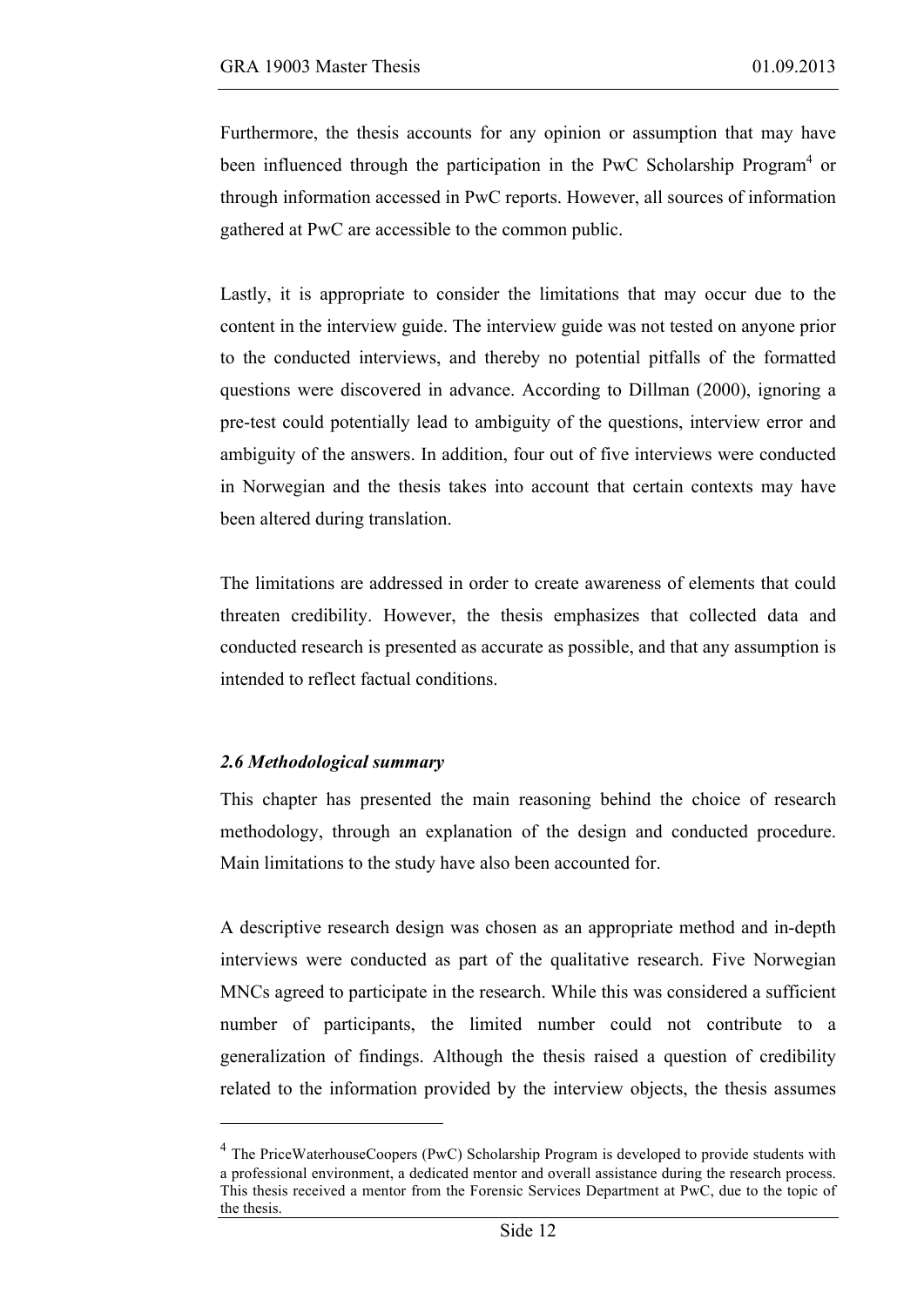that the interview objects have provided truthful answers. Through collected data, the thesis therefore seeks to make clear assumptions regarding the risk of corruption and its affect on Norwegian MNCs international competitiveness.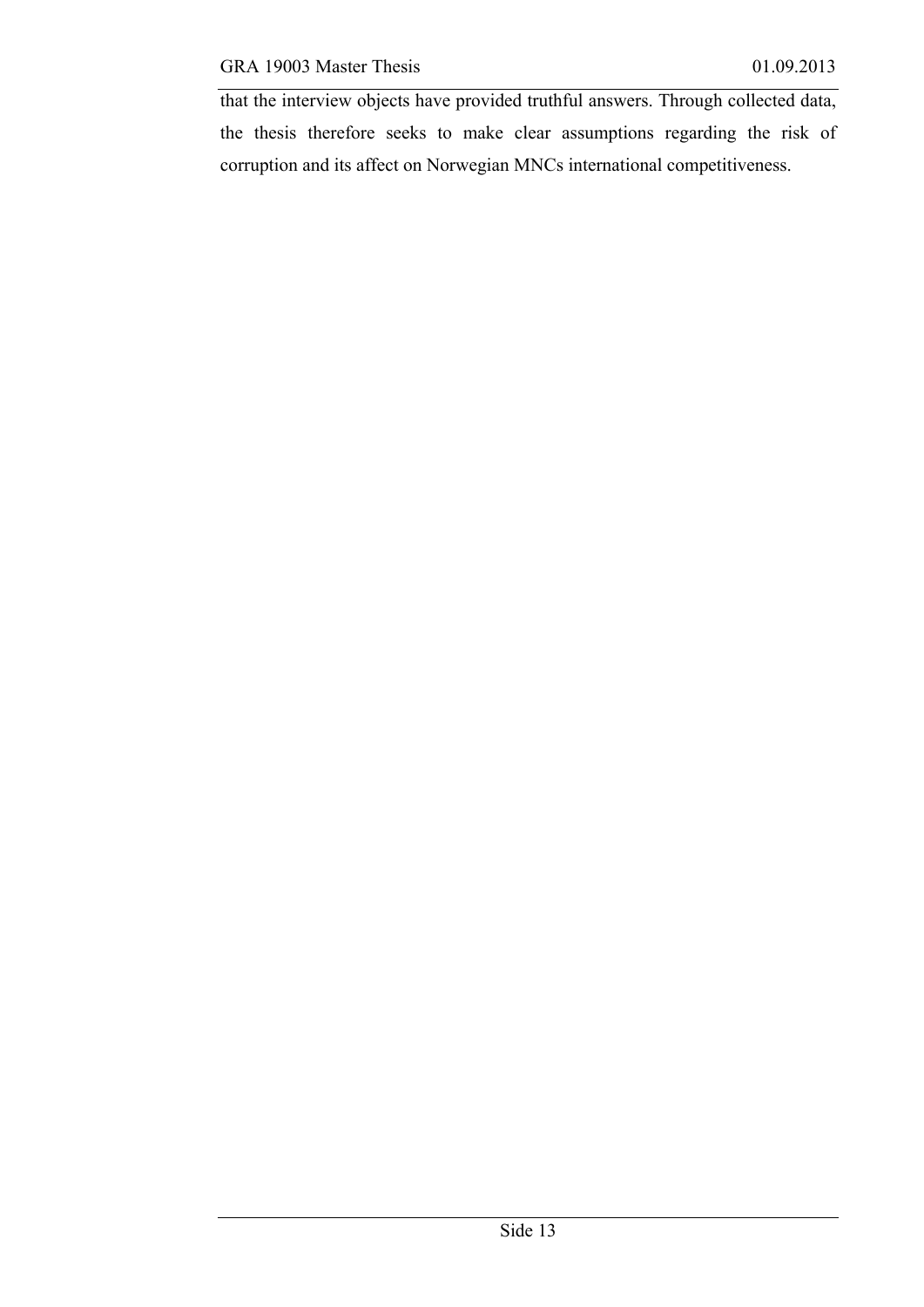#### **3. Literature Review**

The following literature review accounts for previous literature on the topic of corruption and portrays the main concepts that constitute the research area. Initially, the review will elaborate on the topic of corruption, its related challenges and its impact. The thesis also addresses how corruption could be related to companies' international competitiveness. Furthermore, the literature review elaborates on corruption risk identification, and describes the inherent risk through anti-corruption legislations, operations in BRIC countries and the use of third parties. Lastly, the literature review will provide a brief presentation of the legislations' *guiding principles* for anti-corruption procedures.

Literature on corruption is extensive, yet objective research may be difficult to recognize. Through a comprehensive review, the thesis has done its best to present literature from a selection of authors and institutions perceived to have broad knowledge of the subject.

#### *3.1 What is corruption?*

 $\overline{a}$ 

The literature on corruption is complex by the imprecision of relevant definitions, and a clarification of the term is a necessary condition for an understanding of the concept. A common and widespread perception of corruption, which adds clarity to the concept, is recognized by OECD (2008) and defines corruption to be the abuse of public or private office for personal gain. Yet, this definition tends to be minimalist in nature (Farrales 2005). Thus, the definition provided by the State Secretariat for Economic Affairs  $(SECO)^5$ , is considered to be more precise:

*"Any abuse of a position of trust in order to gain an undue advantage. This involves the conduct of both sides: that of the person who abuses his position of trust as well as that of the person who seeks to gain an undue advantage by this abuse (...)"*

- SECO 2012

Although the definition seems to cover a common understanding of the concept, corruption has proven to be a difficult framework to assess (Urra 2007).

 $<sup>5</sup>$  SECO is the Swiss' federal government's centre for core issues relating to economic policy.</sup>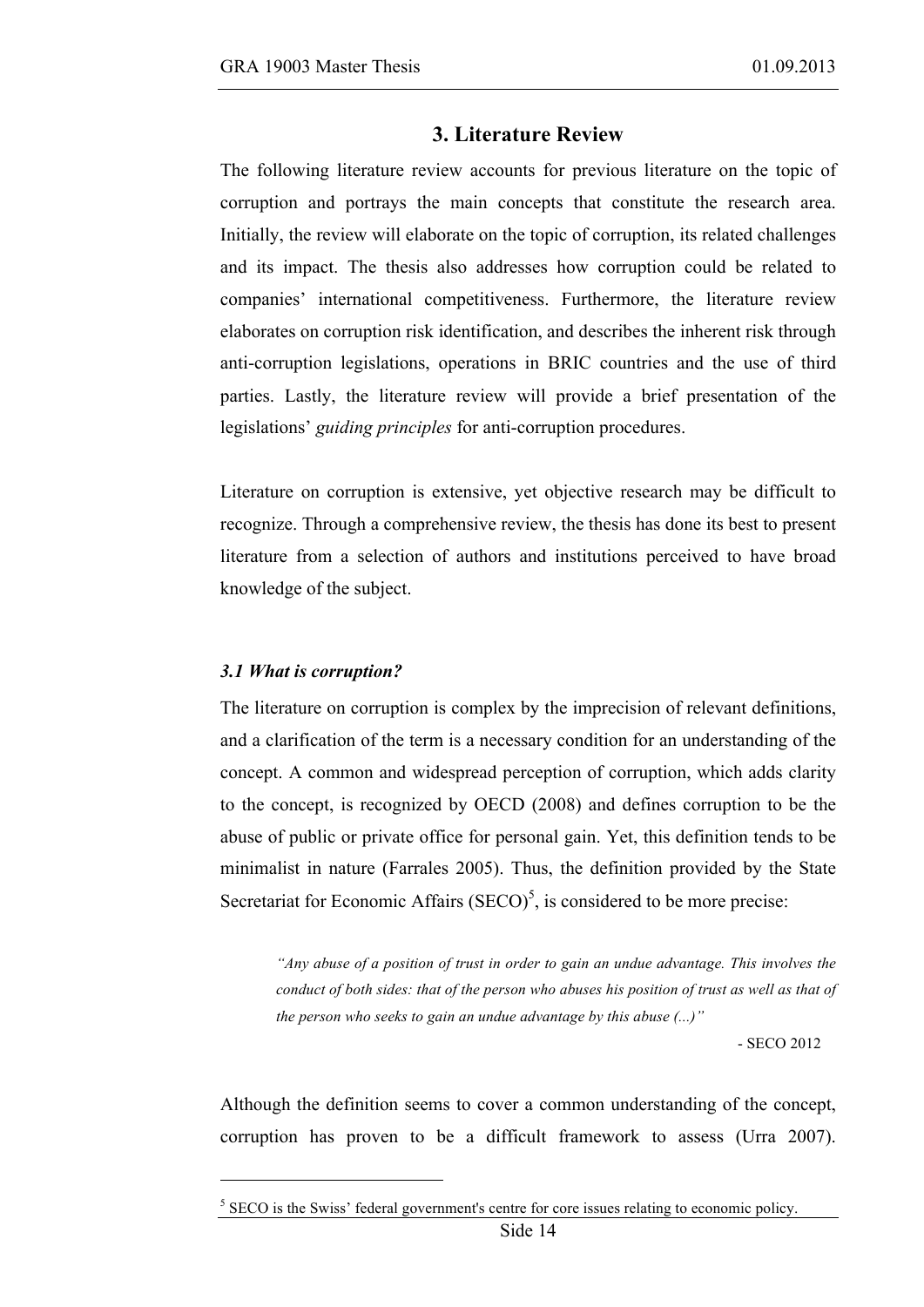Corruption differs widely in forms, pervasiveness and consequences and is not limited to a single setting or situation (Elliott 1997). According to Farrales (2005) corruption can exist at any given time, in any country under any form of government. Thus, it may be challenging to evaluate what constitutes a corrupt act, as Farrales (2005) argues that it could be situation dependent. Yet, in literature it is recognized that corruption can occur through bribery, fraud and facilitation payments, and is often separated into two categories, *small-* and *grand corruption. Small corruption* refers to facilitation payments or grease money, often involving small values (Transparency International 2009a). G*rand corruption* refers to abuse found in political systems, often performed by elected politicians or public officials (ibid). While the perception of what constitutes corruption has been debated, there seem to exist a somewhat common consensus of its consequences.

### *3.1.1 Impacts of corruption*

Corruption is recognized to undermine democracy and civil society, while raising costs for governments and increase distrust in the society's underlying moral foundations (Elliot 1997, Rose-Ackerman 1999). The impacts of corruption can be viewed in light of economic, legislative and reputational consequences, which could affect a government, a company or a single person or entity.

The United Nations Global Compact (2012) recognizes corruption to be one of the world's greatest challenges. It is argued that corruption has been transformed from a national or regional preoccupation to an issue of a global revolutionary force, as globalization of the world's economy is adding new urgency to the problem (Elliott 1997). Multinational companies are contributing to the overall globalization process and Bishop and Hydoski (2009) have raised the question of whether companies are prepared to deal effectively with the complexities of corruption in the global economy.

# *3.1.2 How to measure corruption*

Corruption is by principle not a new phenomenon and the topic has been prevalent in the society for decades (Tiihonen 2003). However, it was not until the 1990s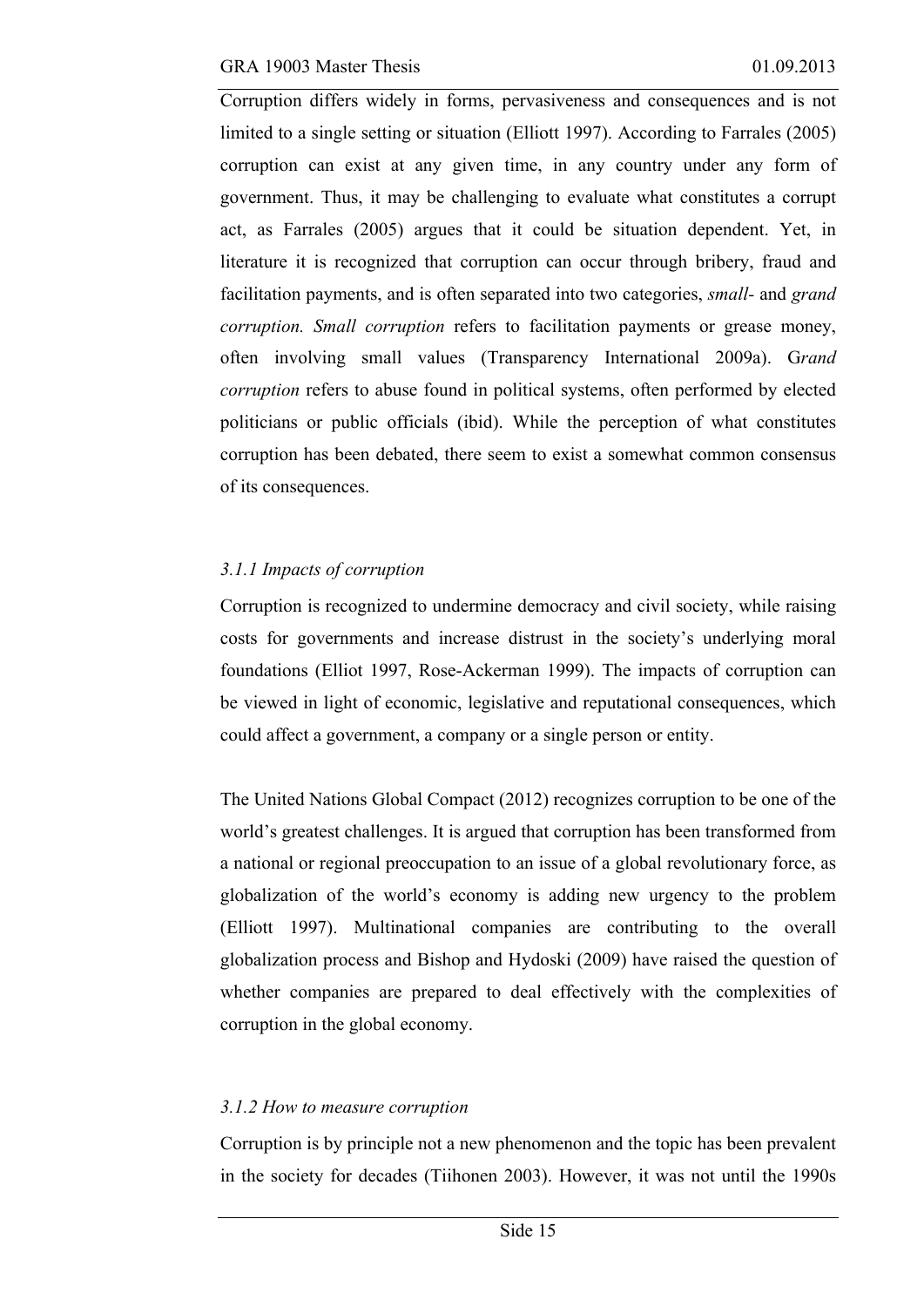that it became a popular topic in research, mainly through major international organizations such as the OECD and TI (ibid). Research has recognized the many impacts of corruption, but how does one actually measure it? Research in the field is methodologically challenging and there is limited generalization of knowledge on how effective anti-corruption measures can be developed (Søreide 2013). A common indicator is CPI, developed by TI (2009b), which measures the perceived level of corruption in the public and political sector using surveys and data collected from 13 sources and 10 independent institutions. A low rank on the CPI indicates that the level of corruption in these markets is perceived as high.

However, criticism has been raised as information is limited and objective data is difficult to obtain, and corruption has proven to be a difficult framework to assess (Urra 2007). Criticism is further based on the claim that TI's CPI is inaccurate, inconsistent, and that it is difficult to measure what a given degree of corruption could mean for a specific country (ibid). In addition, the CPI does not separate between corruption in the private and public sector. Yet, the CPI is based on data from sources such as the World Economic Forum, Freedom House and Gallup International, and it is recognized as one of the most valuable tools for corruption measurement today.

#### *3.2 Corruption and international competitiveness*

 $\overline{a}$ 

International competitiveness is in literature often referred to as a country's ability to create a competitive advantage in the international marketplace (Solberg 1998). The World Competitiveness Report (WCR), developed by the World Economic Forum<sup>6</sup>, considers international competitiveness to be value creation in terms of a country's ability to be leading in technology, infrastructure, management and financial markets (ibid). However, this thesis has applied international competitiveness on a company basis, defined as: "*the conditions required for maintaining and increasing economic value creation over time*" (Norwegian Government 2001). The ability for a MNC to position itself as an important player in the international marketplace becomes important as globalization of the world

<sup>6</sup> The World Economic Forum is an independent international organization established in 1971, engaged in the field of business politics and academia (www.weforum.org).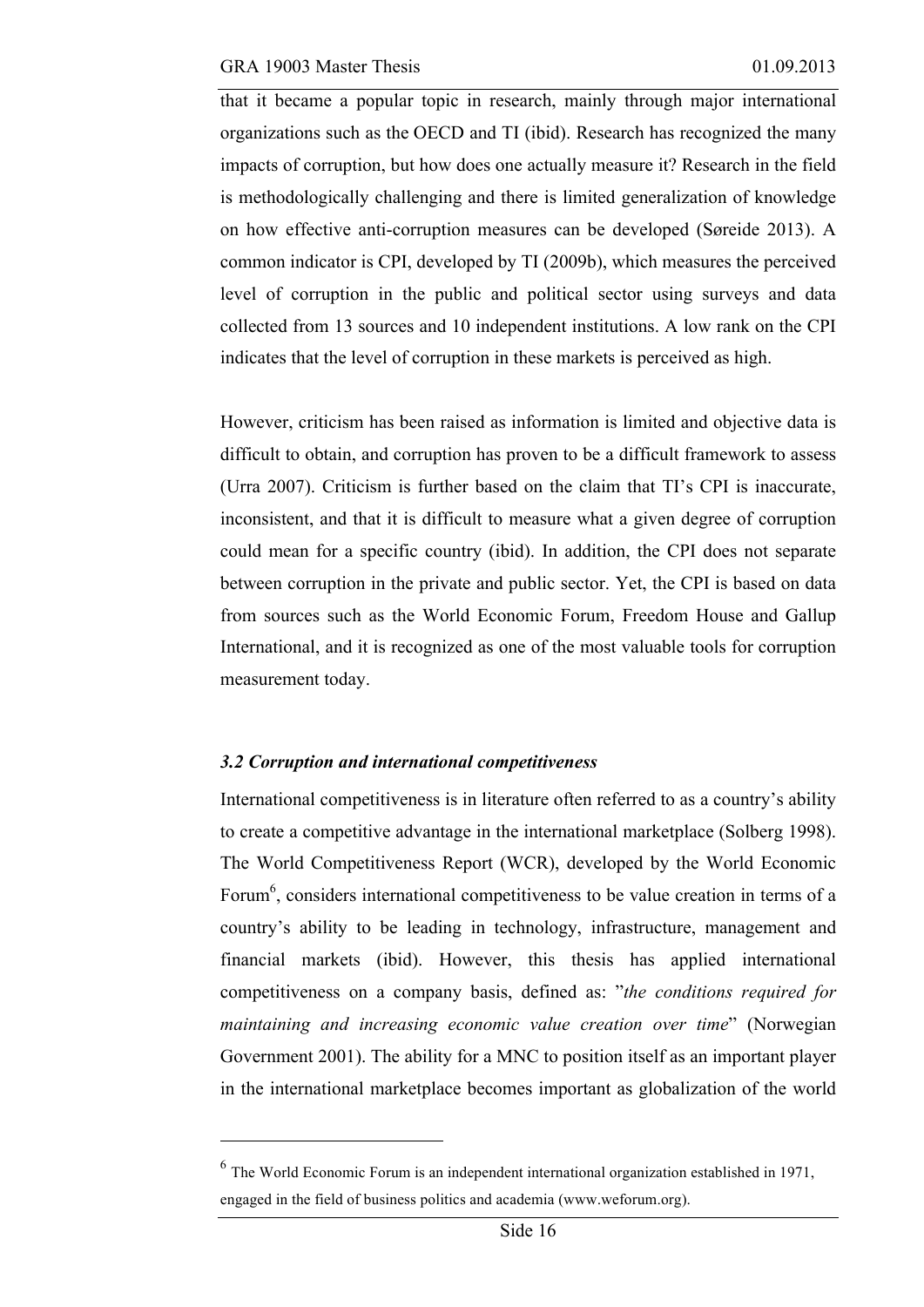increasingly influence companies' strategic choices (Solberg 1998). Buckley and Casson (1998) have argued that companies have a tendency to pull in and out of markets, depending on local conditions. Corruption is considered to be one of those conditions, and one could therefore ask whether corruption risk influence a company's choice of entering a market, thus affecting international competitiveness. One can argue that this assumption holds ground, as findings presented by Alas and Miller (2009) showed that 45% of global companies have neglected to enter certain markets due to the prevalent corruption risk.

Based on findings from Alas and Miller (2009), the thesis assumes that corruption has a negative impact on MNCs' international competitiveness, as neglecting to enter a market due to prevalent corruption risk affects the company's ability to increase economic value creation in that market over time. On the other hand, Doh et al. (2003) have argued that corruption could create opportunities for international firms if they are able to overcome the numerous difficulties associated with entering new foreign markets. The reasoning behind this argument could be found through Wallace-Bruce (2000), who states that:

(…) Economic theory preached that the payment of bribes and other forms of corruption were good for international business because they were a way of overcoming barriers to business in some countries. Therefore, those who were willing to pay bribes obtained a competitive advantage over their business rivals who were not willing to do so  $(...)$ . - Wallace-Bruce, N. L. (2000:1)

Taking Doh et al. (2003) and Wallace-Bruce (2000) into account, one can argue that corruption can have a positive impact on MNCs' competitive advantage, only if they are willing to conduct corrupt acts. This argument is not applicable when considering the effect of corruption on Norwegian MNCs' international competitiveness, as they are subject to Norwegian anti-corruption law, which according to Brautaset (2011) prohibits bribery and corruption.

#### *3.3 Risk identification*

The risk of corruption posed on international companies are in many aspects recognized through the growth of outsourcing, off shoring, the use of global supply chains, and consumer and investor expectations (Anderson et al. 2011).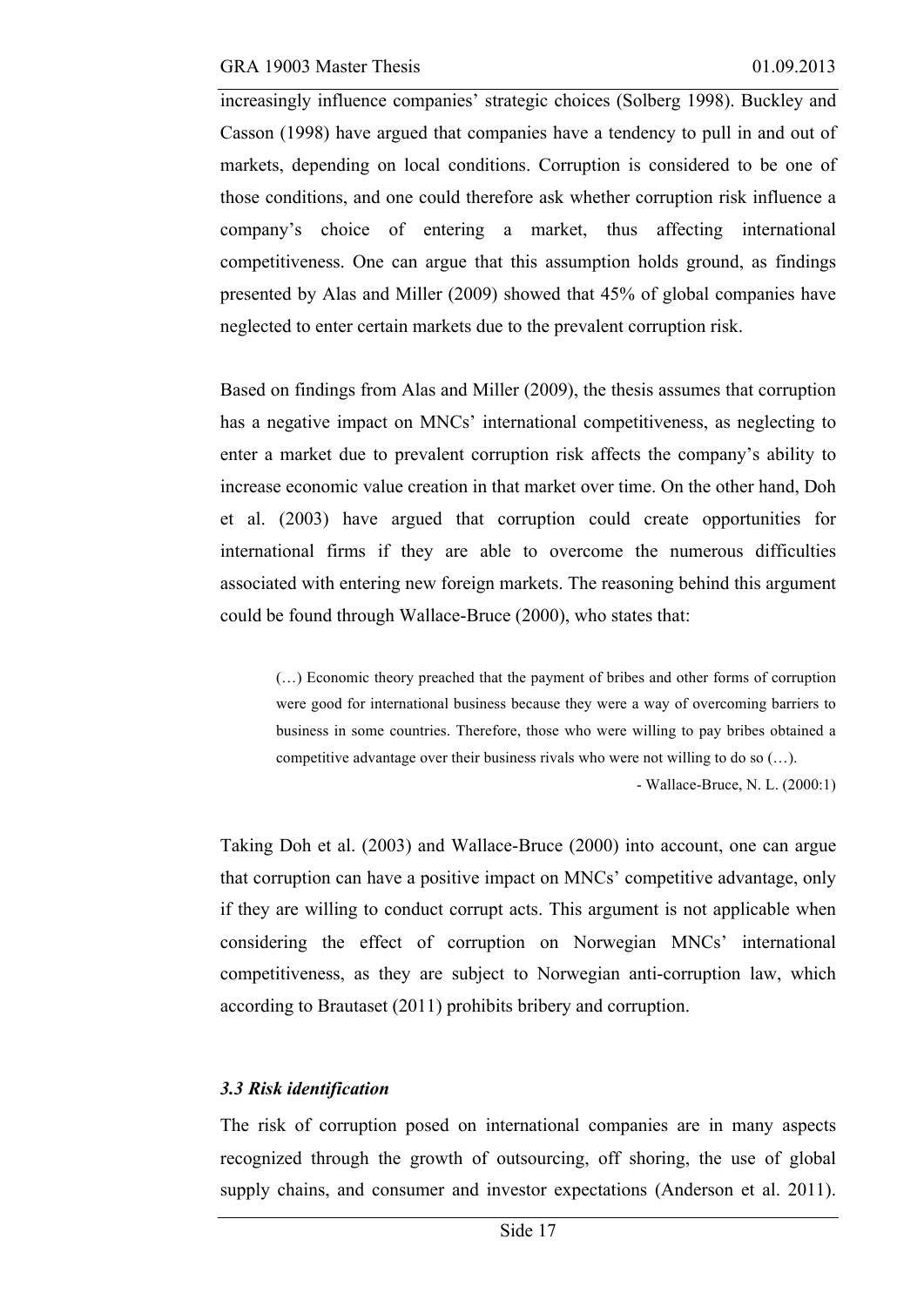There exist a need for MNCs to identify the risk picture presented when operating abroad, especially concerning the inherent corruption risk (ibid). While MNCs, regardless of size, industry or country of operation, are exposed to some degree of corruption risk, the risk is especially prevalent through increased global expansion to countries recognized by a high level of corruption (ibid). This may be because anti-corruption legislations are becoming more stringent, and penal provisions against corruption have been improved significantly over the last ten years.

#### *3.3.1 Anti-corruption legislations*

Norwegian multinational companies could be subject to separate anti-corruption legislations when operating abroad. The thesis has limited the scope of the legislative frameworks addressed to include Norwegian-, US- and UK law. These are considered relevant as they are among the most stringent anti-corruption legislations in the international arena. The following section presents the Norwegian Penal Code, the US Foreign Corrupt Practices Act, and the UK Bribery Act.

*The Norwegian Penal Code* (NPC) of 1902 regulates corruption and was strengthened considerably by the Norwegian Parliament in July 2003 (Brautaset 2011). The penal provisions are compliant with international standards and do not distinguish between corruption in the public- and private sector (ibid). The NPC applies to offenses conducted in Norway, but also to offences conducted abroad, regardless of whether the action is considered illegal according to legislations in the host country.

*The US Foreign Corrupt Practices Act* (FCPA) of 1977 address the challenges of international corruption by anti-bribery provisions and accounting provisions. The anti-bribery provision has a broad scope and prohibits actors to perform corrupt payments to foreign officials, in order to obtain or retain business (FCPA 2012a). The FCPA address briberies in the public sector, and does not govern corrupt acts conducted in the private sector (ibid). While the legislation has a limited associated power in theory, it covers a broad range in practice, as a corrupt act conducted in US currency abroad, is enough to convict a company or person under US law.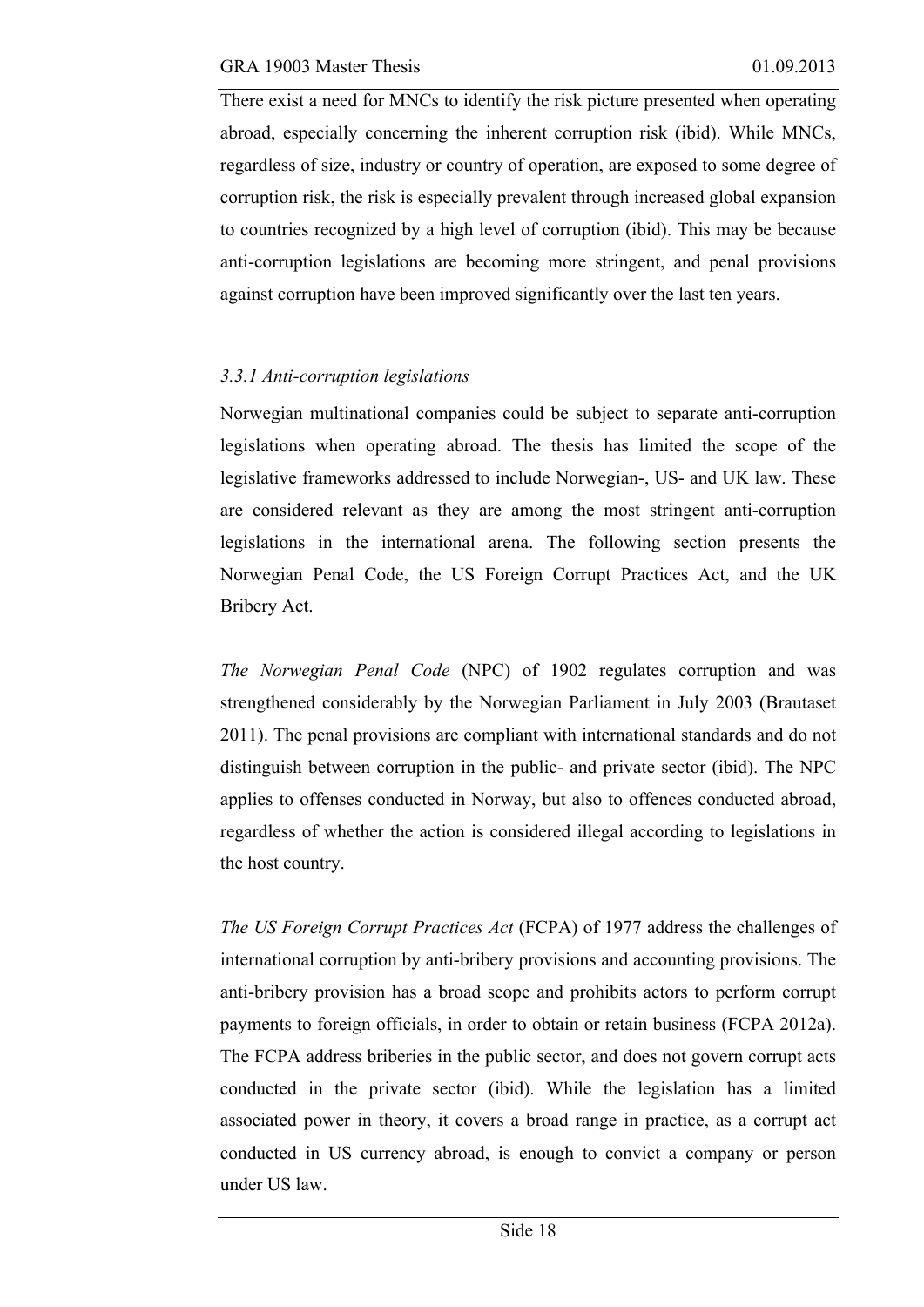*The UK Bribery Act* (UKBA) was introduced to update and improve the UK anti corruption law and provides a modern legal framework to combat bribery. The UKBA came through on July  $1<sup>st</sup> 2011$ , and is considered to be among the strictest anti corruption legislation in the international arena (Transparency International 2013). It applies to UK citizens, residents and companies established under UK law (ibid). The UKBA does not distinguishing between corruption in the publicand private sector, and requires companies to implement adequate anti-corruption procedures to prevent corrupt practices within the organization and/or by third parties acting on the company's behalf.

In the introduction, the thesis emphasized that a strengthening of anti-corruption legislations in several countries could contribute to more equal competitive conditions for multinational companies (St.meld. nr. 10 2008-2009). Yet, it is recognized that as of today, the different countries anti-corruption legislations vary in scope and associated power, even the legislations that are perceived to be among the most stringent. In order to create an understanding of how these legislations could create a challenge for MNCs, the thesis will illustrate convergence and divergence between them.

The complexity of being subject to three separate governing entities creates a challenge to MNCs. Initially, Norway, the US and the UK hold different practices when cooperating with the government. In the US and the UK, a company that detects or suspect corrupt actions among its employees can alert the government and make an agreement with the intention to avoid considerable punishment (Kvadsheim 2012). Such an agreement could be based on the companies' commitment to the implementation of strict anti-corruption procedures, as well as internal control and compliance. However, this is not the case in Norway. A company cannot enter into an agreement with the Norwegian Government, and if suspicious corrupt activity has been detected a company face the risk of penalty according to the NPC (ibid). For a company that is subject to all three legislations, it is challenging to effectively handle such a situation.

A challenge is also recognized by the fact that it is difficult to measure what constitutes a corrupt act. As introduced previously in the thesis, what constitutes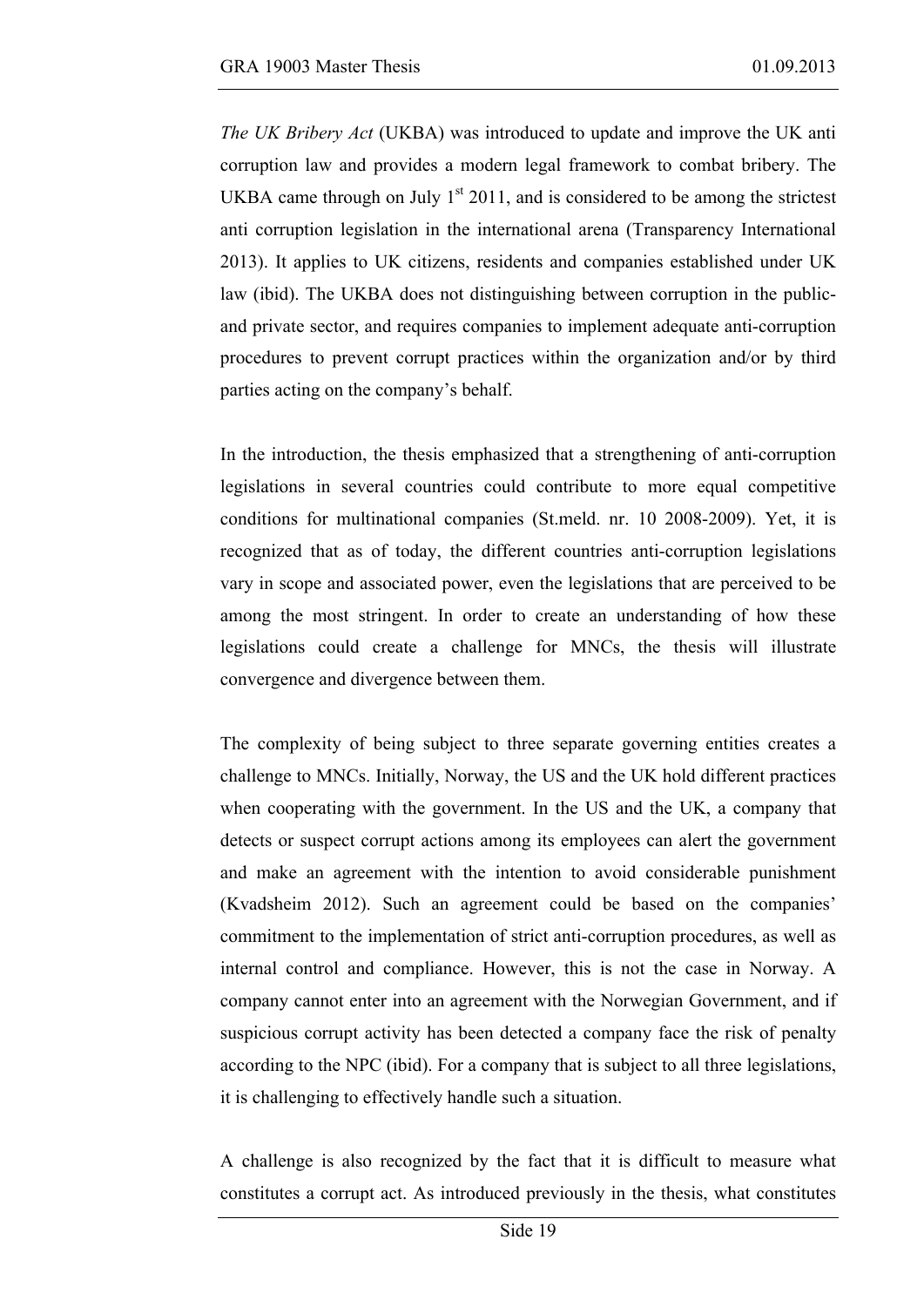corruption by law in one country, may be not be considered as corruption in another. In addition, the FCPA (2012a) has established that it only applies to corruption in the public sector, while the NCP and the UKBA also endorse corruption conducted in the private sector.

The challenges that occur as a result of being subject to several legislations make the implementation internal anti-corruption procedures difficult. The FCPA and UKBA have thus recommend a set of *Guiding Principles* for effective anticorruption compliance programs, which will be accounted for in the review of risk management procedures. FCPA and UKBA are perceived to be more proactive anti-corruption legislations compared to the NPC, as they offer guiding principles.

The legislations are considered one of the factors that could affect how MNCs operate in BRIC countries and if they choose to employ third parties in international operations. Beyond the consequences of the legislations, in terms of sanctions and penalties, are the legislations' influence on the MNCs' internal procedures for corruption risk management. The thesis recognize the anticorruption legislations to be part of the inherent risk picture facing MNCs in international operations, in addition to operations in BRIC countries and the use of third parties. The following section attempts to deepen the understanding of corruption risk in BRIC countries and explains why these markets play a significant role for companies seeking to operate abroad.

# *3.3.2 BRIC countries*

The BRIC countries consist of Brazil, Russia, India, and China. They are recognized as the fastest growing markets in the world in terms of economic growth and development, thus significant future players in the global economy (Jain, 2006). It is further predicted that the BRIC economies, in less than forty years, could be larger than the G6 (France, Germany, Italy, Japan, the UK and the US) in US dollar terms. According to Côté-Freeman (2012) the countries are very attractive for foreign businesses looking for expansion on an international level. Being present in these markets is according to Jain (2006) considered to be a strategic choice.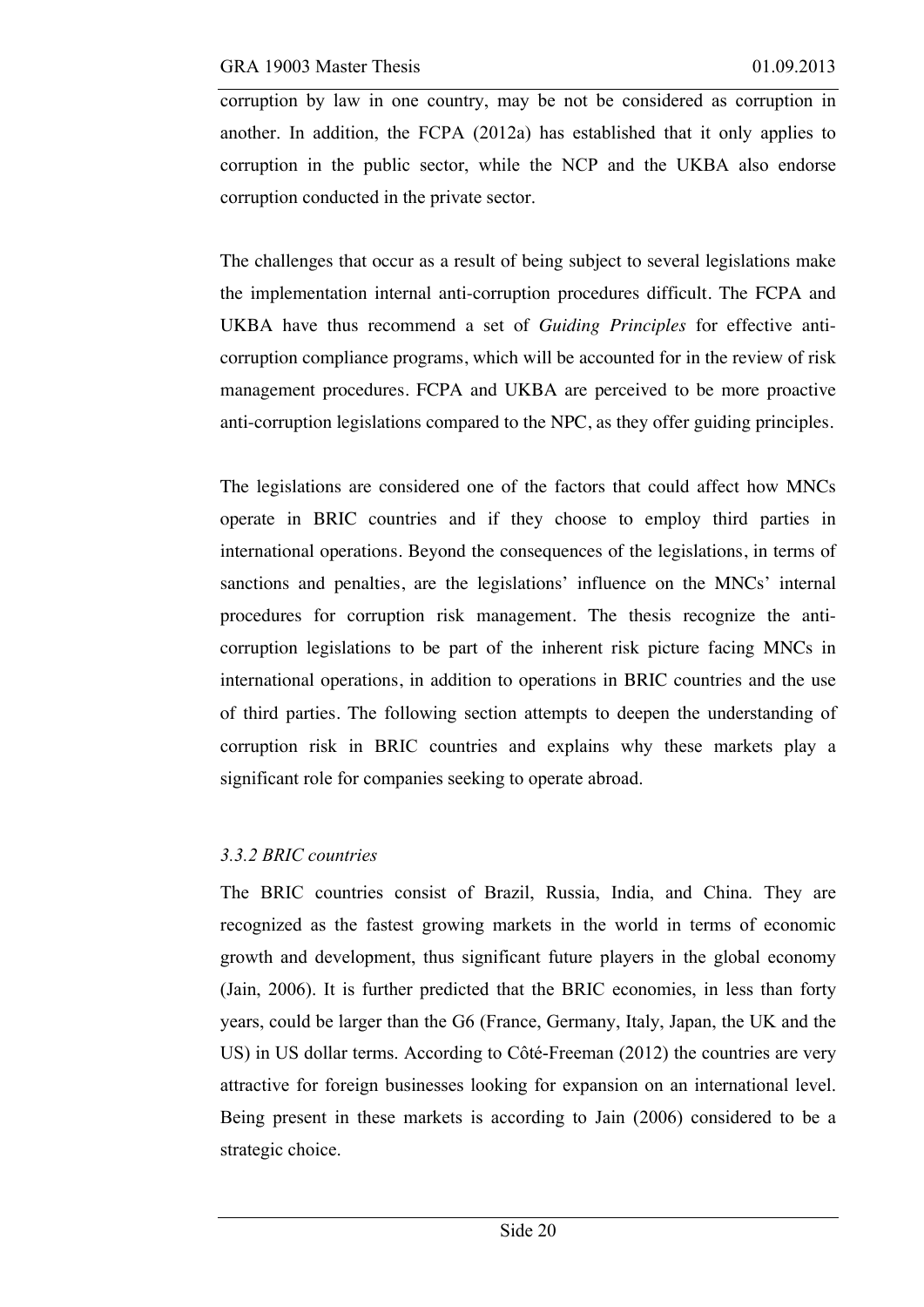Although the BRIC countries are perceived as attractive markets, Marnewick (2008) argues that they pose a great level of corruption risk, due to for instance weak government regulations. This argument is supported by statistics in the CPI. In 2012, Brazil Russia India and China were ranked at 69, 133, 94 and 80 respectively, an indication that public sector corruption in these countries are perceived as high (Transparency International 2012). In comparison, Norway was ranked at number 7 (ibid). Furthermore, while corruption is prevalent in various industries, TI (2009a) argues that it is most prevalent in the weapon- and defense industry, the oil-gas-and energy industry, the telecommunication industry and in public construction projects.

According to Bishop and Hydoski (2009), the perceived level of corruption risk recognized in the BRIC countries presents a challenge to MNCs. With globalization and increased growth in these markets, corrupt governments are a considered a risk factor that must be taken seriously when operating in such markets (Uhlenbruck et al. 2006). An additional challenge is recognized through the employment of third parties, who on one side can contribute with local business know-how, while at the same time offer a limited level of control. The subsequent section will address the risk identified with the use of third parties when operating in BRIC countries.

# *3.3.3 Third parties*

The thesis has identified a third party as "an individual or entity that perform services for or on behalf of an organization, recognized as agents, distributors, consultants, joint ventures or contractors" (Bribery Act 2010) According to TI (2009a) there is a common practice for companies to engage in relationships with third parties when operating in foreign markets. The use of third parties may help companies secure contracts, as they can play an important role when establishing a presence through local market knowledge and local business know-how (FCPA 2012b). This could in many aspects be viewed as a competitive advantage; however, due to increased anti-corruption legislations, the reliance on third parties is altering the risk picture facing MNCs in the BRIC countries.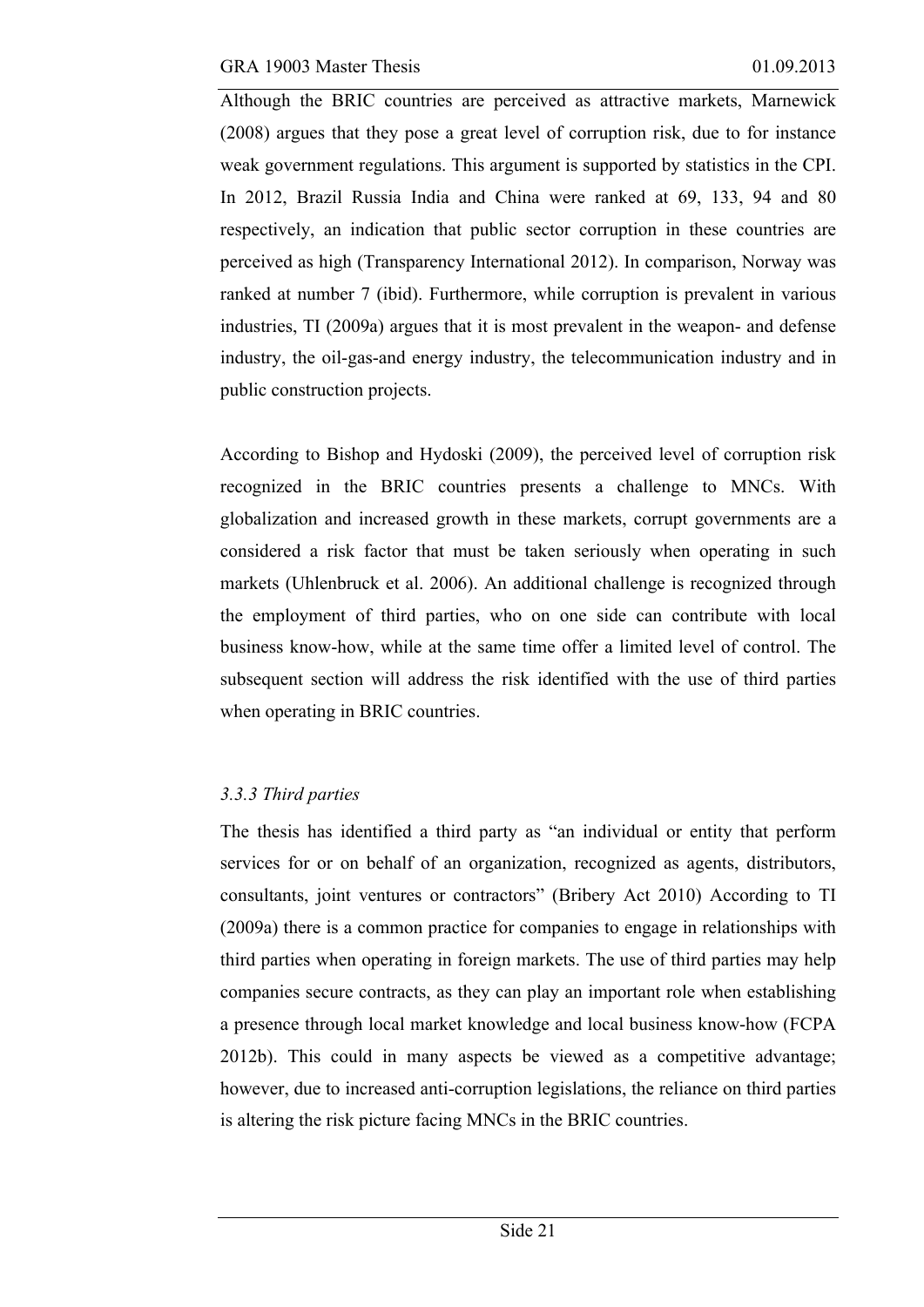Through extended relationships, derives the need to effectively identify and mitigate the associated risks. Anderson et al. (2011) argues that increased regulatory scrutiny and continuing cost pressures, in addition to active investors and public awareness, force companies to create an understanding of the risks associated with third party relationships.

#### *3.4 Risk management*

The previous section identified the anti-corruption legislations found to be relevant to Norwegian MNCs. While certain challenges were recognized, it is important to acknowledge the main principles recommended for adequate implementation of anti-corruption procedures, recommended by the Foreign Corrupt Practices Act and the UK Bribery Act. While the legislations offer a slightly different set of principles, they overlap to some extent and the substance carry similarities. The subsequent section will briefly describe the intention behind each principle to create an understanding of what these risk management procedures entail.

*Proportionate measures* refer to a compliance program that should be adapted to assess the specific risk, need and challenges facing the specific company in order to be efficient. The FCPA and UKBA (Urofsky, Dollinger and Torres-Fowler 2013) argue that companies may have different compliance needs depending on their size and the particular risks associated with their businesses and that adequate anti-corruption procedures need to be proportionate to the level of risk the company is faced with. With the implementation of such measures, it is recommended to encourage *top-level commitment* in the determination of bribery prevention. The UKBA states that management at the top of an organization is in the best position to foster a culture of integrity where bribery is unacceptable (ibid). Furthermore, the principles emphasize the need to ensure efficient internal and external c*ommunication* of the policies and procedures throughout the organization.

Moreover, *risk assessment* is conducted based on the size of the company and what industry the company is operating in, depending on the company's attitude towards risk exposure. Risk assessment involve procedures that are included in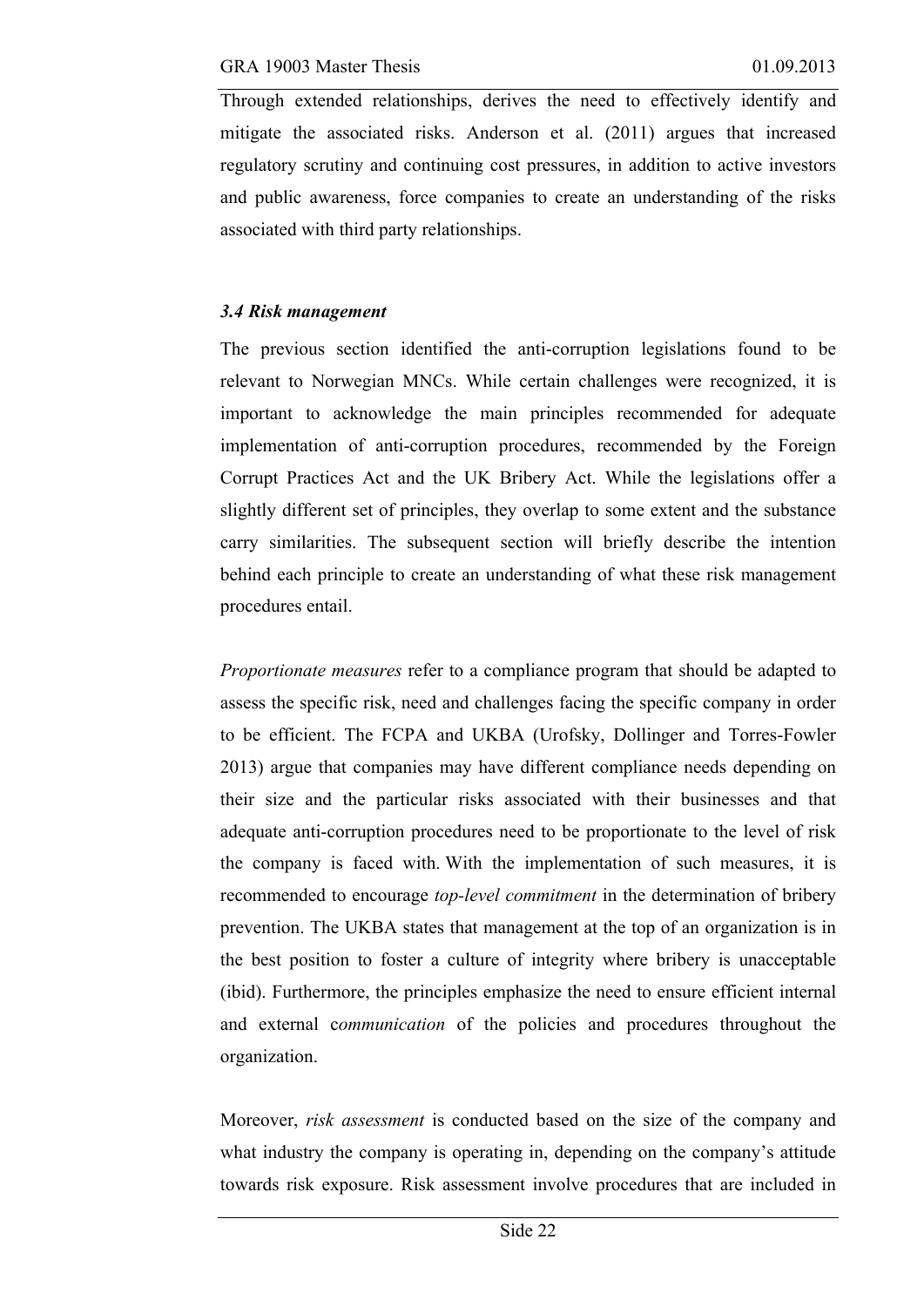the generally accepted meaning of the term *due diligence*. The latter principle is the evaluation and assessment conducted by a company on their prospective business partners as insurance that their partners are not involved in corrupt acts (Transparency International 2009a). A thorough due diligence process intends to create a realistic picture of relationships, finances and ownership structures in order to ensure compliance within international anti-corruption laws. Lastly, the establishment of a system that incorporates regulation and oversight, in which all employees must obey, refers to the principle of *monitoring and review.* 

While the principles of anti-corruption procedures are intended to act as guidelines, they have received critique as research has neglected to provide the efficiency of them (Reed and Fontana 2011, Persson, Rothstein and Teorell 2010). The critique is based on inadequate implementation of the procedures, such as insufficient due diligence and reporting of suspicious transactions (ibid). Another limitation is further recognized in the Global Economic Crime Survey<sup>7</sup> (GECS), where it was found that 54% of the companies explained the absence of consistent risk analysis by lack of faith in the affect of them (GECS 2011). These two critiques indicate that there is a gap between design and implementation, as awareness of the principles are not necessarily coherent with adequate implementation.

This thesis argues that the international anti-corruption legislations influence the MNCs' operations in BRIC countries and the use of third parties, and recognize these three elements to comprise the inherent corruption risk picture. Together, these three elements influence how MNCs choose to implement and manage anticorruption procedures. The thesis argues that the identified risk and risk management combined affect the MNCs' international competitiveness.

#### *3.5 Summary of literature review*

 $\overline{a}$ 

The overall aim of the review was to account for previous literature and research conducted on the topic of corruption. Through the review, the thesis recognized

 $<sup>7</sup>$  Global Economic Crime Survey (GECS) 2011: Based on a study conducted on 3.877 companies</sup> in 72 countries, where 67 of the total amount of companies where Norwegian.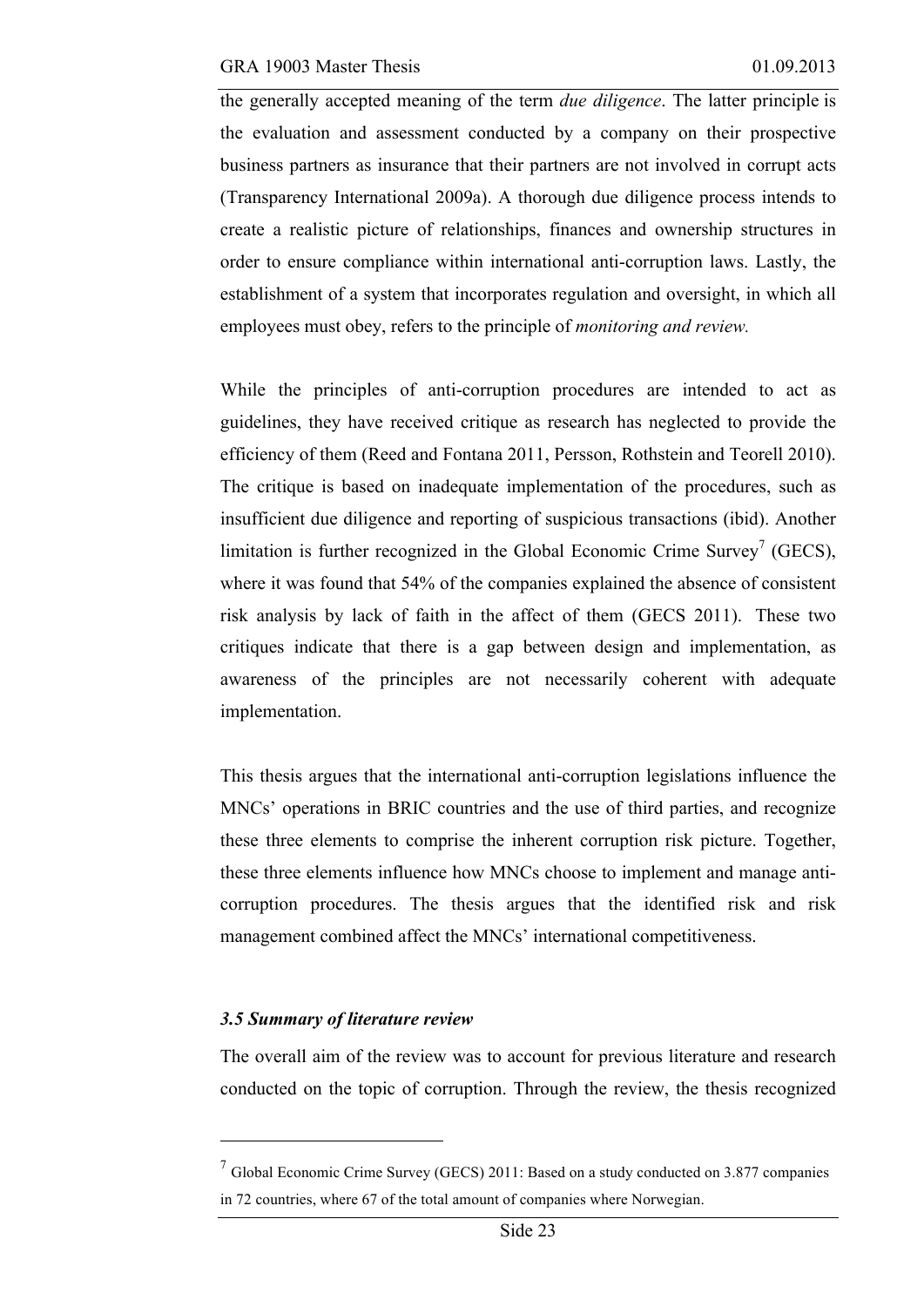that corruption is a concept covered by widespread definitions, proven to be a difficult framework to assess. This presents a challenge, as what constitutes a corrupt act largely depends on the perception of the term. The review has recognized the vast negative impacts of corruption, in terms of economical and societal consequences. Literature stated that corruption could have both positive and negative consequences for companies' international competitiveness.

Previous literature has recognized the great corruption risk that exists, as a result of increased global expansion, especially the risk associated with MNCs' presence in BRIC countries and their relation to third parties. It was further recognized that Norwegian MNCs are taking steps to implement anti-corruption procedures due to increased attention by governments on high- profile enforcement legislations. These penalties are recognized as the NCP the FCPA and the UKBA, governing anti-corruption work in the international arena. While the legislations differ to a certain extent, in terms of governing areas and associated power, they offer certain guiding principles that influence companies' risk management procedures.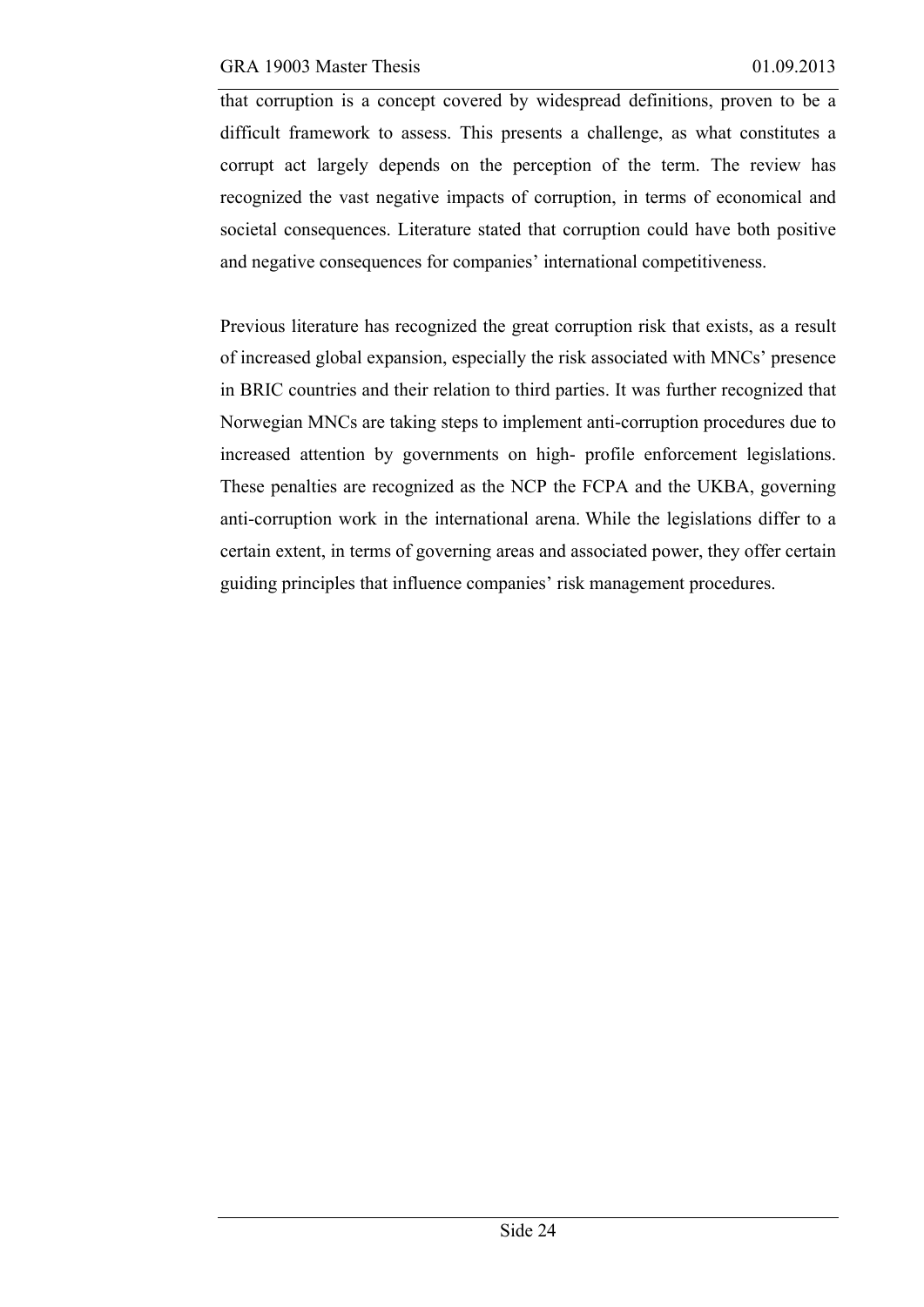## **4. Presentation of findings**

The findings are divided into three sections. Section one accounts for the MNCs' corruption risk assessment process and how the risk of corruption could potentially affect the Norwegian MNCs. Section two presents findings relevant to risk identification. In this section, findings related anti-corruption legislations, operation in BRIC countries and the use of third parties are presented. Section three identifies the MNCs' risk management procedures, before the fourth section summarize the main findings.

As the purpose of research is to investigate how the risk of corruption could affect Norwegian MNCs' international competitiveness, the thesis has chosen to account for findings relevant only to the research- and sub-questions. Thus some findings were considered irrelevant, and the interview guide may seem more comprehensive, in terms of scope and number of questions asked, than what is presented in the findings.

#### *4.1 Corruption risk assessment*

The companies where asked to identify specific risk factors related to corruption. Specific factors where selected in advance, based on the guiding principles from the three anti-corruption legislations introduced in the literature review.

| Company<br><b>Risk factor</b>                   | A | B |   | D |  |
|-------------------------------------------------|---|---|---|---|--|
| <b>Country risk</b>                             |   | X | X | X |  |
| <b>Industry risk</b>                            |   | X |   |   |  |
| <b>Transaction risk</b>                         |   | X |   | Х |  |
| <b>Business</b><br>opportunity risk             |   | X |   |   |  |
| <b>Business</b><br>partnership/relation<br>risk | Χ | Χ |   | X |  |

*Table 1: Risk assessment* 

The MNCs found it difficult to identify only one factor that poses an increased risk, as the factors are all interrelated. However, when asked to specify only one factor, company A, C, D and E were able to identify one or more factors as especially important when evaluating risk, while company B emphasized the importance of taking all factors into account.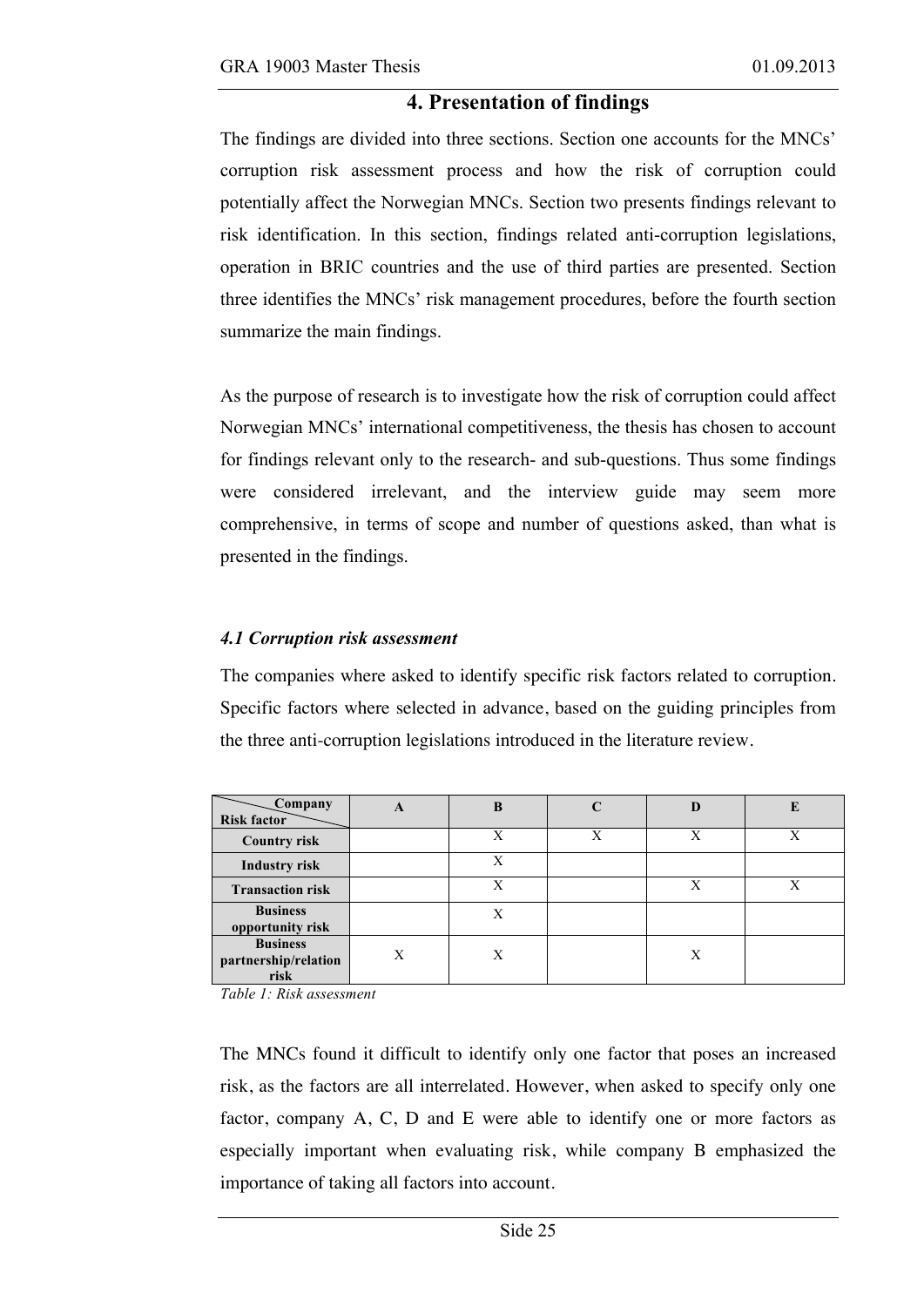Furthermore, three questions where asked to address the how each MNCs consider corruption risk to affect the company. The questions are identified in the left vertical column below. For complete questions see interview guide.

|                                                                                                                 | $\mathbf{A}$                                                                                                                                                                                                      | B                                                                                                                             | $\mathbf C$                                                                                                                                                                       | $\bf{D}$                                                                                                                                              | E                                                                                                                                                 |
|-----------------------------------------------------------------------------------------------------------------|-------------------------------------------------------------------------------------------------------------------------------------------------------------------------------------------------------------------|-------------------------------------------------------------------------------------------------------------------------------|-----------------------------------------------------------------------------------------------------------------------------------------------------------------------------------|-------------------------------------------------------------------------------------------------------------------------------------------------------|---------------------------------------------------------------------------------------------------------------------------------------------------|
| $(1)$ The risk of<br>corruption<br>affects the<br>company's<br>ability and<br>desire to<br>operate<br>globally? | Has neglected to<br>enter certain<br>markets due to<br>the risk of<br>corruption.                                                                                                                                 | It depends on<br>the amount of<br>risk exposure<br>the company<br>allows and the<br>"risk<br>appetite".                       | <b>Not</b><br>considered as<br>a problem or<br>challenge.                                                                                                                         | <b>Not</b><br>considered as<br>a problem or<br>challenge.                                                                                             | Considerable<br>factor in the<br>evaluation of<br>whether or not<br>to enter a<br>market.<br>especially in<br>regard to third<br>party relations. |
| (2) Experience<br>of not entering<br>a market?                                                                  | Has excluded<br>certain markets<br>due to risk. But<br>need to be<br>present in<br>certain markets<br>although the<br>perceived level<br>of corruption is<br>high.                                                | Depends on<br>the "risk<br>appetite".                                                                                         | No.                                                                                                                                                                               | Has excluded<br>certain<br>markets, yet<br>constantly<br>evaluate<br>whether the<br>opportunity<br>outweigh the<br>risk of<br>entering the<br>market. | Part of the<br>overall<br>evaluation of<br>the company's<br>strategy.                                                                             |
| $(3)$ Can you<br>evaluate how<br>the prevalent<br>risk of<br>corruption<br>affects the<br>company?              | $(1)$ Positive,<br>increased need<br>for anti-<br>corruption<br>procedures can<br>lead to<br>increased<br>transparency,<br>good reputation<br>(2) Negative, as<br>it excludes<br>certain market<br>opportunities. | It is important<br>to balance the<br>level of<br>compliance in<br>regards to the<br>level of<br>international<br>competition. | (1) Positive,<br>when<br>improved<br>anti-<br>corruption<br>procedures are<br>implemented.<br>(2) Negative,<br>it could<br>challenge the<br>relationship<br>with local<br>agents. | Increased<br>transparency<br>is believed to<br>positively<br>affect the<br>reputation of<br>the company.                                              | The company<br>seeks to<br>increase<br>transparency<br>due to the<br>corruption risk.                                                             |

*Table 2: How corruption affects the MNCs*

(1) Global operations: The findings show that three out of five companies (A, B and E) consider the perceived level of corruption risk to affect the desire and ability to operate globally. Yet, company B points out that whether they choose to operate in a corrupt market depends on the allowed risk exposure, recognized as the risk appetite. Company C and D have not recognized corruption to have an effect on global operations. This may indicate that they either have a high risk appetite, or that they do not recognize the risk at the same level as company A, B and E.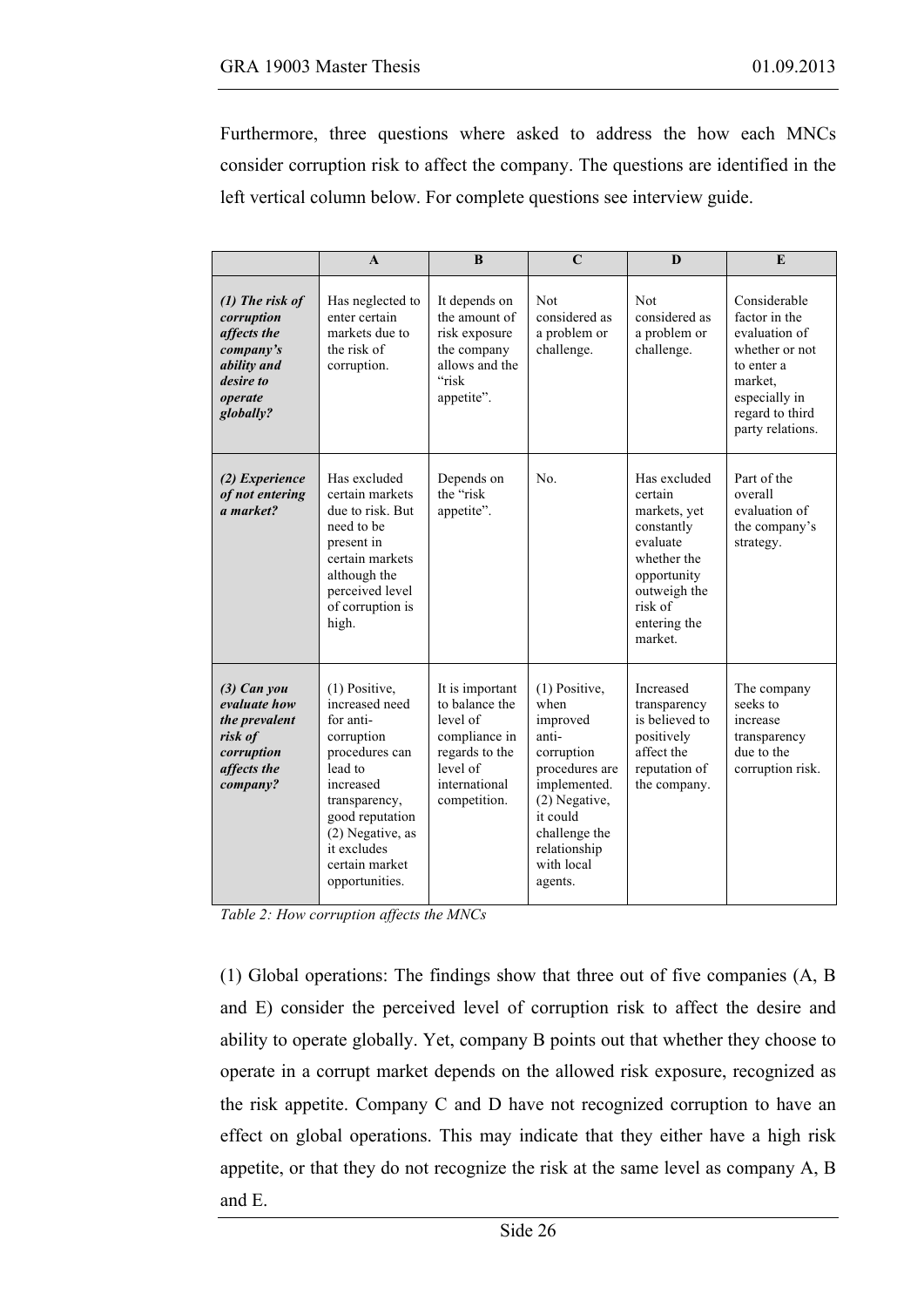(2) Excluding a market: perceived level of corruption risk have consequences on international competitiveness to some extent as two companies have seen the need to exclude certain markets due to the prevalent risk picture. This could indicate that two of the companies are not able to adequately manage the risk, in other words, they are not able to reduce the risk of corruption to an acceptable level, and thus choose not to enter the desired market.

(3) Overall effect: The findings show that the companies recognize corruption risk to have both positive and negative effects for the MNC. In one way, the MNCs see the need to be more transparent, which they argue to have a positive effect on company reputation. The companies recognize that increased corruption risk may challenge the relationship with employed third parties and force the elimination of certain markets. In addition, company B emphasized the importance of balancing the level of compliance in regards to the level of international competition.

### *4.2 Risk identification*

The following section will give a brief overview of the companies' perception of risk identification in terms of anti-corruption legislations, operations in BRIC countries and the use of third parties.

#### *Anti-corruption legislations*

Please note that no direct questions related to this element can be found in the interview guide, however, through the researchers were able to extract the results when discussing risk identification.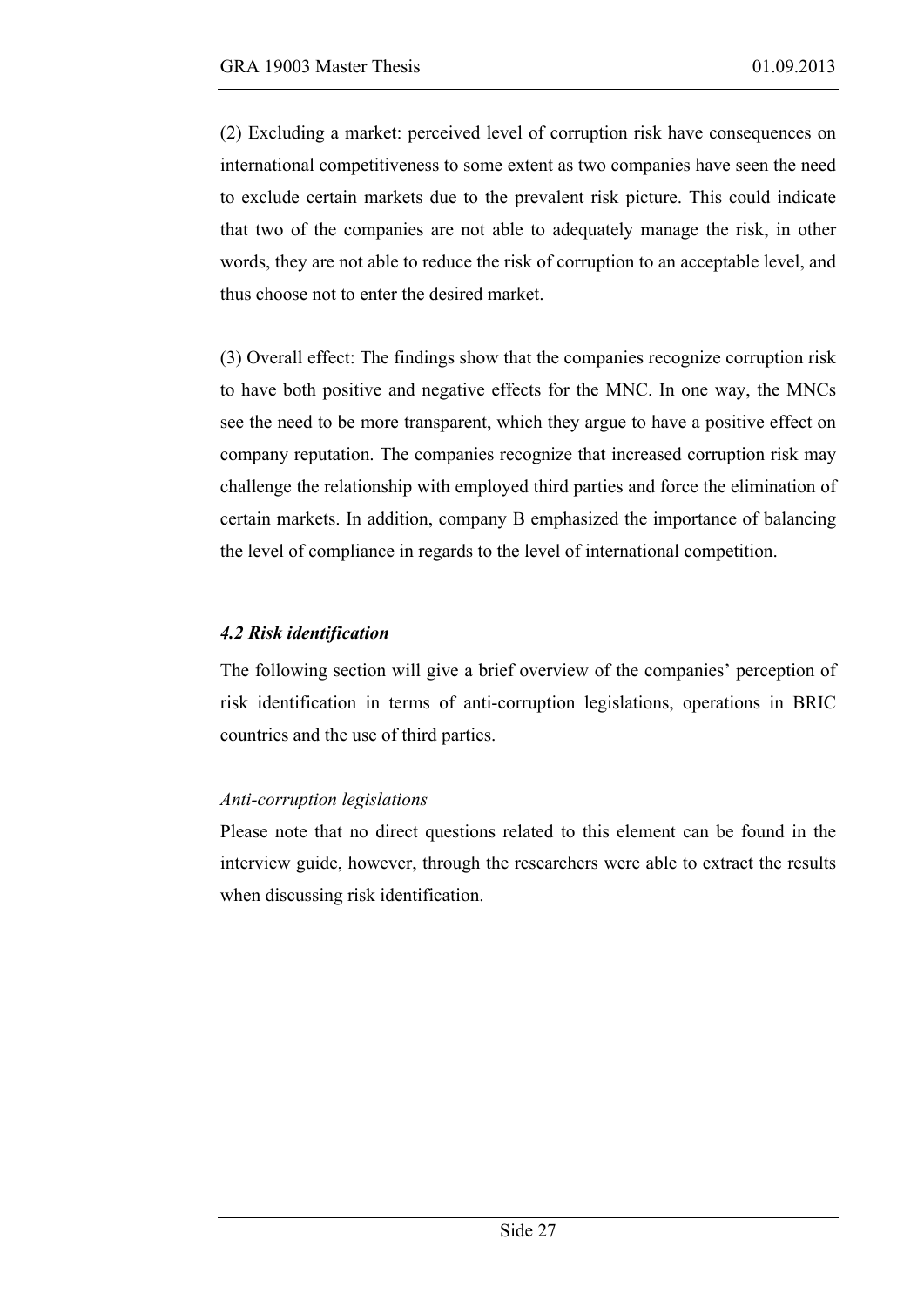| Company<br>Anti-<br>corruption<br>legislation | $\mathbf{A}$ | B   | $\mathbf C$ | $\bf{D}$ | E   |
|-----------------------------------------------|--------------|-----|-------------|----------|-----|
| (1) Awareness                                 | X            | X   | X           | X        | X   |
| (2) Effect on<br>risk<br>management           | X            | X   | X           | X        | X   |
| (3) Awareness<br>among third<br>parties       | $N/A^*$      | N/A | N/A         | X        | N/A |

\* N/A: not applicable

*Table 3: Anti-corruption legislations*

(1) Awareness: It was recognized that all the MNCs considered the existing legislations (NPC, FCPA, UKBA) to guide their acts in both the home- and host country. Through a more stringent Norwegian corruption law and introduction of the UKBA, the MNCs claim to experience an altered risk picture. This is consistent with the general perception of the effect of the increased legislations.

(2) Effect on risk management: Consistent with the common perception of the scope of the legislations, it was found that the companies consider them to affect their risk management procedures. However, the effect varies, depending on the level of anti-corruption procedures the company has implemented. Company A, B, D and E emphasized the importance of the legislations by the need to constantly evaluate and improve the company's already existing anti-corruption procedures. Company C is now responding to the introduction of the UKBA by developing strategies for the implementation of anti-corruption procedures.

(3) Awareness among third parties: Findings from the interview with company D indicate that the anti-corruption legislations pose a challenge towards their relationship with external third parties, as third parties may not have sufficient knowledge of the legislations' associated power beyond national borders. Company D was the only company who provided an answer directly linked to third parties' assumed awareness of the existing legislations.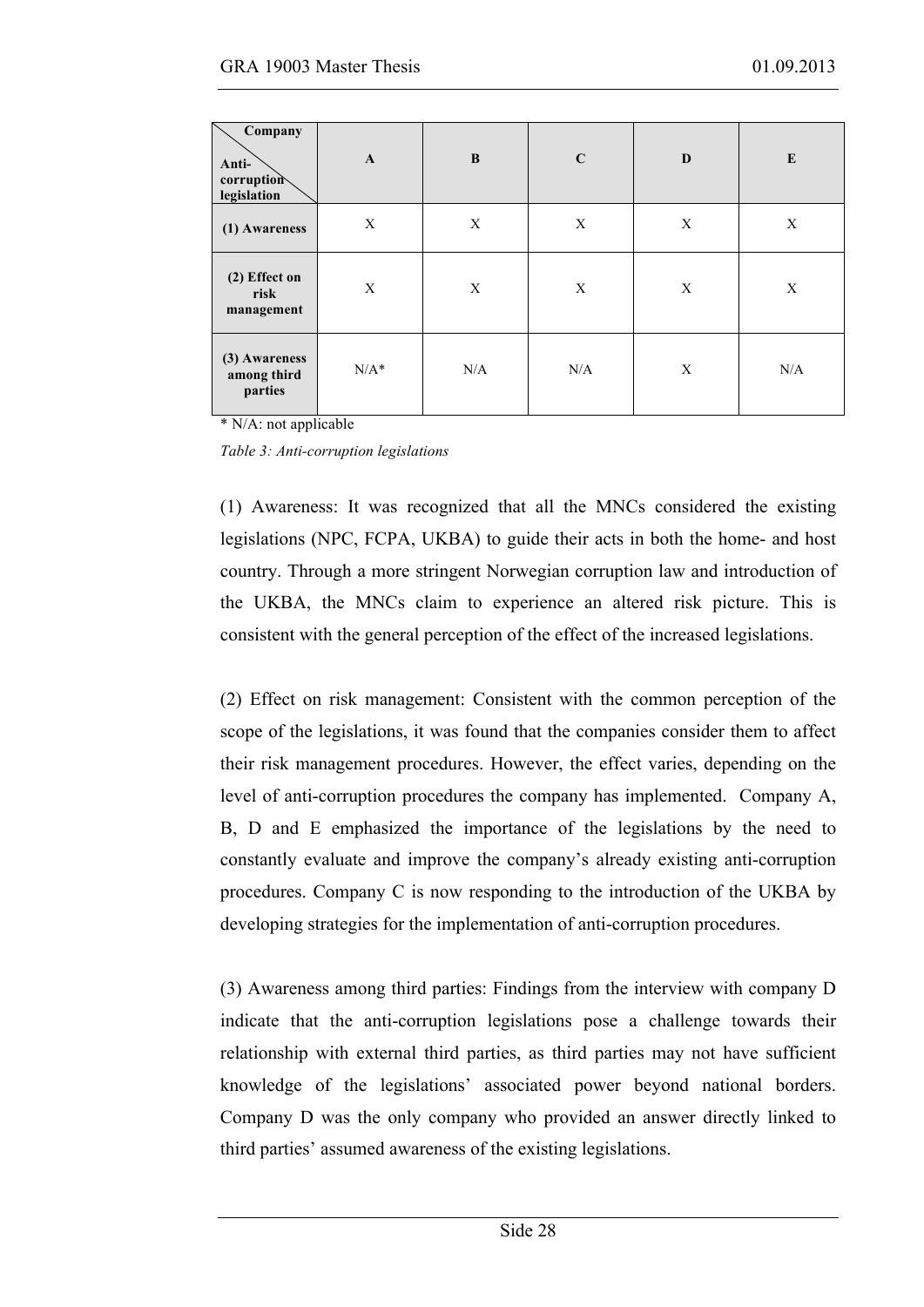#### *BRIC countries*

The following table illustrates the researched MNCs main markets of operation. Consistent with what was found in literature, the MNCs consider the BRIC countries to be vital markets due to their proven growth potential and business opportunities.

| Company                | A                                                  | В                                                                     |                                           |                                                         | E                             |
|------------------------|----------------------------------------------------|-----------------------------------------------------------------------|-------------------------------------------|---------------------------------------------------------|-------------------------------|
| BRIC / main<br>markets | <b>Brazil</b><br>Middle-East<br>Australia<br>Korea | <b>Brazil</b><br>Asia<br>South-Africa<br>Colombia<br>Egypt<br>Vietnam | <b>Brazil</b><br>Russia<br>India<br>China | Asia - China<br>West-Africa<br>Mexico-gulf<br>Australia | Russia<br>China<br>Kazakhstan |

*Table 4: BRIC/ main markets of operation*

# *Third parties*

The findings revealed that four out of five companies (A, B, D and E) have a clear and established attitude towards risk of using third parties. The companies are taking into account the existing risk picture when evaluating how, and if, it is relevant to establish and/or maintain relationships with external third parties.

It was also found The MNCs' established attitude toward the use of third parties governs how they choose to structure the relationship. The table below illustrates some of the common organizational structures.

| Company<br><b>Structure</b>                  | $\mathbf{A}$ | $\bf{B}$ | $\mathbf C$               | D | E |
|----------------------------------------------|--------------|----------|---------------------------|---|---|
| <b>Wholly owned</b><br>daughter<br>companies | $X^*$        | X        | $\boldsymbol{\mathrm{X}}$ | X |   |
| <b>Partly owned</b><br>daughter<br>companies |              | X        |                           |   |   |
| <b>Joint ventures</b>                        |              | X        | $\boldsymbol{\mathrm{X}}$ | X | X |
| <b>Agents</b> or<br>intermediaries           |              | X        | X                         | X | X |

*Table 5: Structure of third party relations*

\* Company A is a wholly owned daughter company in Norway of a larger European MNC.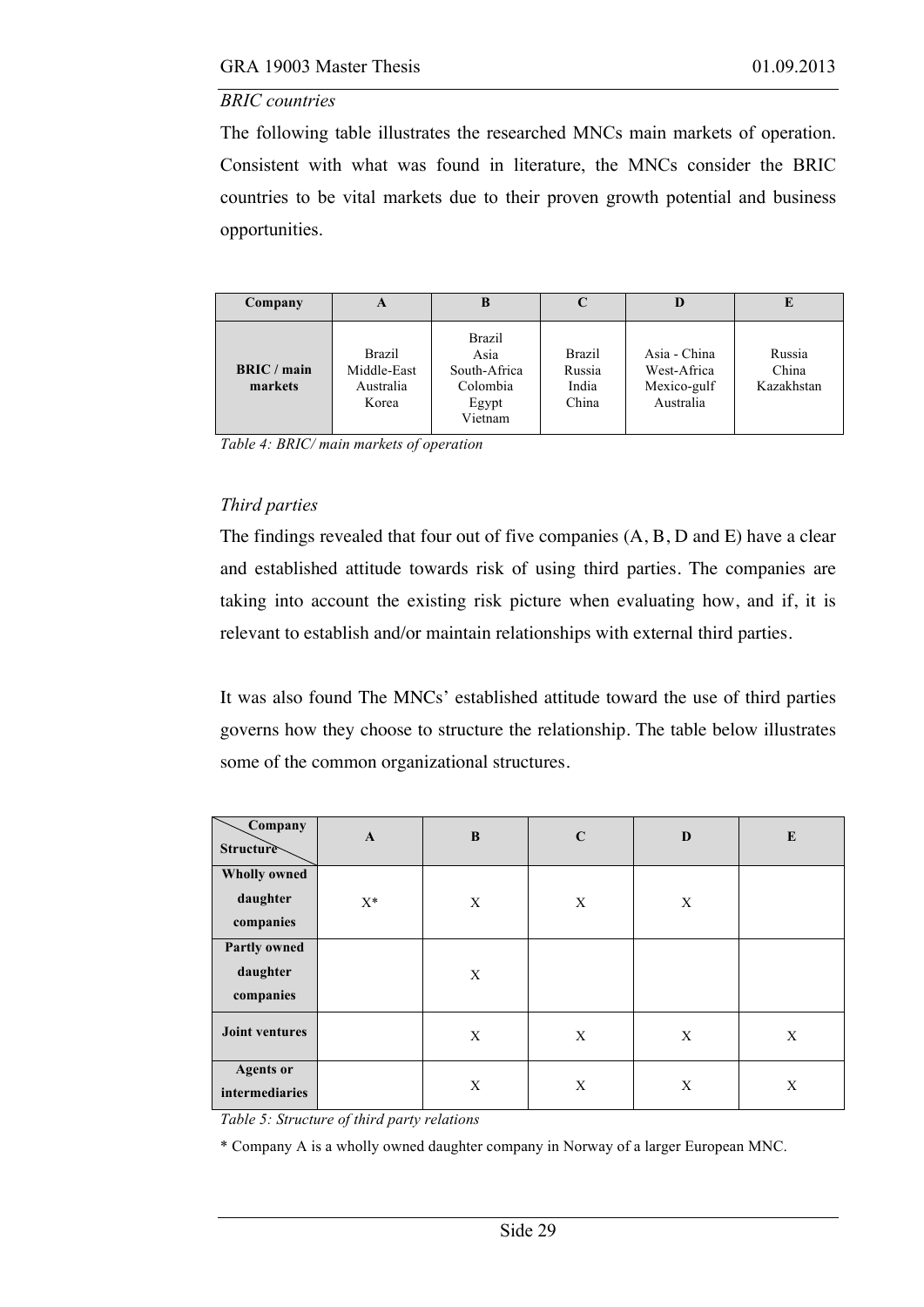This table shows that there is a tendency among the MNCs to structure third party relations through joint ventures and agents or intermediaries. It was further found that a 50/50 or 51/49 majority split, favoring the Norwegian MNCs, characterizes the structure of the joint ventures. The MNCs emphasized that such a structure was chosen based on the desire to obtain a high degree of control. Four MNCs employ agents or intermediaries, while one MNC has chosen to exclude the use of agents or intermediaries overall.

#### *4.3 Risk management*

The following was found related to the guiding principles for anti-corruption procedures recommended by the UK Bribery Act and the FCPA. The findings presented in the following table indicate at what level each of the MNCs have adopted anti-corruption procedures.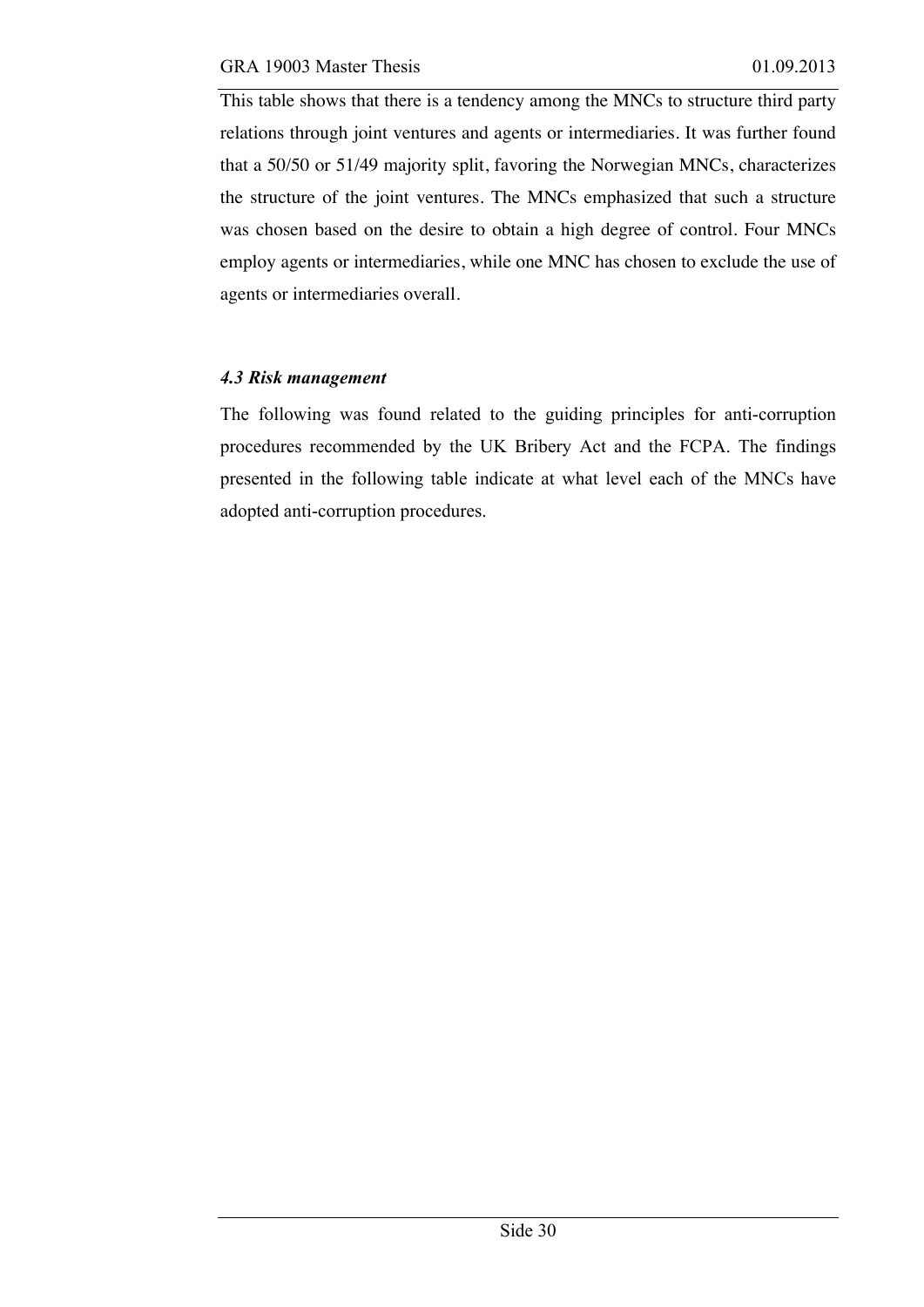| Company<br>Guiding<br>principle | $\mathbf{A}$                                                                   | $\bf{B}$                                                                                  | $\mathbf C$                                                                | D                                                                                             | E                                                                                                       |
|---------------------------------|--------------------------------------------------------------------------------|-------------------------------------------------------------------------------------------|----------------------------------------------------------------------------|-----------------------------------------------------------------------------------------------|---------------------------------------------------------------------------------------------------------|
| Proportionate<br>procedures     | Heavy<br>procedures.<br>Anonymous<br>hotline for<br>reporting.                 | Code of<br>conduct and<br>fundamental<br>rules.<br>Anonymous<br>hotline for<br>reporting. | Code of<br>conduct and<br>governing<br>elements.                           | Several policies.<br>Heavy program<br>for training.<br>Anonymous<br>hotline for<br>reporting. | Detailed<br>policies and<br>business<br>integrity<br>program.<br>Anonymous<br>hotline for<br>reporting. |
| <b>Top-level</b><br>commitment  | High<br>involvement                                                            | High<br>involvement                                                                       | Medium<br>involvement.<br>Split between<br>business units                  | High<br>involvement                                                                           | High<br>involvement                                                                                     |
| Due diligence                   | Heavy due<br>diligence<br>regulations                                          | Heavy due<br>diligence<br>regulations.                                                    | Currently<br>establishing<br>guidelines for<br>due diligence.              | Well established<br>due diligence<br>procedures,<br>dependent on<br>the risk picture          | Well<br>established<br>due diligence<br>procedures                                                      |
| Communication                   | High level of<br>disciplinary<br>measures and<br>training.                     | Internal<br>portal.                                                                       | Not recognized<br>the need for a<br>specific<br>communicatio<br>n channel. | High level of<br>communication<br>and training.                                               | High level of<br>communicatio<br>n and training.                                                        |
| Monitoring &<br>review          | Control of<br>$sub-$<br>contractors:<br>"Supplier<br>Qualification<br>Process" | Different set<br>of committees<br>and<br>controllers<br>/audits.                          | Currently no<br>effective<br>system.                                       | Compliance<br>function<br>and legal<br>department.                                            | Key<br>performance<br>indicators and<br>audits.                                                         |

*Table 6: The guiding principles in anti-corruption procedures*

Company A, B, D and E indicated that they have implemented adequate anticorruption procedures throughout the company, while company C emphasized that the development of such procedures are on the agenda, with the aim to have them implemented by the end of 2013.

### *4.4 Summary of main findings*

The thesis further seeks to provide a brief interpretation of the gathered responses. In addition to what has been stated previously in this chapter, the thesis recognizes that the MNCs' approach to corruption risk identification and corruption risk management varies. The general impression is that the MNCs recognize the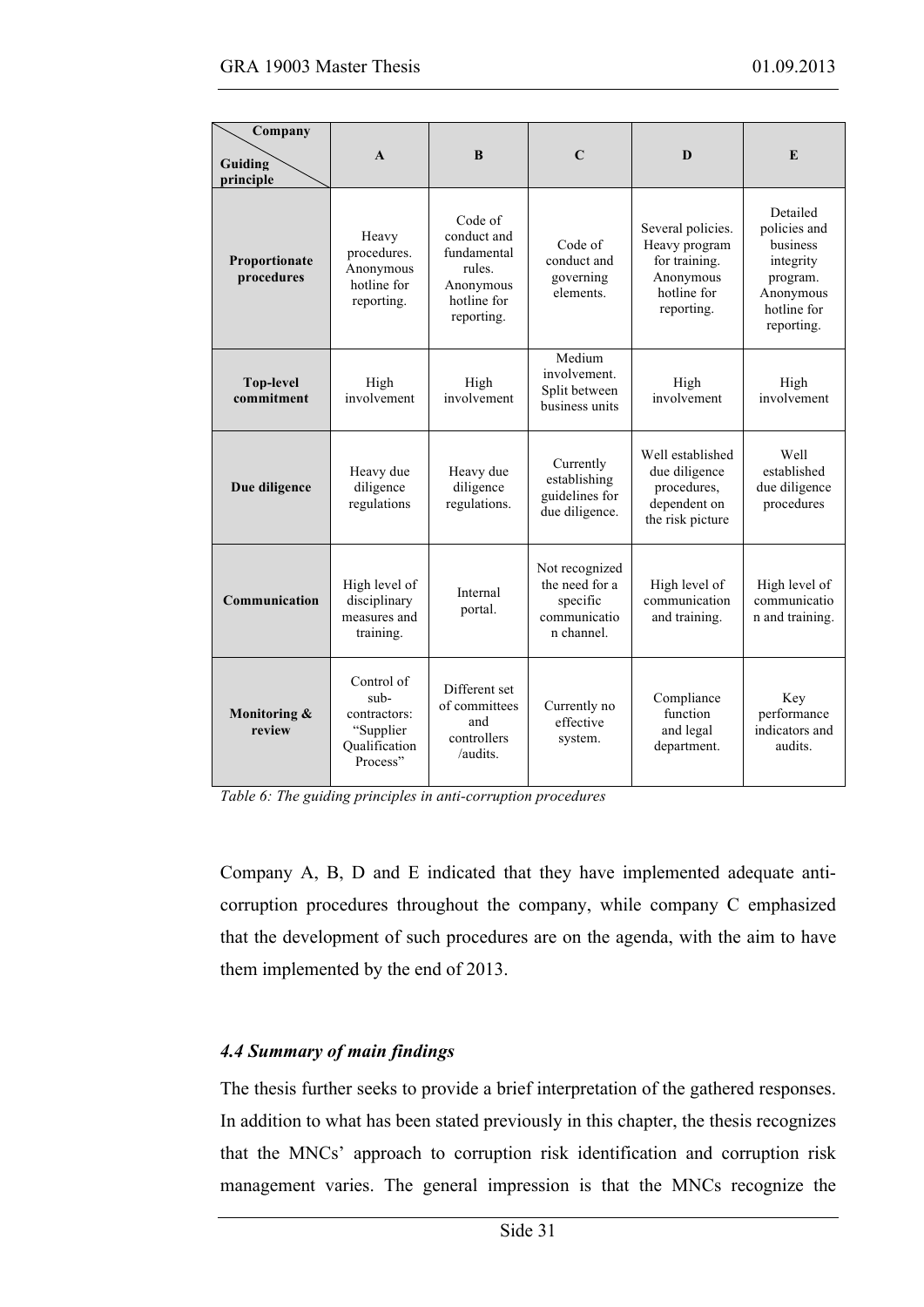inherent risk of corruption to be high, and that anti-corruption procedures are implemented as a response to the recognized risk. This creates what this thesis has recognized to be the companies risk appetite, which can be either high or low depending on their consideration of the inherent risk.

A MNC can recognize a high inherent risk, and thereby implement anticorruption procedures to reduce it, which may create a high risk appetite. Yet, despite the fact that certain MNCs consider the inherent risk to be high, and thereby implement anti- corruption procedures to mitigate the risk, they might not be able to reduce the risk to an acceptable level. Thus the appetite for becomes low. This may induce a MNC to exclude certain markets and/or business opportunities, however this may not seem to be applicable in BRIC countries.

How these findings could have implications for Norwegian MNCs' international competitiveness will be discussed in the following chapter.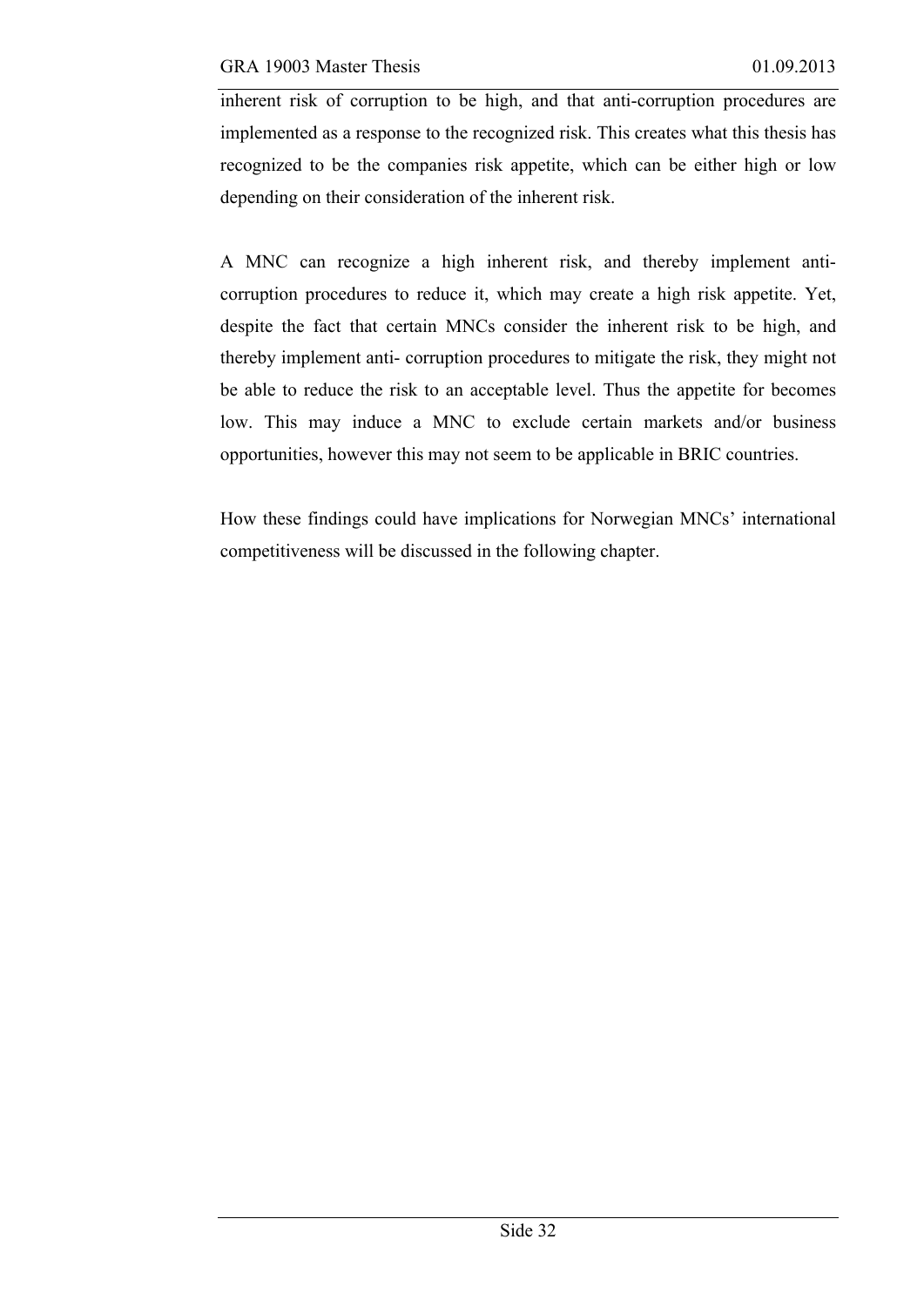### **5. Discussion**

In chapter one, a research model was presented to illustrate the research question and related sub-questions:



The sub-questions will initially guide the discussion. In its final section, the discussion will argue how the answers to sub-question one and two combined could support the answer to the overall research question.

*How does the risk of corruption affect Norwegian MNCs' international competitiveness?* 

*(1) How is the inherent risk of corruption considered? (2) How is the inherent risk of corruption managed?*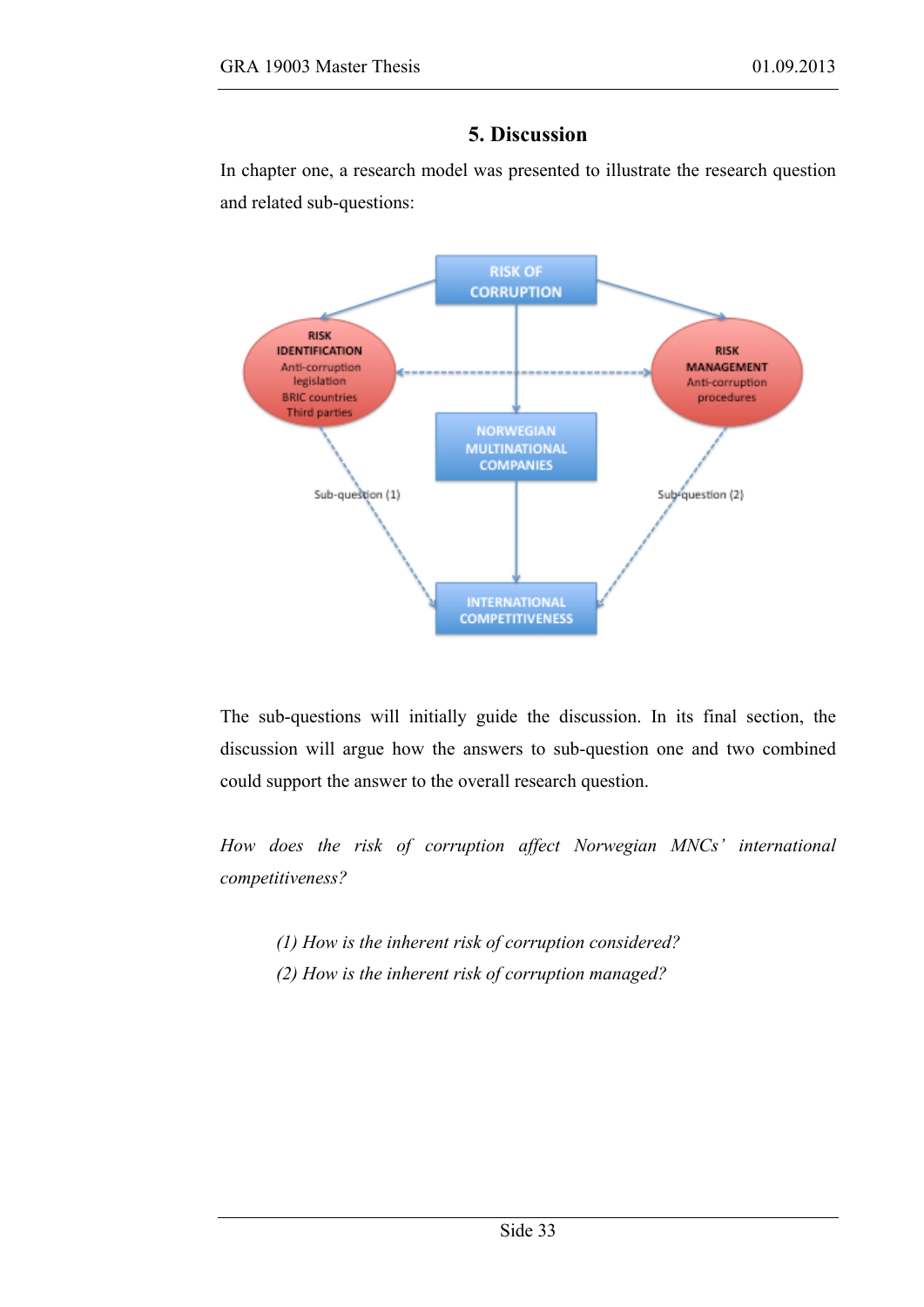### *5.1 How is the inherent risk of corruption considered?*

### *Anti-corruption legislations*

Through the literature review, the thesis has recognized the complexity facing MNCs when being subject to three separate anti-corruption legislations. It creates a challenge as the legislations are becoming more stringent, thus reducing the room for error, and companies need to carefully evaluate the scope and associated power of each legislation, when conducting business abroad.

From the conducted interviews, findings revealed that all five MNCs are aware of the anti-corruption legislations that govern their international operations, both the Norwegian Penal Code, the Foreign Corrupt Practices Act and the UK Bribery Act. The MNCs emphasized that the Norwegian anti-corruption law through the NPC, which has become more restrictive after 2003, and the introduction of the UK Bribery Act in 2011, is altering the corruption risk picture. While the companies claimed to be well aware of existing legislations, company D emphasized that the challenge was not their own ability to obtain knowledge of the anti-corruption legislations, but rather their external partners' lack of knowledge of the legislations' associated power and scope. This may imply that MNCs, when employing third parties, must dedicate resources to train them on relevant anti-corruption legislations, which could be both time consuming and costly.

Moreover, a general impression from the findings was that the MNCs considered the newly established UKBA to be of increased importance, as the it force companies subject to the legislation to implement adequate anti-corruption procedures based on the six guiding principles it offers. This is consistent with literature, and elements introduce in the introduction of the thesis, as it implies that adequate anti-corruption procedures are implemented as a response to the increased legislations.

### *BRIC countries*

The BRIC countries are recognized to be leading players in the global economy in terms of economic growth and development (Jain 2006). Côté-Freeman (2012) has estimated their contribution to be nearly fifty percent of global economic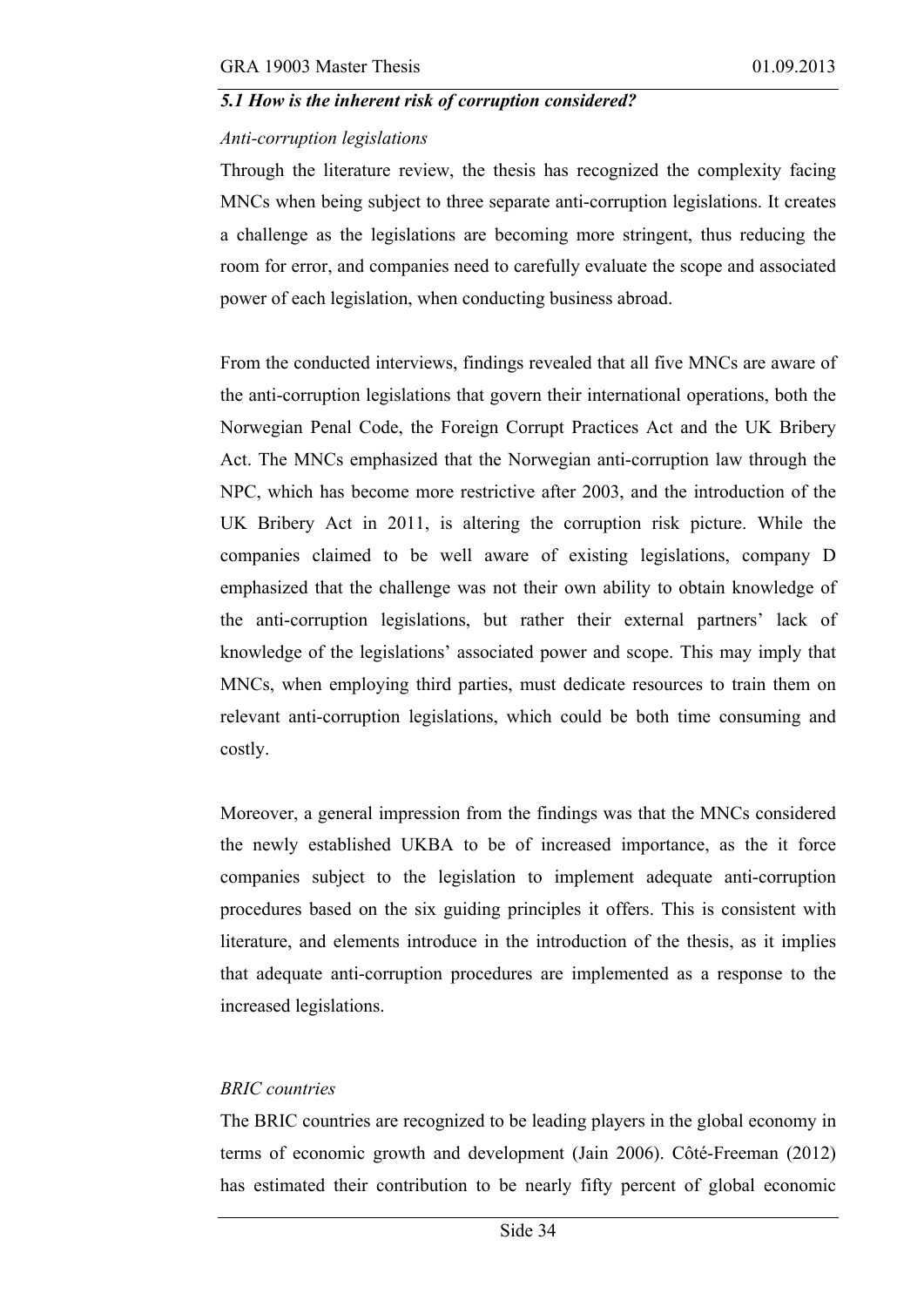growth in the last decade. Yet, the BRIC countries have been recognized by high level of perceived corruption risk (Marnewick, 2008). This corresponds well with findings. While it has been expressed concern about the prevalent corruption risk in the BRIC countries, the MNCs emphasized the importance of having a presence in such high growth markets although the risk of corruption is high. To provide an example, company A argues that they need to be present in Brazil, due to the vast opportunities the country offer. It may seem that excluding operations in any of the BRIC countries, due to corruption risk, is not a current option as all the MNCs recognize the risk but still choose to operate there.

### *Third parties*

From the literature review it was argued that the increased anti-corruption legislations are forcing companies to create an understanding of the risks associated with third party relationships (Anderson et al. 2011). The thesis considers third parties to be agents, distributors, consultants, joint ventures or contractors (Bribery Act 2010). The findings show that four of five MNCs have established a clear attitude towards the risk of using third parties, in particular because of increased legislations. This corresponds well with the argument put forward by Anderson et al. (2011) regarding risk.

Another finding that might influence how the MNCs evaluate the risk associated with third parties, is how each company define what constitutes a third party. In general, there seem to be a tendency among the MNCs to refer to third parties only as agents or intermediaries. However, this thesis has applied UK Bribery Act's definition, which also includes joint ventures. This relates to the challenges that can occur because MNCs are subject to several legislations and thereby often several different definitions.

Out of the four companies that have set up joint ventures, three claim to be restrictive towards the use of third parties, which may indicate that they do not consider a joint venture to be a third party as it is argued in literature. Yet, these companies do argue that the risk of corruption is prevalent when establishing a joint venture, and therefore often establish a 50/50 or 51/49 majority split, in their favor, argued to increase control and reduce the level of associated corruption risk. This thereby indicates that the companies consider third parties to include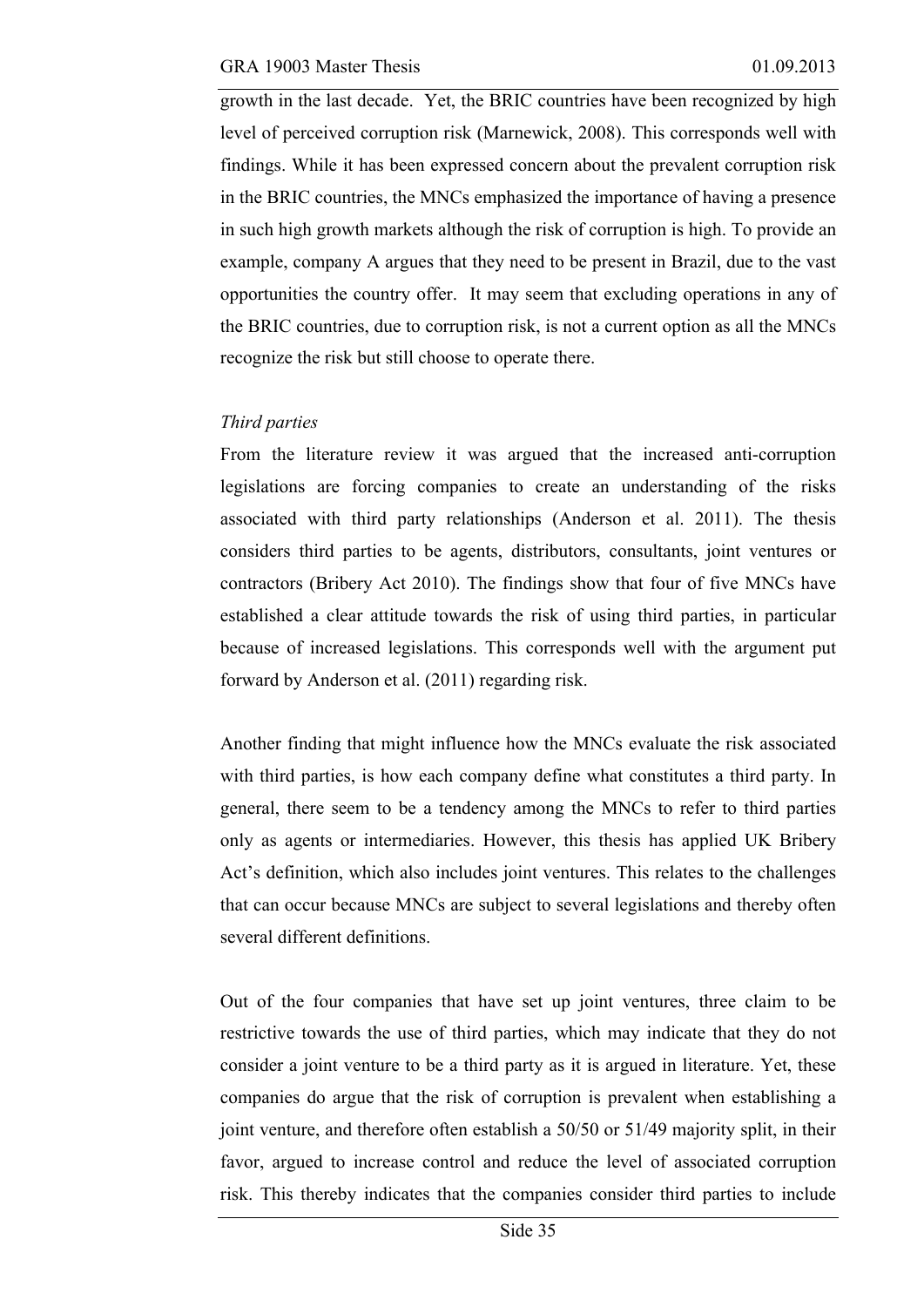agents or intermediaries, but not joint ventures, which supports the assumption that there is a difference in the perception of the term, in theory and in practice.

### *Response to sub-question one*

The thesis found that four MNCs have considered the inherent risk of corruption to be high, while one MNC seemed to view the inherent risk of corruption risk to be moderate. This statement is based on the discussion above, where it was found that increased legislative measures are altering the corruption risk picture and are forcing the MNCs to take increased cautionary measures when operating in corrupt markets. The MNCs expressed concern about the corruption risk present in the BRIC countries, yet all companies are present there. Lastly, it was found that four out of five MNCs have established a clear attitude associated with the risk of using third parties, and that three are restrictive to the use of them. Yet, one should take into consideration each MNCs own definition of what constitutes a third party, when evaluating the associated risk.

It was found that the recognized inherent risk is considered to be high. However, the thesis regards the reasoning behind each MNCs risk identification process to be of importance. Through the answer to sub-question one, it was found that the level to which each MNC recognize the inherent risk, largely depends on each company's acceptable level of risk, in other words, the MNC's risk appetite.

### *5.2 How is the inherent risk of corruption managed?*

Existing anti-corruption law influences corruption risk management, and the legislations provide guidance for how companies can enforce this internally. The thesis has identified this element as risk management through certain anticorruption procedures, illustrated below through the guiding principles.

### *Anti- corruption procedures*

Through the literature review, the thesis presented six guiding principles, for anticorruption procedures, based on the recommendations set forth by the FCPA and UKBA. The principles are intended to fulfill the requirements of a compliance program, through proportionate measures, top level commitment, communication, risk assessment, due diligence and monitoring and review. In order to create a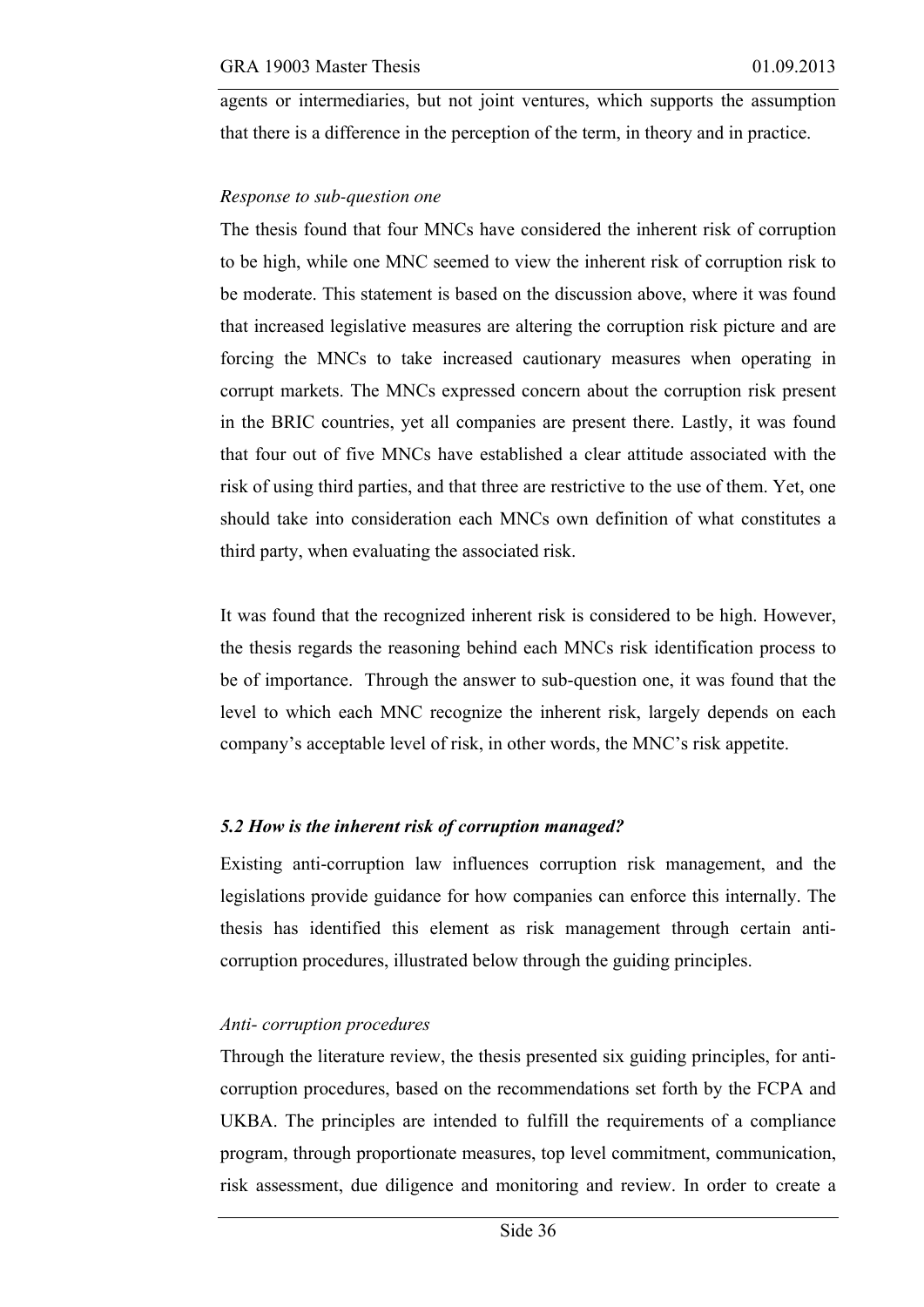valuable and dynamic discussion of the MNCs procedures for risk management, the guiding principles will not be discussed one by one but rather in a comprehensive view in light of relevant findings.

Through findings, it was discovered that four of the MNCs have implemented strict internal anti-corruption procedures, ranging from integrity for bribery unit, to code of conduct and complex compliance programs. Yet, the procedures were found to vary in scope, depending on how the companies had identified the inherent risk. In literature it is emphasized that a compliance program should be adapted to assess the specific risk, need and challenge of that specific company, and that the anti-corruption procedures should be proportionate to the level of risk the company is exposed to. To provide an example, company D and E emphasized that the level of *due diligence* (DD) conducted, vary depending on the partner and the respective market they operate in. As stated by company D:

> "Hiring an agent in Nigeria, who is unfamiliar and lacks references, requires a higher degree of due diligence as opposed to an agent in Sweden where the corruption risk picture is recognized at a different level" – Company D

This may seem as an obvious statement, but it is important to recognize this aspect in order to understand that reality actually can correspond well with what is stated in literature.

Furthermore, it is also important to recognize the critique rose against the existing anti-corruption procedures. The critique argues that certain companies have an inadequate implementation of anti-corruption procedures, as for instance insufficient due diligence and reporting of suspicious transactions (Reed and Fontana 2011, Persson, Rothstein and Teorell 2010). In addition, literature has also pointed to the challenge of proving the efficiency of these procedures (ibid). Through findings it seems that that this critique is not applicable to company A, B, D and E, as they claim to have implemented procedures consistent with recommendations from the guiding principles.

On the other hand, findings from company C seem to make the critique somewhat legitimate. The company has recently recognized the need to establish anti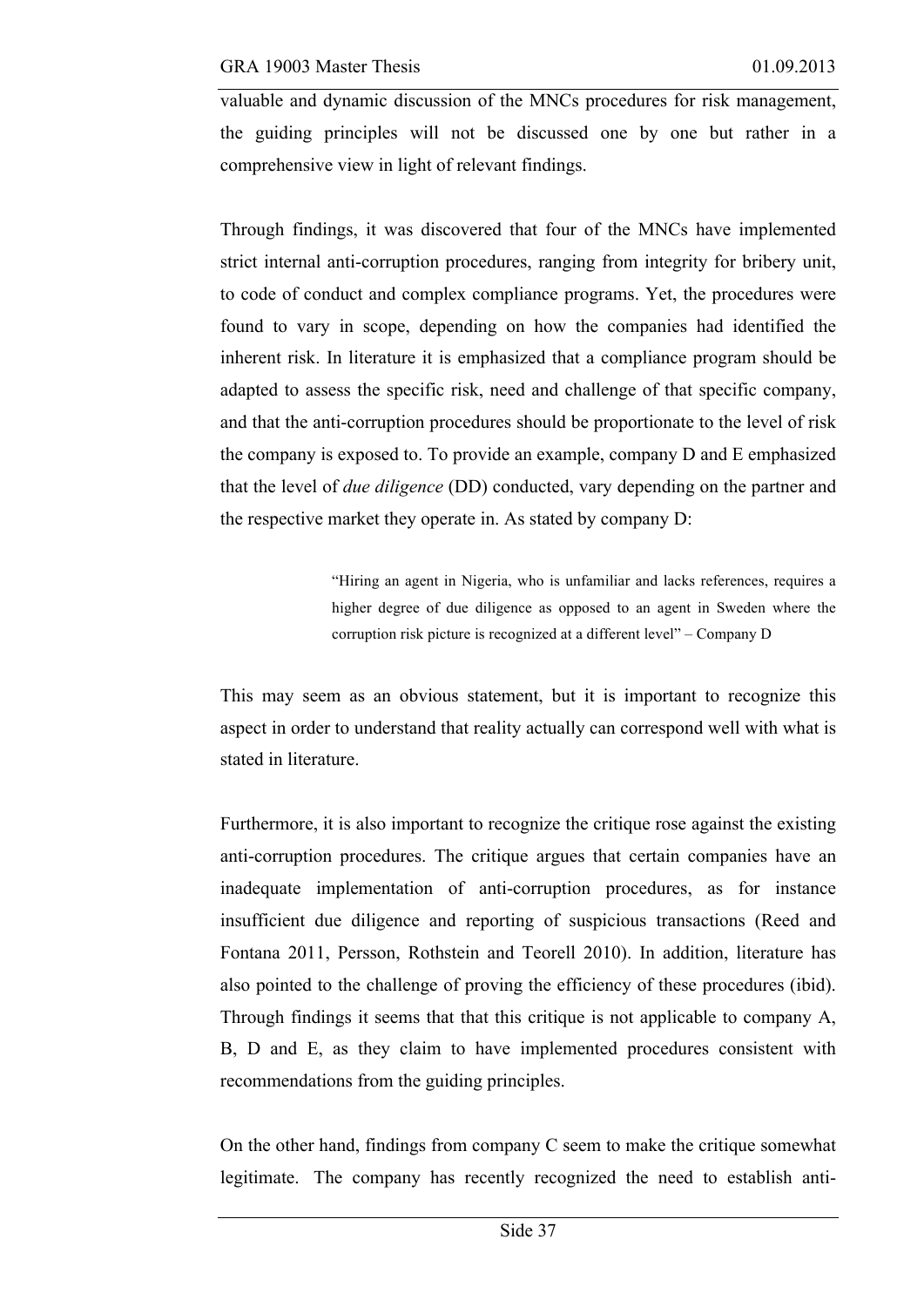corruption procedures, as a response to the UKBA introduced in 2011. Through the process of developing these procedures, with the aim to complete them by 2013, the company experienced top-level managements' attitude to be somewhat divided. While management from certain business units have initiated the establishment of anti-corruption procedures, management from other business units have not recognized this to be of importance. While literature states that the guiding principle aims to encourage the involvement of top-level management in determination of bribery prevention procedures, it can be argued that the procedures are inefficient if top-level management are not fully committed. Thus, the critique could be applicable to company C. Yet, one should note that while company A, B, D and E claim to have adequate procedures, it is difficult to regard their statements as valid when no explicit evidence of the procedures' effectiveness was found.

However, company D emphasized that their strict anti-corruption procedures, in certain situations, could create an obstacle in relation to third parties. The company argued that third parties, who did not share the same attitude towards corruption risk management, could eventually choose to operate with other companies lacking adequate anti-corruption procedures as of today. While it was argued that anti-corruption legislations are moving towards a global standard, and thereby creating more equal competitive conditions for companies operating internationally, this does not seem to be the case in any of the BRIC countries. As Norwegian MNCs are responding to the increased legislations, by the implementation of strict anti-corruption procedures, they may loose opportunities with local and/or other partners. Thus, Norway's commitment in the international fight against corruption could negatively affect the MNCs competitiveness.

Another reasonable assumption is that the MNCs recognize the inherent risk at different levels because they operate in different industries. Transparency International (2009a) argues that the oil, gas and energy industry represents a presumed high level corruption risk. As Company C is operating within the latter industry, and as previously mentioned lack adequate anti-corruption procedures, one could ask whether they consider their industry to be less exposed to corruption risk. This assumption is not meant to act as a generalization, as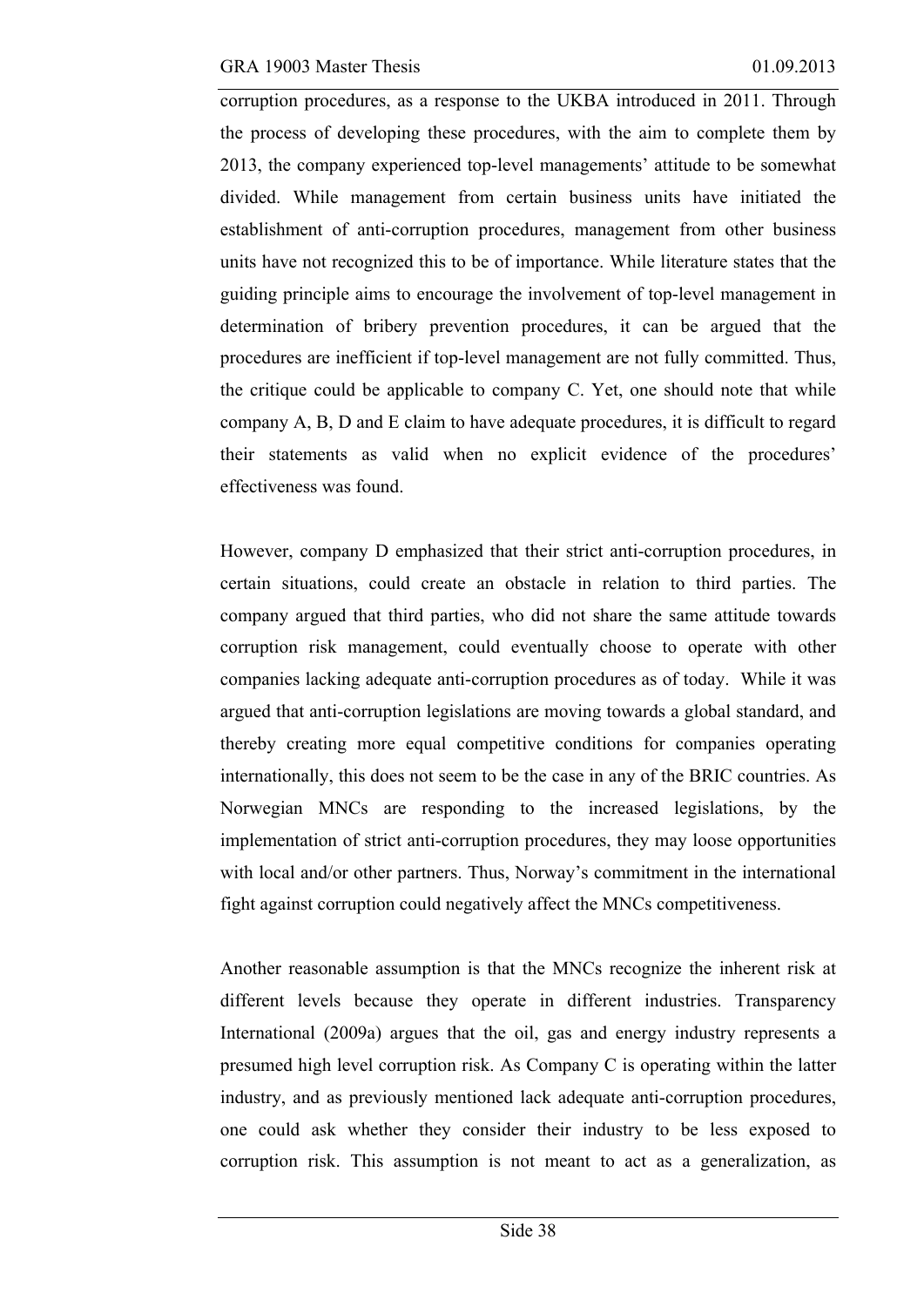research is conducted on only one company within the shipping and maritime industry, but merely an observation that corruption risk might be industry specific.

### *Risk appetite*

To further elaborate on how the thesis considers risk appetite to be an important element in the overall corruption risk picture, the following graph is provided as an illustration. A brief explanation is provided, before further findings are presented.

### *Graph I: Inherent corruption risk and rest risk*



P = Likelihood  $C =$  Consequence (economical, legislative, reputational) IR = Inherent risk RR = Rest risk ACP = Anti-corruption procedures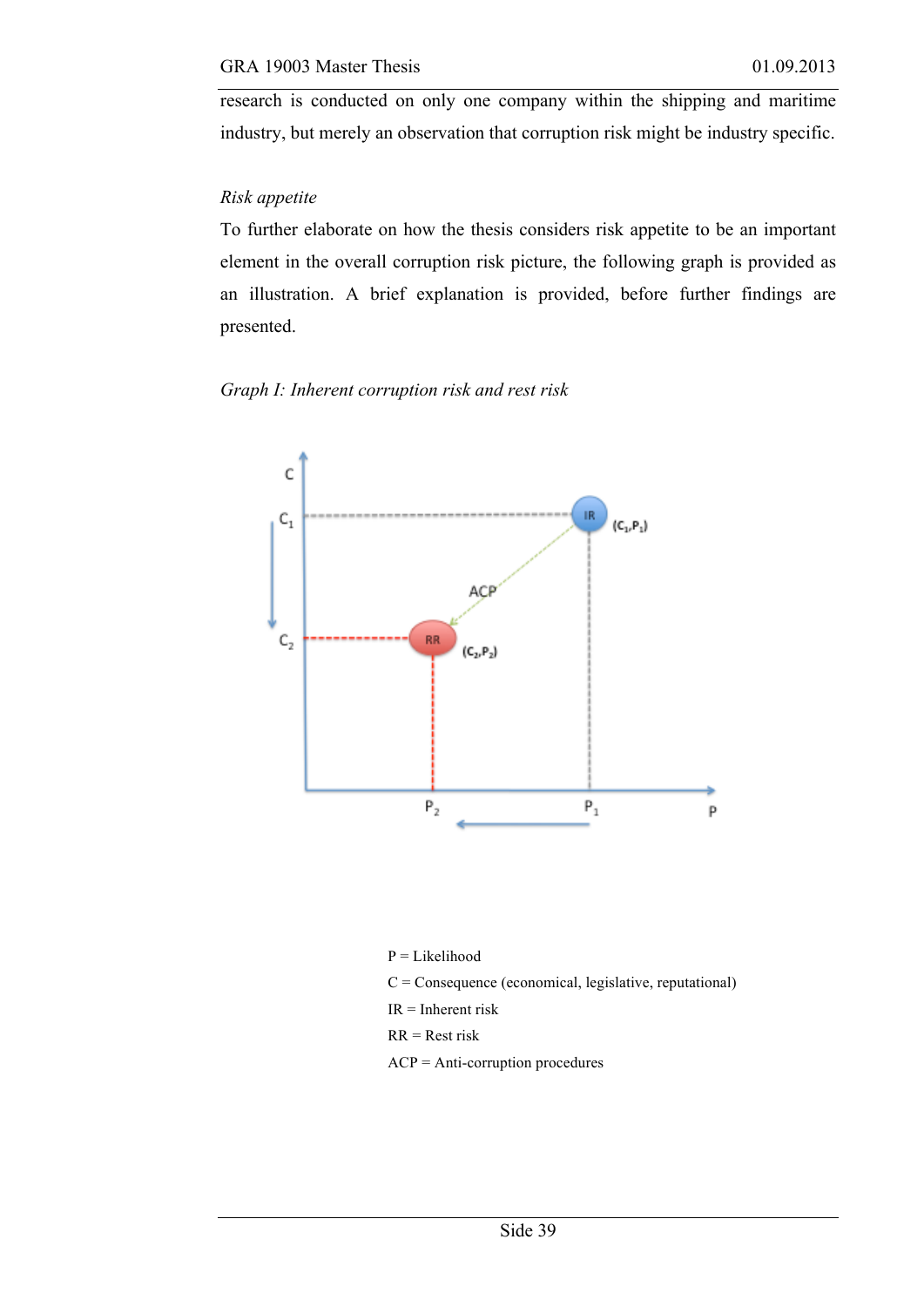- G*raph I* illustrates the consequences of corruption through the C-axis (economical, legislative, and reputational). The likelihood of encountering corruption is illustrated through the P-axis.
	- The inherent risk  $(IR)$  is shown in  $C_1$ ,  $P_1$ . IR illustrates a situation where both the consequence of corruption and the likelihood of encountering corruption are high.
	- When the IR is high, it is necessary to implement anti-corruption procedures (ACP) that reduce the inherent risk (illustrated by the green arrow).
	- When a company implements ACP, reducing the IR, what is left is the socalled rest risk (RR) shown in  $C_2$ ,  $P_2$ . The RR is considered to be the company's risk appetite.
	- Thus, RR  $(C_2, P_2)$  illustrates a situation where both the consequence of corruption and the likelihood of encountering corruption is reduced to a lower level.
	- The question is therefore whether the company perceives the rest risk to be at an acceptable level.
	- Note: The ACP can vary between companies, depending how they consider the IR, resulting in varying levels of the RR. This is illustrated in *graph II* on the next page*,* by RR1, RR2, RR3. Exemplified by RR3, where the likelihood of corruption is lower, but the consequence remains as high as in the example from *graph 1*.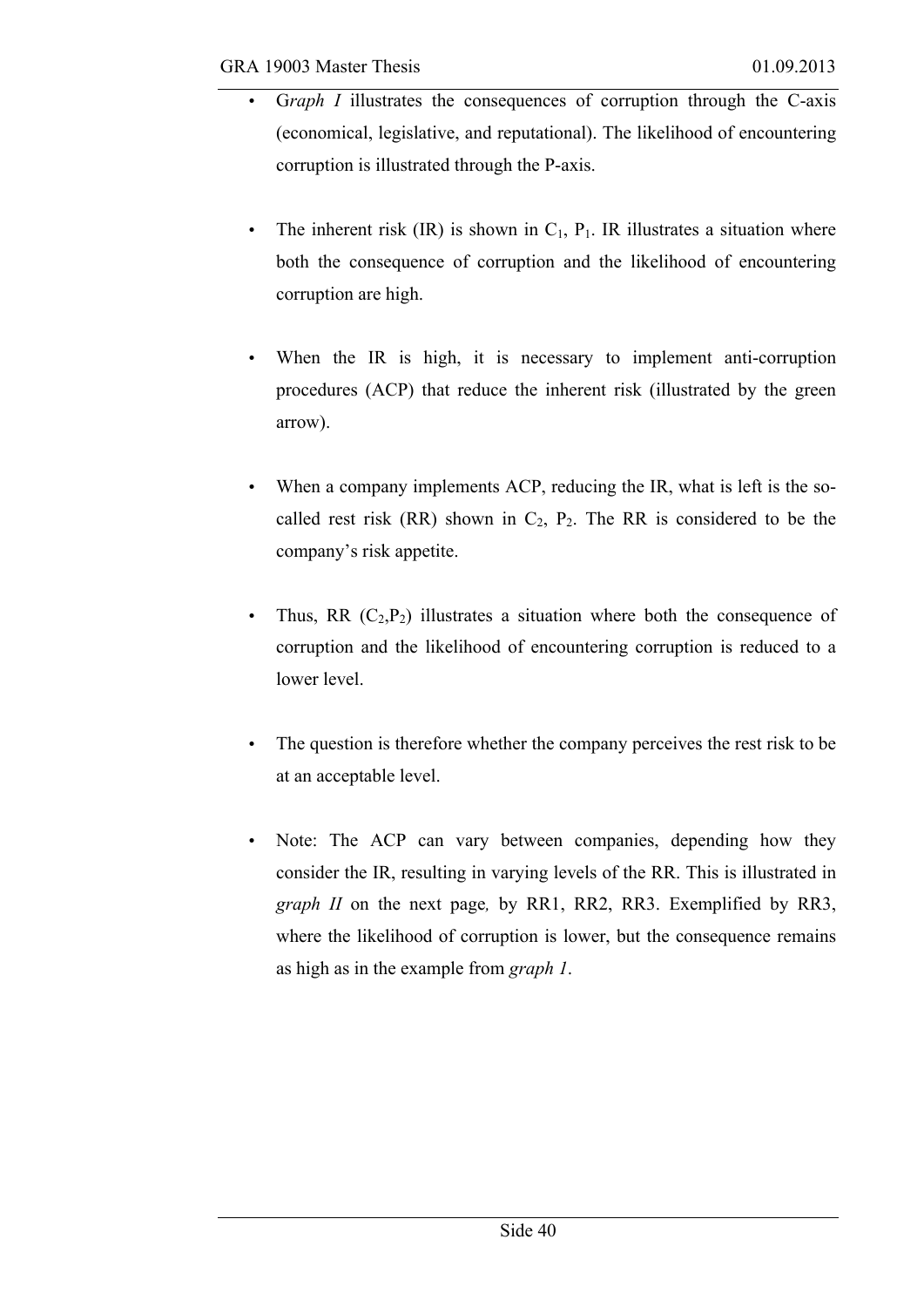*Graph II: Different levels of rest risk*



In order to relate the graphs to findings, two situations are provided below.

*Situation 1:* If one considers the graph to illustrate the risk facing MNCs when operating in BRIC countries, the rest risks represent the MNCs' risk appetite of operating and/or accept the corruption risk in the BRIC countries. Findings show that the researched MNCs have chosen to be present in the BRIC countries, despite that the level of corruption is high. This indicates that the MNCs have reduced the inherent risk of operating in BRIC countries to a level they find acceptable.

However, the thesis has found that in other markets where inherent corruption risk is recognized to be high, or potentially at the same level as for the BRIC countries, the risk appetite can be lower compared to the risk appetite in the BRIC countries. Although the MNCs have reduced the inherent risk, and thus are left with a rest risk at the same level as in BRIC countries, they may choose to exclude the market, as the rest risk is unacceptable. Thus, the companies are not willing to take the rest risk on their company. This corresponds with research from Alas and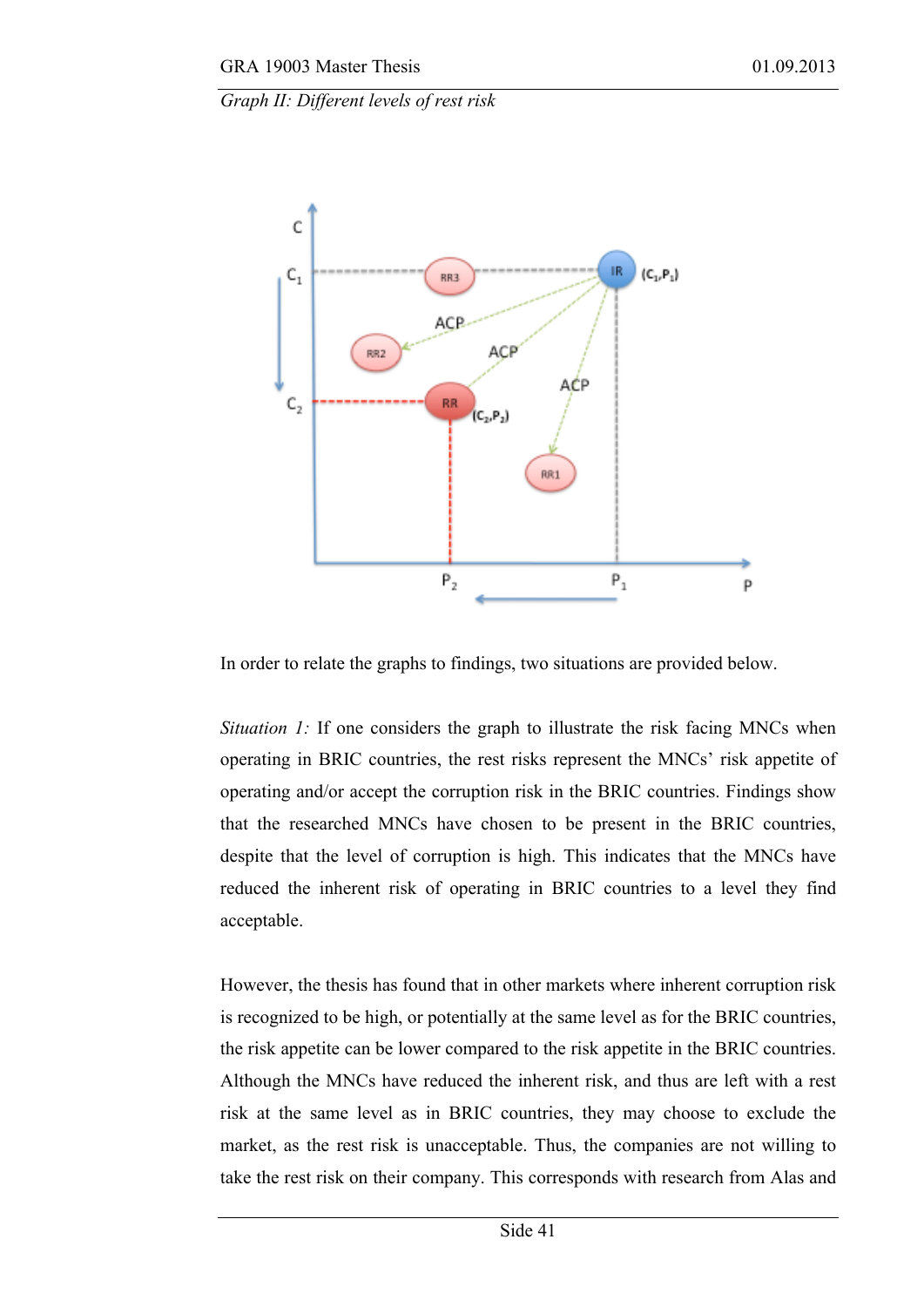Miller (2009), who claimed that 45% of global companies have neglected to enter certain markets due to the high risk of corruption.

These findings indicate that the MNCs' risk appetite is higher in BRIC countries than in other corrupt markets. The thesis argues that the importance of having a presence in such high growth markets increase the MNCs' international competitiveness, despite that the risk of corruption is high, due to the opportunities those markets can offer. Thus, risk appetite of a company seems to be related to international competitiveness.

*Situation 2:* Consider the graph to illustrate the risk associated with the use of third parties. The MNCs may have reduced the inherent risk to a level where both the likelihood and consequence of encountering corruption is lower, yet the rest risk may not be at an acceptable level. This was found to be the case of company A. Although the company considered a high inherent risk in regards to the employment of third parties, they are not able and/or willing to accept the rest risk. The inherent risk is thus not reduced to an acceptable level, and the company has therefore excluded all use of third parties.<sup>8</sup>

### *Response to sub-question two*

 $\overline{a}$ 

Through the discussion, the thesis sought to recognize how the MNCs' choose to manage the inherent risk of corruption. While it was assumed that the implementation of anti-corruption procedures, based on the guiding principles, was an adequate risk management technique, research revealed the MNCs take further, and more concrete steps, to reduce the level of the existing corruption risk. This was recognized through for instance company A's elimination of all third party relationships.

The discussion also raised questions whether the critique against the existing anticorruption procedures where applicable to the researched MNCs. The findings indicated that a strengthening of the NPC, the FCPA and the introduction of the UKBA have influenced MNCs' risk management procedures to a large degree. This was exemplified through company C, who are now developing anti-

 $8 \text{ Company A refers to third parties as agents or intermediaries, and not joint ventures}$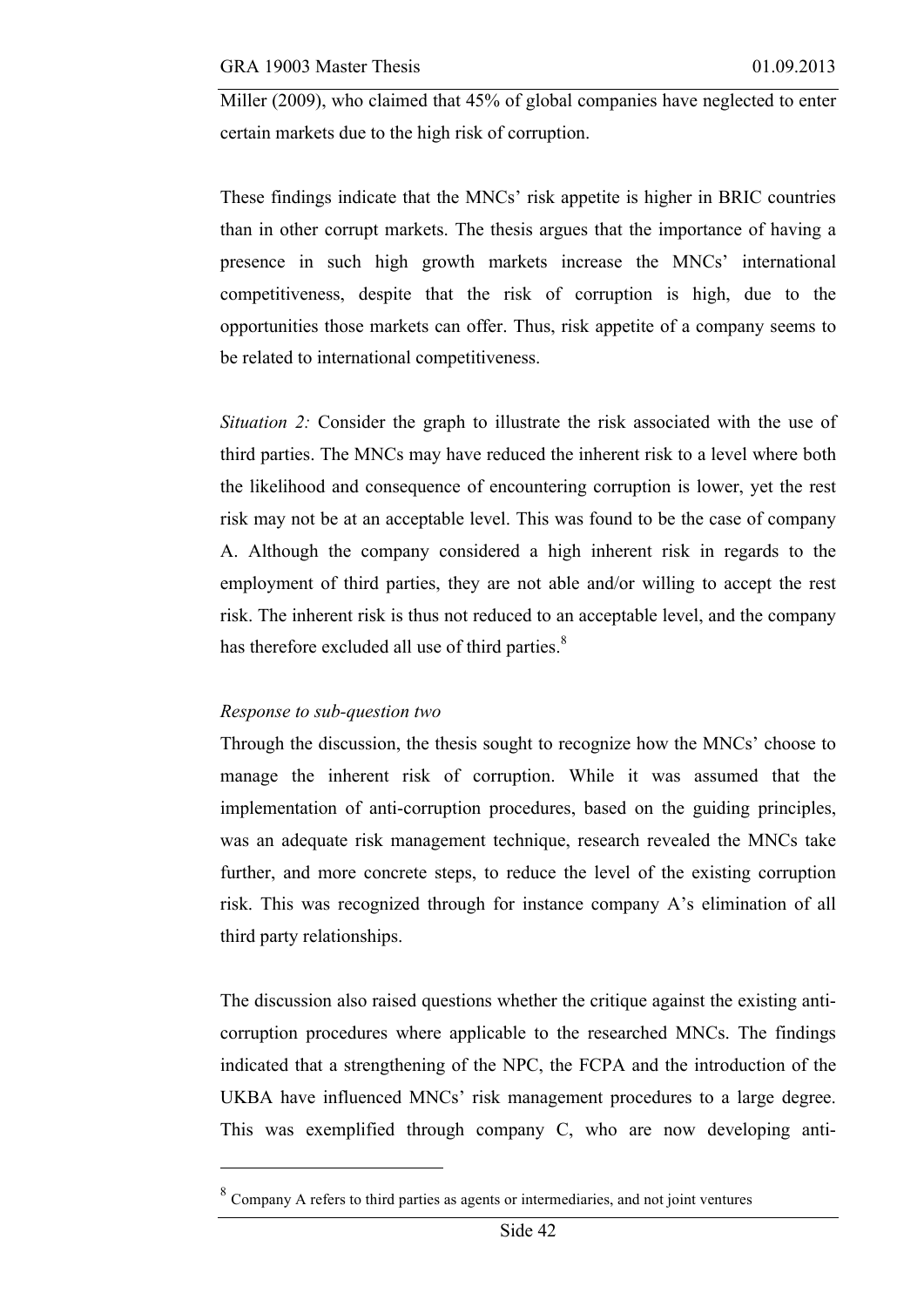corruption procedures based on the guiding principles, as a direct response to the legislative enforcement.

The level to which the MNCs have implemented anti-corruption procedures seem to depend on what level they have recognized the inherent risk. While this may seem as an obvious statement, it is worth to consider, as the thesis looks further into the underlying reasons. It was found that the companies who recognized a high level of inherent risk also implemented strict anti-corruption procedures, while lower to moderate recognized inherent was likely to correspond with inadequate procedures. However, it is not argued that these two factors necessarily correlate, but rather assumed that the level, to which a company chooses to recognize the inherent risk, and thereby implement procedures for risk management relative to that risk, is based on the MNCs' risk appetite.

### *5.3 How does corruption affect international competitiveness?*

The following section will draw upon the above discussion, related to subquestion one and two, in order to address the overall research question.

The thesis argues that a MNC who does not recognize the inherent risk of corruption as high, could be more willing to enter a corrupt market, or benefit from the use of third parties, thus creating competitiveness through increased economic value creation. While Wallace-Bruce (2000) and Doh et al. (2003) argued that a competitive advantage could be achieved by companies who are willing to conduct bribery, the thesis argue that increased competitiveness could only be achieved by Norwegian MNCs willing to operate within the applicable anti-corruption law. This further supports the argument raised in the introductory section, where it was stated that increased knowledge on anti-corruption legislation could lead companies to compete more effectively.

Moreover, in the process of recognizing the inherent risk, a MNC's level of implemented anti-corruption procedures becomes relevant. A MNC, who is able to implement adequate procedures, and establish a zero tolerance towards corruption throughout the organization, is assumed to recognize a high level of inherent risk in corrupt markets. This is further argued to both have a positive and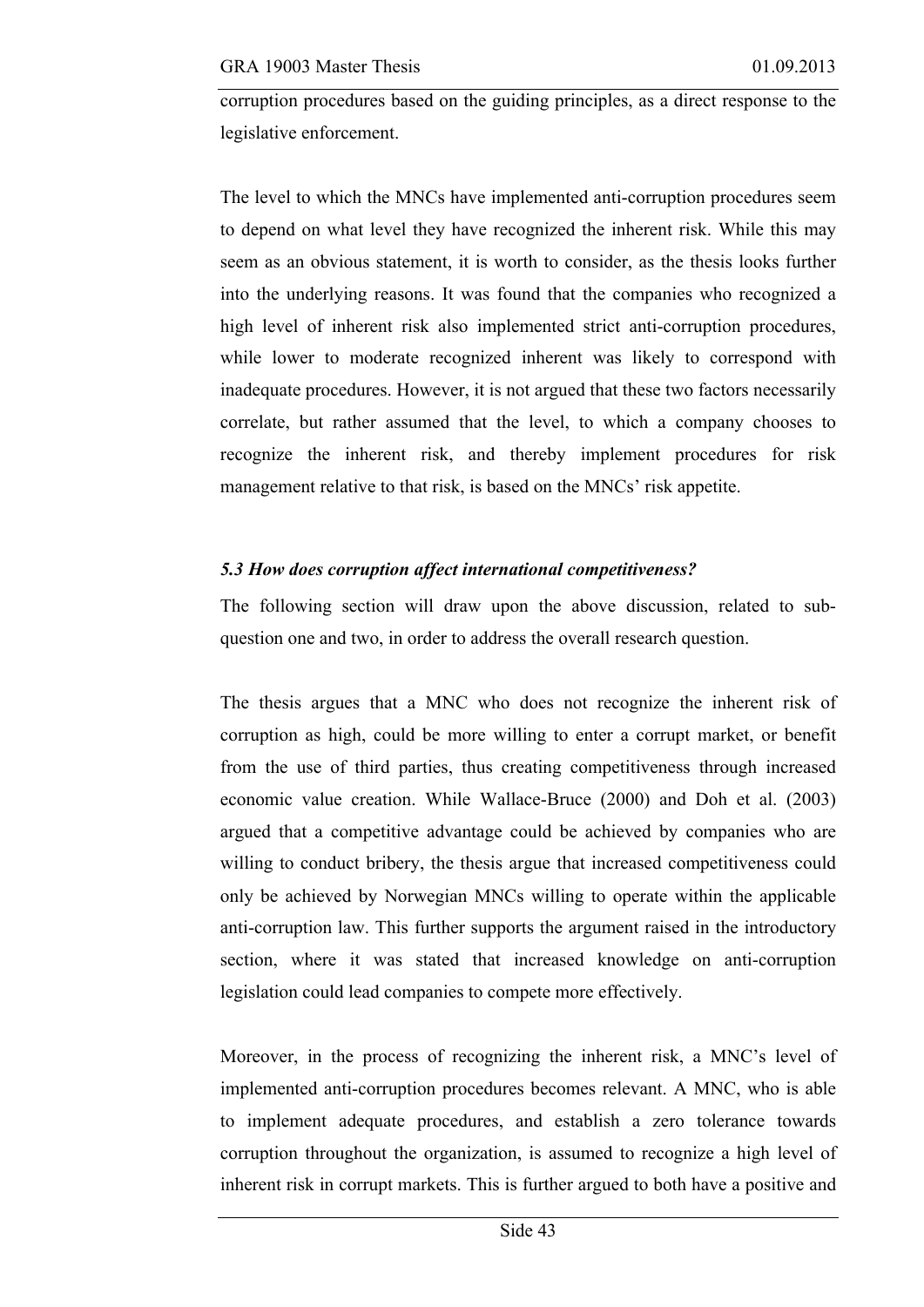negative affect on competitiveness, based on findings shown in *table 2.* Initially, company A, C, D and E have argued that well established anti-corruption procedures increase transparency, and thereby have a positive effect on the company's reputation, assumed to positively affect competitiveness. Furthermore, company B emphasized the importance to balance the level of compliance in regards to the level of international competition. However, findings also point to certain negative aspects of these procedures. Company A has through its anticorruption procedures, and a high level of due diligence, recognized a high inherent risk concerning third parties, and thereby excluded them. This limits the MNC's ability to create economic value in the desired market, and thereby could reduce competitiveness.

The thesis has previously recognized that an implementation of anti-corruption procedures requires a vast amount of resources, and MNCs should therefore carefully evaluate whether the cost of implementing adequate procedures could potentially exceed the benefits. The thesis recognizes that certain MNCs may be reluctant to the implementation of such procedures, as it can drain the company's economic resources. Yet, it can be argued that it would be beneficial for a MNC to invest in the implementation of strict anti-corruption procedures today, in order to exploit the benefits it can create in the long term, given that the overall anticorruption efforts are developing at the same pace one have seen in the last decade. This correlates well with findings, as company D argued that there is a tendency for anti-corruption procedures to positively affect competitiveness today, compared to ten years ago, as the procedures have been more commonly recognized in the international business arena.

Lastly, the thesis argues that a high risk appetite could positively affect competitiveness. With a high risk appetite, a MNC is inclined to have a higher presence in certain markets, seen for instance through the MNCs' presence in BRIC countries. It generates an assumption relevant to the overall research question. It implies that a MNC's recognized level of corruption risk not directly affects international competitiveness, but rather that the MNC's allowed risk appetite is what affects its international competitiveness. The thesis again emphasize that it is difficult to evaluate what constitutes a corruption, and thereby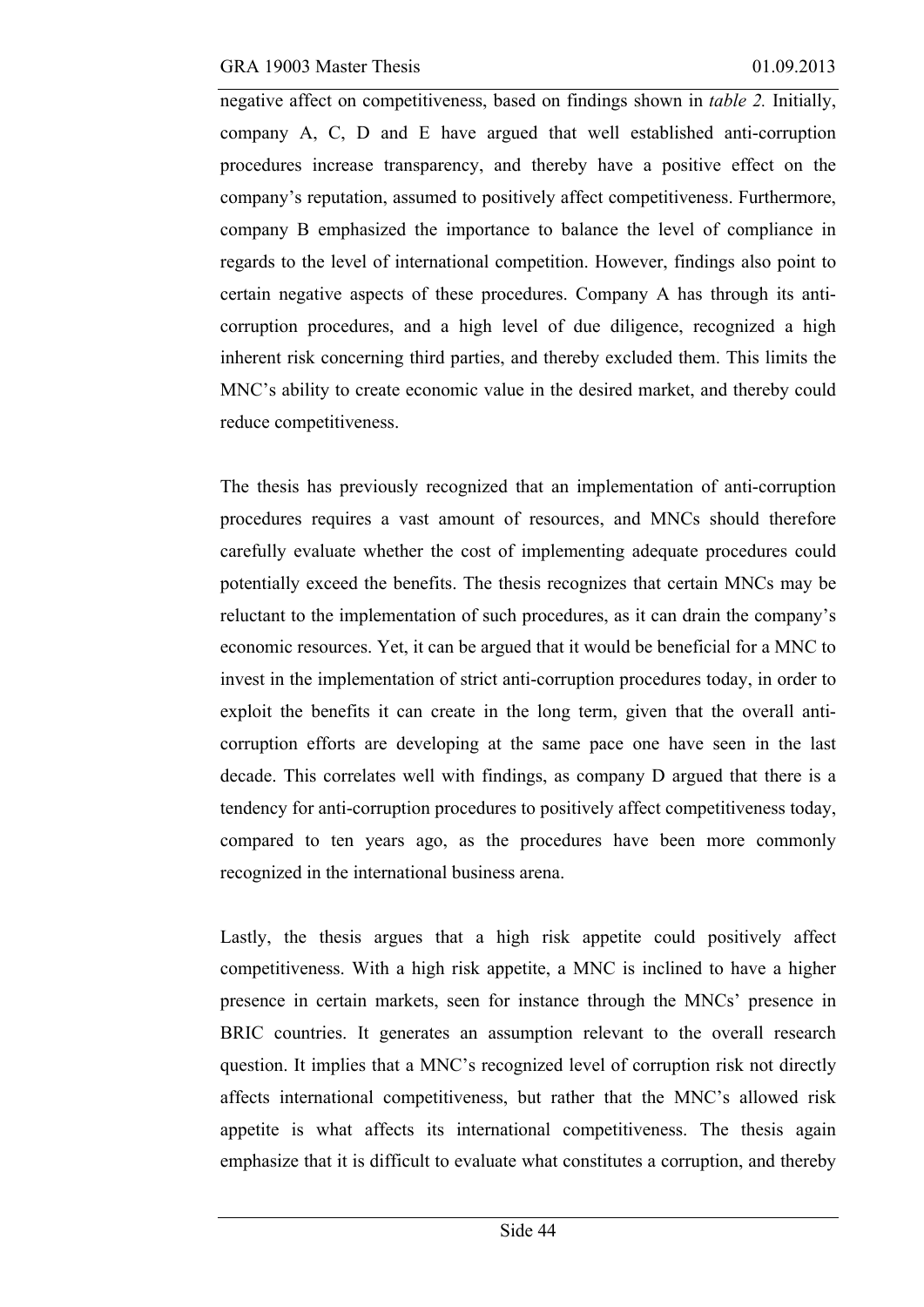argue that a company's identification of acceptable corruption risk, largely depends on how the company perceive corruption by law and by definition.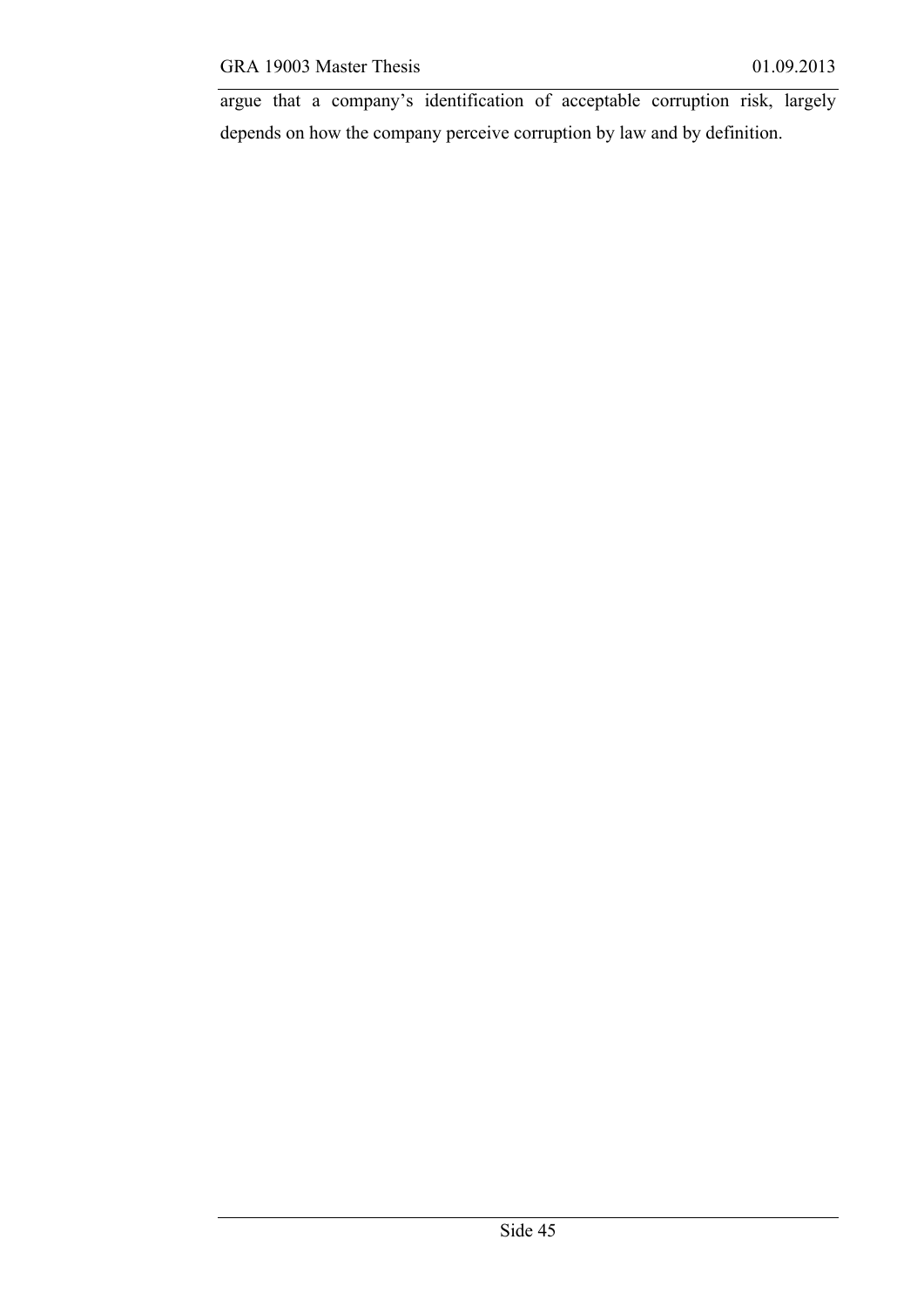### **6. Concluding remarks**

Corruption has been recognized to be a difficult framework to assess. Yet, the thesis sought to research the topic of corruption in relation to international competitiveness, and asked the following research question: *how does the risk of corruption affect Norwegian MNCs' international competitiveness?* The model developed to this specific research proposed that two elements of corruption risk were likely to affect competitiveness, recognized in the model as risk identification and risk management. Based on the related sub-questions, the thesis sought to answer the overall research question.

Initially, it has been found that the MNCs identify a high level of inherent corruption risk. Yet, it is not necessarily the risk of corruption that affects the MNCs' international competitiveness. The inherent risk of corruption, recognized through anti-corruption legislations, BRIC countries and third parties, is assumed to be present regardless of whether the MNC have identified it or not. The thesis has rather found that a MNC's international competitiveness is likely to depend on the level of acceptable risk appetite, whether high or low. Thus, the amount of risk exposure acceptable to the MNC, affects its ability to increase or maintain economic value creation.

It is further found that the recognized inherent corruption risk, influence the level of anti-corruption procedures the MNC find necessary to implement. The risk of corruption could thereby affect the company's international competitiveness both in a positive and negative manner. One on hand, by dedicating resources to invest in anti-corruption procedures, the MNC will likely be perceived as transparent which can create positive- economical, legislative and reputational consequences. Still, the MNC might not be able to benefit from these efforts just yet, as there seem to exist limited equal competitive conditions in the BRIC countries as of today. Companies operating in the BRIC countries that do not share a zero tolerance for corruption may be reluctant to cooperate with Norwegian MNCs who are considered more mature in their anti-corruption efforts. Yet, this may viewed to be only a short-term negative affect on international competitiveness.

On the other hand, if the world is moving towards a global standard in terms of anti-corruption legislations, as is argued by the Norwegian Government,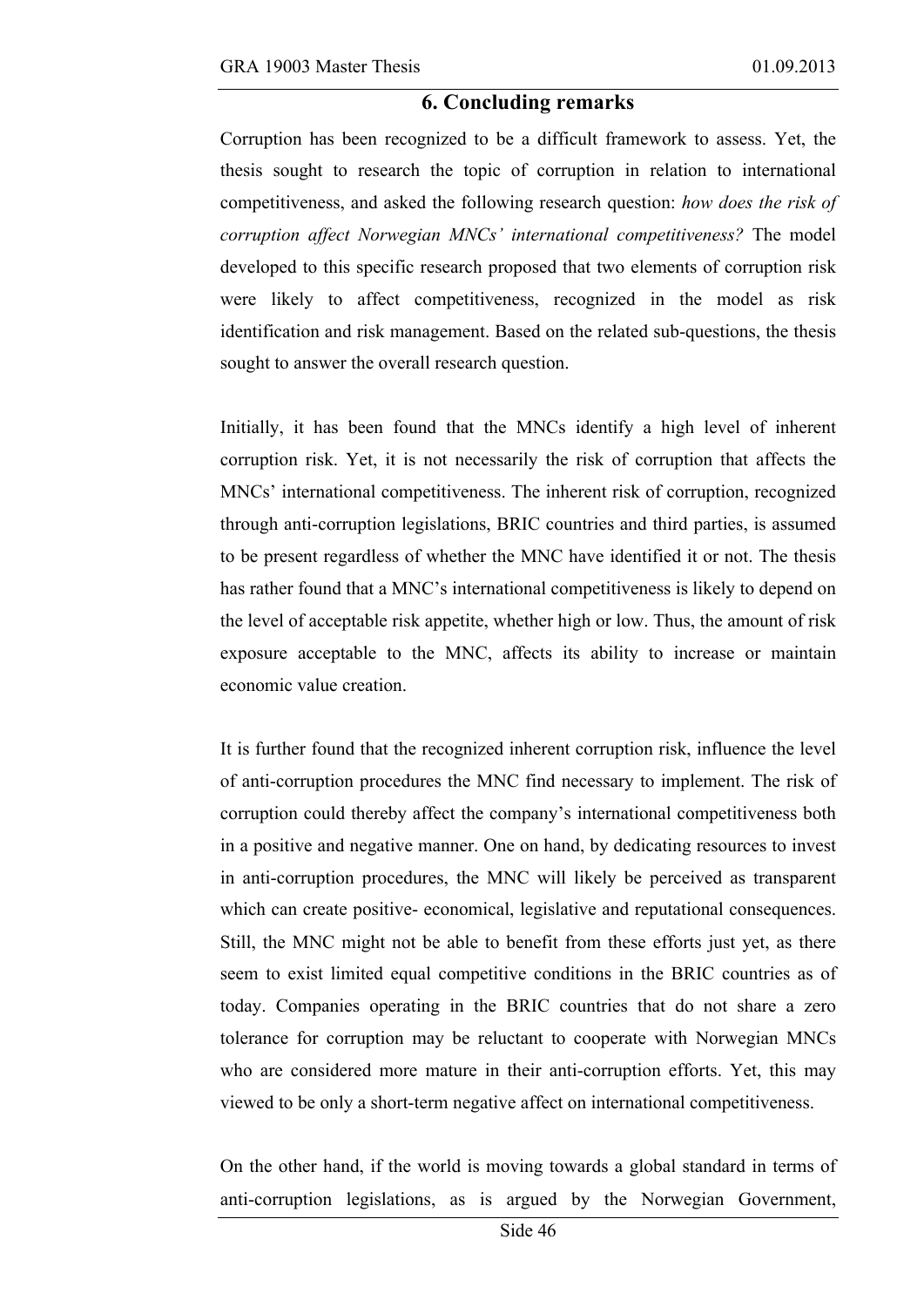Norwegian MNCs who have adequate procedures for corruption risk management may acquire international competitiveness if equal competitive conditions are realized in the future.

It is important to recognize that the thesis has not been able to develop a definite answer to the research question, as corruption risk is found to create both limitations and opportunities for international competitiveness. However, the thesis contributed with assumptions, based on the researchers interpretation of the findings*.* Thus, suggestions for future research are proposed.

Anti-corruption legislations are constantly under development as an increased number of countries are committed to the international fight against corruption. Future research therefore suggests a longitudinal study that measures the effect of companies' implementation of anti-corruption procedures on international competitiveness in the long-term. It is further suggested to conduct a quantitative study on the same topic, where answers are generated on a scale, contributing with a possible generalization of findings. Thus, a cross-national study conducted on a considerable amount of MNCs could be considered.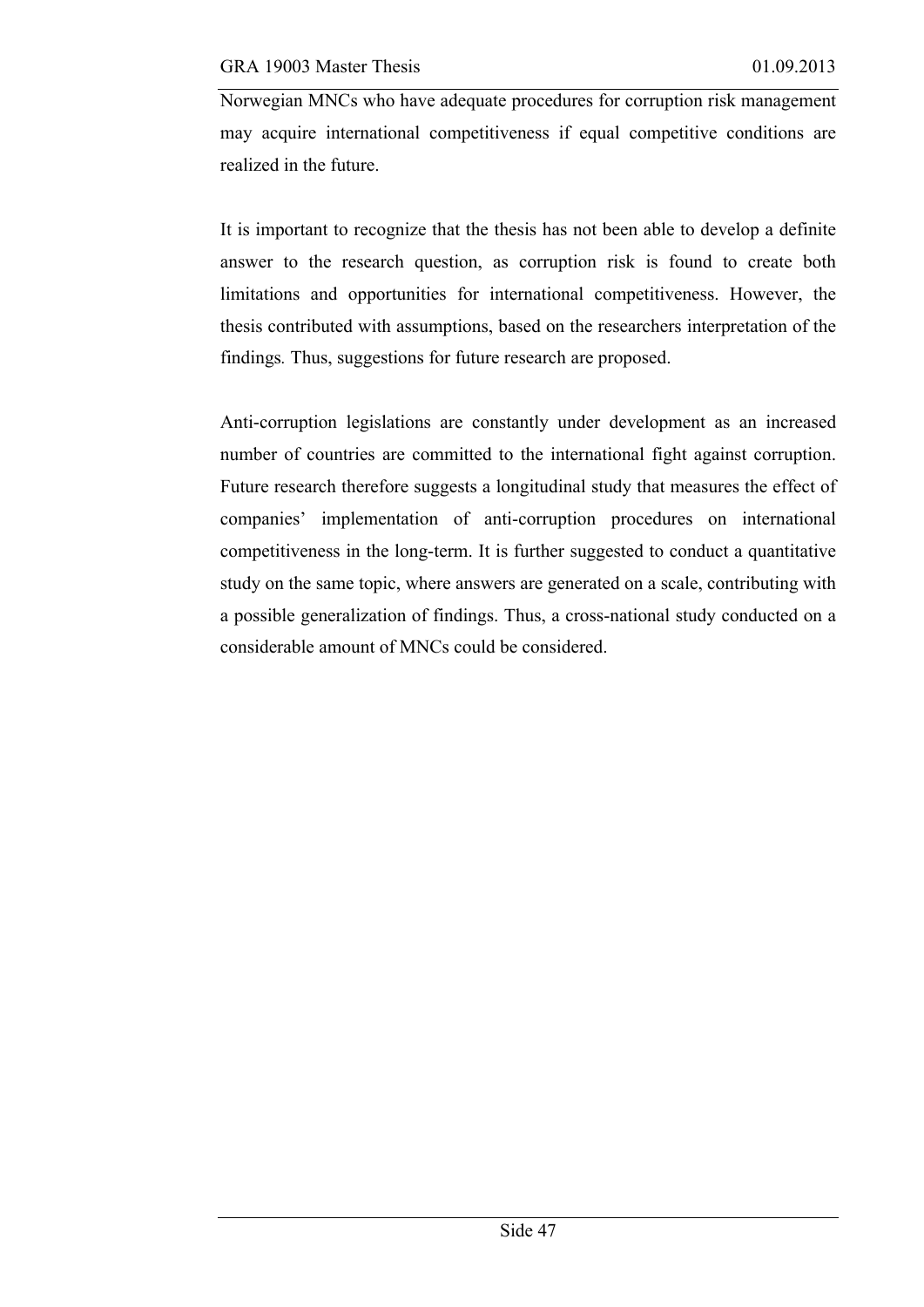### **References**

- **Alas, A. Manny and Frederick R. Miller. 2009**. "Corruption crackdown". *Pricewatershousecoopers LLP.* PwC.
- **Anastas, J. W. 1999.** "Research Design for Social Work and the Human Services". Chapter 5, Flexible Methods: Descriptive Research. 2nd ed. *New York: Colombia University Press, 1999.* Found at: [Internet]. USC Libraries: "Organizing Your Social Sciences Research Paper – Types of Research Design". *University of Southern California,* Jun 20, 2013. Available at: http://libguides.usc.edu/content.php?pid=83009&sid=818072 [Accessed 24th June, 2013]
- **Anderson, G., R. M. Varney, P.D. Warren, J.M. Czerwinski, E.G. Andolina. 2011.** "Managing Third-Party Relationship Risk". *Crow Horwath LLP White Paper*
- **Bagozzi, Richard P. 1994.** "Measurement in marketing research: basic principles of questionnaire design." *Principles of marketing research* 1 (1994): 1-49.
- **Bardhan, Pranab 1997**. "Corruption and Development: A Review of Issues". *Journal of Economic Literature.* Vol. 35, No. 3, Sep. 1997, pp. 1320-1346.
- **Bishop, Toby. J. F and Frank E. Hydoski**. **2009.** "Corporate Resiliency. Managing the Growing Risk of Fraud and Corruption". *John Wiley &Sons,*  Hoboken, New Jersey.
- **Brautaset, Are L. 2011.** "Korrupsjonslovgivning og etterlevelse". *Lov og Rett,*  Vol. 50, 7, 2011, pp. 381-382.
- **Bribery Act. 2010.** "The Bribery Act 2010: Guidance". Section 9 of the Bribery Act 2010.
- **Buckley, Peter J. and Mark C. Casson. 1998.** "Models of the Multinational Enterprise". *Journal of International Business Studies,* vol. 29, no. 1, pp. 21-44.
- **Côté-Freeman, Susan. 2012.** "Perceptions of Corruption in Emerging Economies Persist". *Transparency International*
- **Doh, Jonathan P., P. Rodriguez, K. Uhlenbruck, J. Collins and L. Eden. 2003.** "Coping with Corruption in Foreign Markets". *Academy of Management Executive,* Vol. 17, No. 3, 2003: 114-127
- **Dillman, Don A. 2000.** "Mail and internet surveys: The tailored design method*"*. Vol. 2. *New York: Wiley*, 2000.
- **Easterby-Smith, M. R, Thorpe and P, Jackson 2008.** "Management Research 3th edt". Thousand Oaks*, California: Sage Publication*.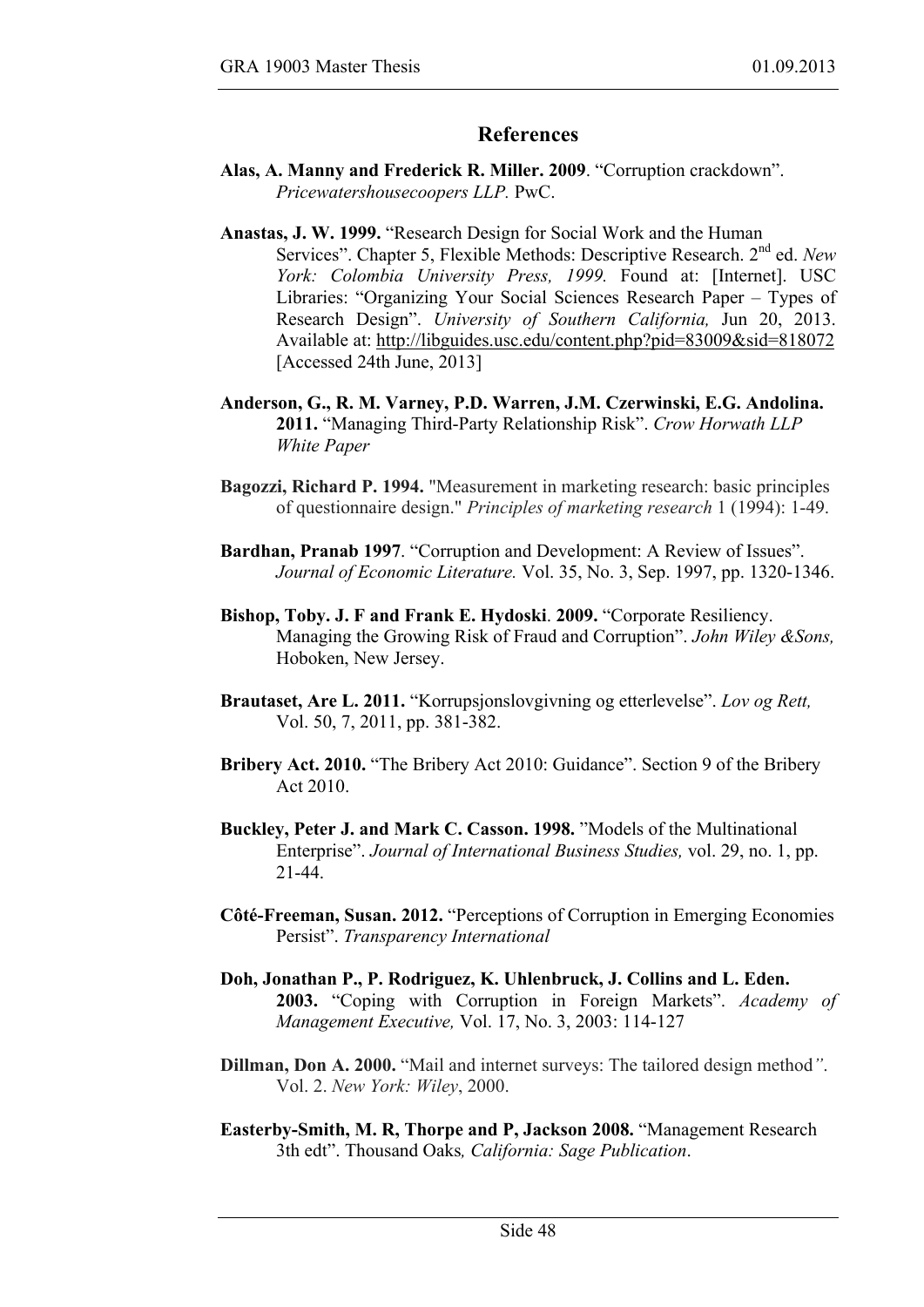- **Elliott, Kimberly A. 1997.** "Corruption as a Global Policy Problem: Overview and Recommendations." In Kimberly A. Elliott (ed.) Corruption and the Global Economy. Washington, DC: *Institute for International Economics.*
- **Farrales, Mark J. 2005.** "What is Corruption? A History of Corruption Studies and the Great Definitions Debate". *UCSD – Division of Social Sciences.* University of California, San Diego. June 2005
- **FCPA. 2012a.** "A Resource Guide to the U.S Foreign Corrupt Practices Act". *Criminal Division of the U.S Department of Justice & Enforcement of the U.S Securitties and Exchange Commisions*. November 4, 2012.
- **FCPA. 2012b.** [Internet] "A forum devoted to the Foreign Corrupt Practices Act" (FCPA 101). Available at: http://www.fcpaprofessor.com/fcpa-101#q10 [Accessed 26th February, 2013]
- **GECS. 2011.** "Cyberkriminalitet i fokus. Global Economic Crime Survey". *PwC,*  Norway, Nov. 2011
- **Henderson, N. 2008.** "Managing Interventions". *Marketing Research.* 20(3): 44
- **Jain, Subhash C. 2006.** "Emerging Economies and the Transformation of International Business. Brazil, Russia, India and China (BRICs)". *Edward Elgar Publishing Limited, UK*.
- **Kvadsheim, Silje. 2012.** "Et Dilemma for Norske Bedrifter". *Finansavisen,*  torsdag 27/12-2012.
- **Lanseng, Even J**. **2012.** "Qualitative Methodology". Lecture 7 lecture slides, 4<sup>th</sup> of March 2012. *GRA 6438 Research Methodologies Marketing.* BI Norwegian Business School. Spring 2012
- **Marnewick, Jacques. 2008.** "Evaluating Corruption Risk in Emerging and Developing Markets". *Compact Quarterly.* Vol 8, issue 2, July 2008
- **Myint, U. 2000.** "Corruption: Causes, consequences and cures". *Asia-Pacific Development Journal.* Vol.7, No.2, December 2000: 33-58
- **Norwegian Government. 2001.** "3.2.7. Definisjon av konkurranseevne". *Nærings- og handelsdepartementet,* NOU 2001: 29. [Internet]. Available at: http://www.regjeringen.no/nb/dep/nhd/dok/nou-er/2001/nou-2001-  $29/4/2/7$ .html?id=365497 [Accessed 22<sup>nd</sup> August, 2013]
- **NYU. 2013.** [Internet] "Part 1: What is research design?". Available at: http://www.nyu.edu/classes/bkg/methods/005847ch1.pdf [Accessed  $23<sup>rd</sup>$  June, 2013]
- **OECD. 2008.** "OECD Glossaries, Corruption: A Glossary of International Standards in Criminal Law". *OECD, Paris.*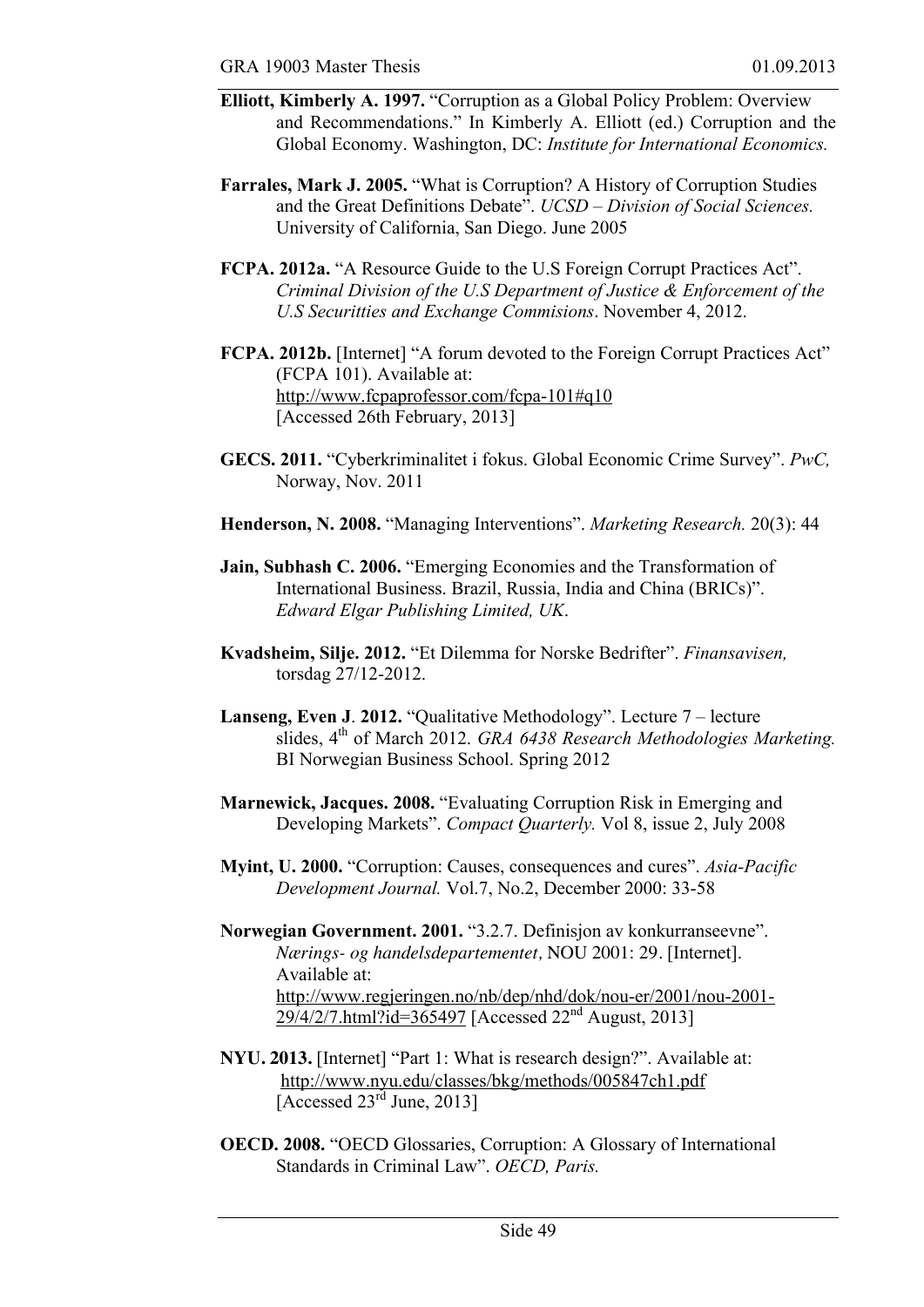- **Patton, M. Q.1990.** *"*Qualitative Evaluation and Research Methods*"* (2nd ed.). Newbury Park, CA: *Sage Publications*, Inc.
- **Persson, Anna, Bo Rothstein and Jan Teorell. 2010.** "The failure of Anti-Corruption Policies A Theoretical Mischaracterization of the Problem". *QoG Working Paper Series,* 19 (2010), 19. University of Gothenburg.
- **Ragin, C.C., D. Berg-Schlosser, and G. de Meur. 1996** 'Political Methodology: Qualitative Methods', in R. E. Goodin and H-D. Klingemann (eds.) New Handbook of Political Science, *Oxford: Oxford University Press*, pp. 749– 768.
- **Rose-Ackerman, Susan. 1999.** "Corruption and Government: Causes, Consequences, and Reform". Cambridge: *Cambridge University Press.*
- **Selnes, Fred. 1999.** "Markedsundersøkelser" Fred Selnes og Tano Aschehoug 1999, 4 utgave
- **Solberg, C. Arthur. 1998.** "Globalisering og Norges konkurranseevne". *Magma, Econa,* 4/2008.
- **SECO. 2012.** "What is corruption". State Secretariat for Economic Affairs [Internet] Available at: (http://www.seco.admin.ch/themen/00645/00657/00659/01387/index.html?lang=en). [Accessed 24<sup>th</sup> November, 2012]
- **St.meld.nr. 10. 2008-2009.** "Næringslivets samfunnsansvar i en global økonom". *Det Kongelige Norske Utenriksdepartementet.*
- **Søreide, Tina. 2013.** "Bekjempe uten å forverre. Korrupsjon som utenrikspolitisk utfordring", in "Dillema og utfordringer i utviklingspolitikken - en invitasjon til debatt". *Utenriksdepartementet,* August 2013 – 1. opplag.
- **Tiihonen, Seppo 2003.** "The History of Corruption in Central Government". *IOS Press Omsha.*
- **Transparency International. 2009a**. "Protect your Business! Anti-Corruption Handbook for the Norwegian Business Sector". *Transparency International Norway.* 1<sup>st</sup> edt., December 9, 2009.
- **Transparency International. 2009b.** [Internet] "Corruption Perception Index 2009: *Short methodological note.* Available at: http://www.transparency.no/sok.php?formSoek=cpi&x=0&y=0 [Accessed 21th August, 2013]
- **Transparency international. 2012**. [Internet] "Corruption Perception Index  $2012$ ". Available at: transparency.org/cpi [Accessed  $15<sup>th</sup>$  February, 2013]
- **Transparency International. 2013.** [Internet] "The Bribery Act". Available at: http://www.transparency.org.uk/our-work/bribery-act [Accessed 21th June, 2013]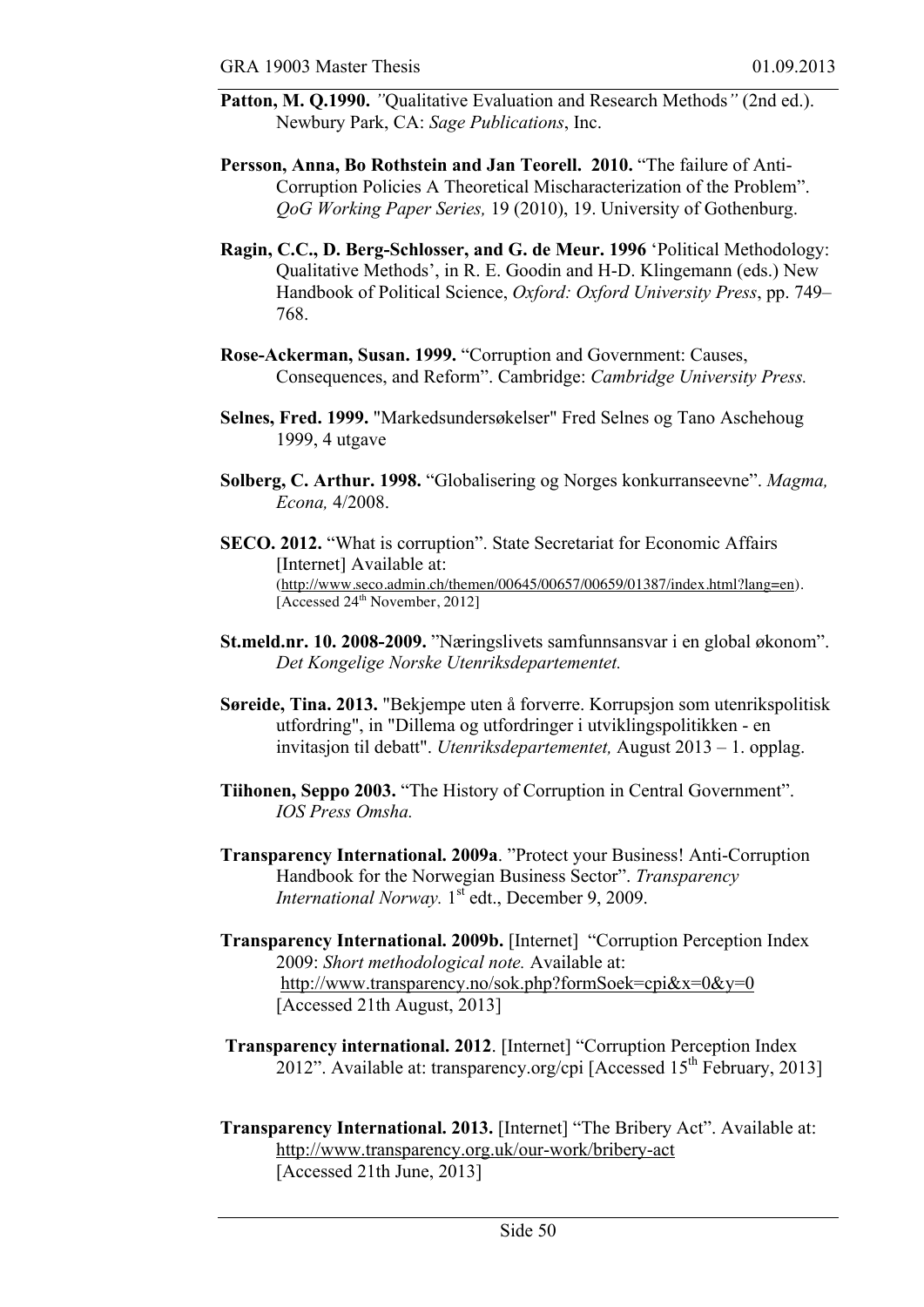- **Uhlenbruck, Klaus, P. Rodriguez, J. Doh and L. Eden. 2006.** "The Impact of Corruption on Entry Strategy: Evidence from Telecommunication Projects in Emerging Economis". *Organization Science.* May/June 2006, Vol. 17, no. 3 402-414.
- **UN Global Compact. 2012** [Internet] "Transparency and Anti-corruption: the ten principles". Available at: http://www.unglobalcompact.org/aboutthegc/thetenprinciples/anticorruption.html [Accessed 24<sup>th</sup> November, 2012]
- **Urofsky, Philip, M. Dollinger and R. Z. Torres-Fowler. 2013.** "Cracking the Code". *IFLR,* March 2013
- **Urra, Francisco J. 2007.** "Assessing Corruption An analytical review of Corruption measurement and its problems: Perception, Error and Utility." *Edmund A. Walsh School of Foreign Service* May 2007: 1-20.
- **Werlin, Herbert H. 2005.** "Corruption and Foreign Aid in Africa". *Elviser Limited,* Foreign Policy Research Institute.

**World Bank**. **2012.** [Internet] Available at:

http://web.worldbank.org/WBSITE/EXTERNAL/TOPICS/EXTPUBLICS ECTORANDGOVERNANCE/EXTANTICORRUPTION/0,,contentMDK :20221941~menuPK:1165474~pagePK:148956~piPK:216618~theSitePK:  $384455,00.html$  [Accessed 8<sup>th</sup> January, 2013]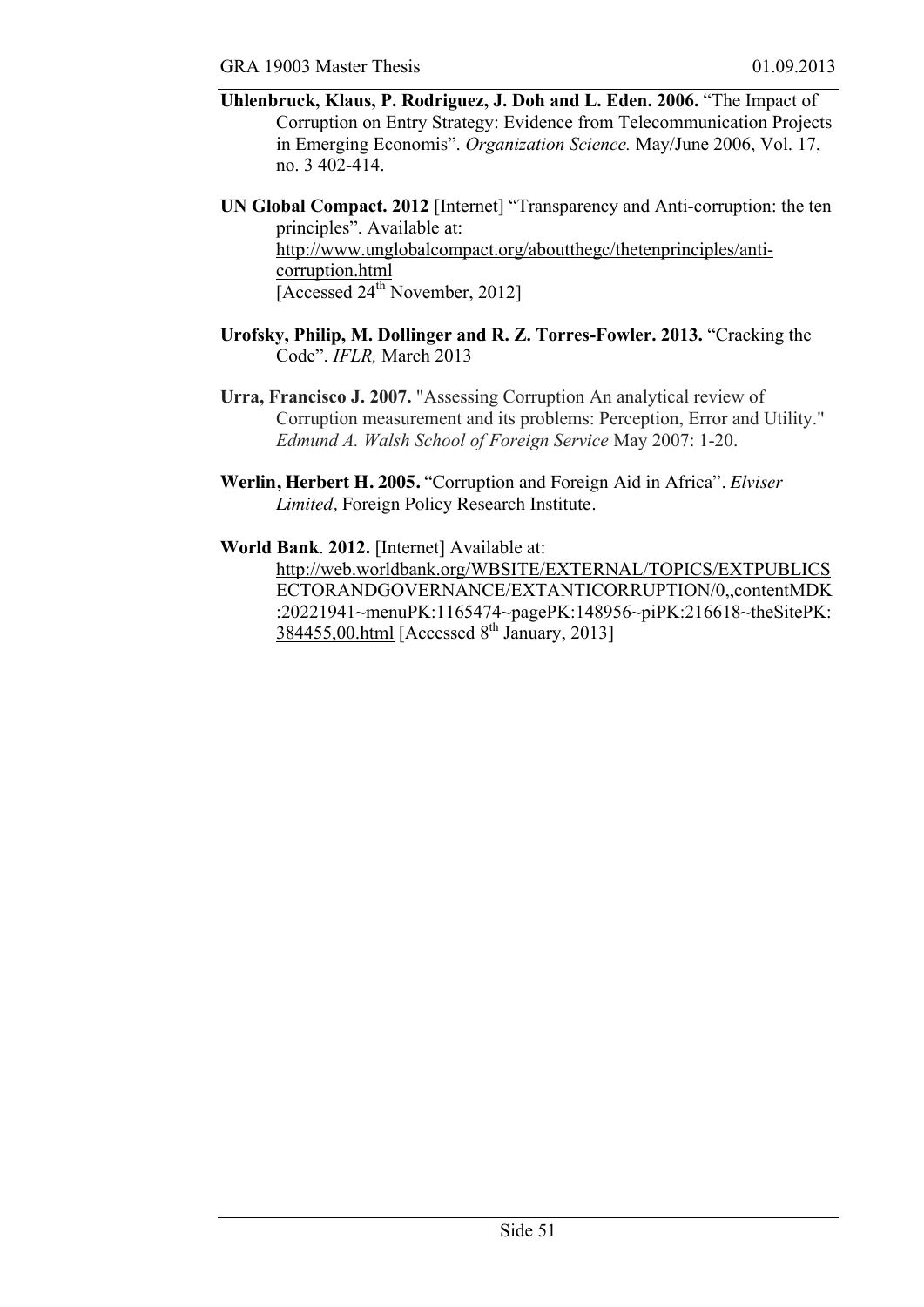### **Appendices**

### *Appendix 1: Interview guide - Norwegian*

| Del 1: Generell Informasjon om selskapet |                                                                                         |  |
|------------------------------------------|-----------------------------------------------------------------------------------------|--|
| $\mathbf{1}$                             | Innenfor hvilke(n) bransje(r) driver selskapet?                                         |  |
| 2                                        | Hvor stor andel av selskapets aktiviteter foregår i Norge/internasjonalt?               |  |
| 3                                        | Hva er bakgrunnen for selskapets internasjonale aktiviteter?                            |  |
| 4                                        | Hvor lenge har selskapet hatt internasjonale aktiviteter?                               |  |
| 5                                        | Hvilke internasjonale markeder fokuserer selskapet på?                                  |  |
| 6                                        | Opererer selskapet i Emerging markets/developing markets, hvilke?                       |  |
| $\tau$                                   | Hvor stor andel av selskapets internasjonale operasjoner foregår her?                   |  |
| 8                                        | Hvor stor andel av selskapets operasjon (salg, drift, ansatte) foregår her (i prosent)? |  |
| 9                                        | Hvor mange ansatte har selskapet i Norge og internasjonalt?                             |  |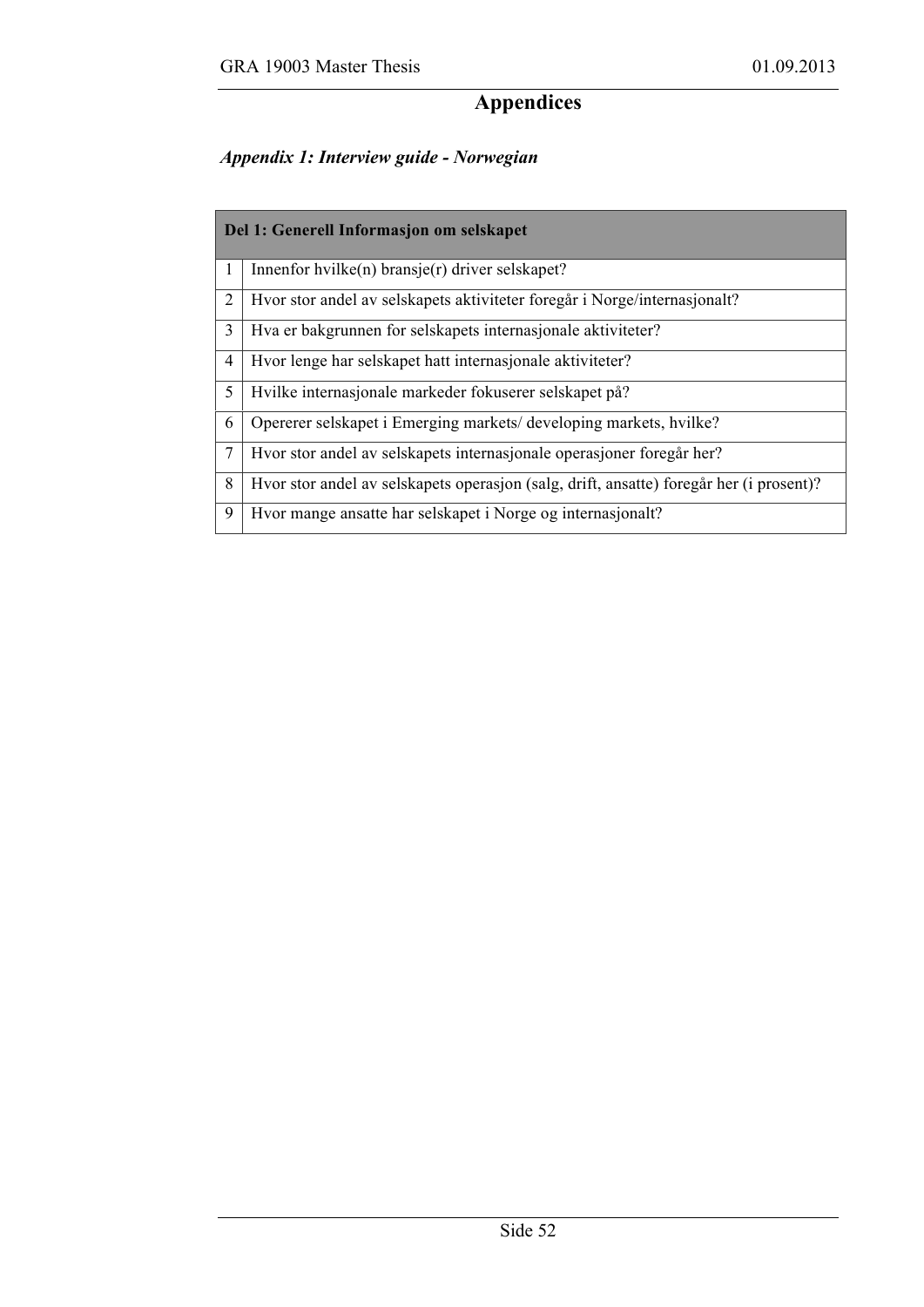|                | Del 2: Organisasjons struktur: Hvordan opererer selskapet?                                     |
|----------------|------------------------------------------------------------------------------------------------|
| $\mathbf{1}$   | Hvordan er selskapets globale operasjoner organisert?                                          |
|                | a) Har selskapet heleide og/eller deleide datterselskap i de land det opereres i?              |
|                | b) Har selskapet lokale joint venture partnere eller tilsvarende?                              |
|                | c) Benytter selskapet seg av salgsagenter, markedsrepresentanter eller lignende i de           |
|                | globale operasjoner?                                                                           |
|                | Har selskapet en fast prosedyre/strategi med hensyn til hvordan selskapet skal                 |
| $\overline{2}$ | operere globalt                                                                                |
|                | (struktur, rapportering, organisering mv.)?                                                    |
|                | a) På hvilken måte?                                                                            |
|                | b) Hvordan implementeres den?                                                                  |
|                | c) Hvis ikke standard/fast --> lokalt tilpasset alle markeder med operasjonell drift?          |
|                | d) Har selskapet en bevisst holdning til bruk av norske/internasjonale                         |
|                | ressurser vs. lokale ressurser? I tilfelle hva er selskapets holdning og hvorfor er det        |
|                | slik?                                                                                          |
| 3              | Oppfølging og styring:                                                                         |
|                | a) Hvordan følger selskapet opp heleide og/eller deleide datterselskap i utlandet              |
|                | b) Hvordan styrer toppledelsen i Norge heleide og/eller deleide datterselskap i                |
|                | utlandet                                                                                       |
|                | c) Hvordan sikrer toppledelsen av lokale aktiviteter gjennomføres i tråd med policier          |
|                | og rutiner etablert av selskapet                                                               |
|                | d) Hvordan sikrer toppledelsen tilstrekkelig kontroll med heleide og/eller deleide             |
|                | datterselskap i utlandet?                                                                      |
|                | e) Dersom selskapet opererer globalt uten å bruke heleide og/eller deleid datterselskap,       |
|                | men eksempelvis via salgsagenter, hvordan sikrer den norske toppledelsen tilstrekkelig styring |
|                | og kontroll over utenlandske aktiviteter                                                       |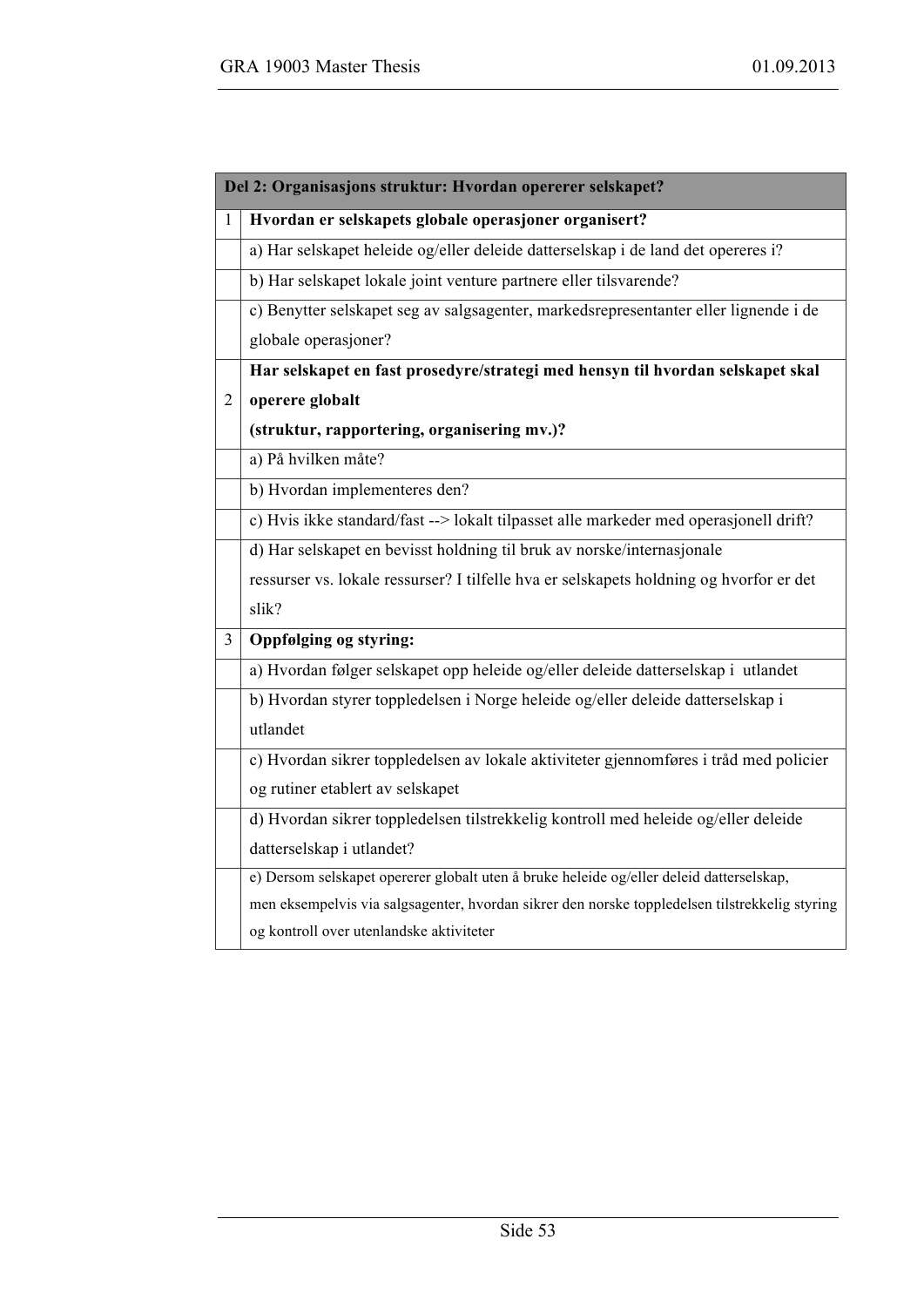| Del 3: Antikorrupsjonspraksis: Hvordan adresseres risikoen? |                                                                                           |  |
|-------------------------------------------------------------|-------------------------------------------------------------------------------------------|--|
| $\mathbf{1}$                                                | Beskriv engasjementet fra toppledelsen vedrørende prosedyrer                              |  |
|                                                             | for å sikre mot korrupsjon ved 3-parts håndtering                                         |  |
| $\overline{2}$                                              | Hvordan utarbeides prosedyrer til anti-korrupsjons retningslinjer i selskapet?            |  |
|                                                             | Etterlevelse, tilsyn, autonomi, ressurser?                                                |  |
| $\overline{3}$                                              | Risiko vurdering:                                                                         |  |
|                                                             | land risiko, sektor risiko, transaksjonsrisiko, mulighets risiko, relasjons risiko        |  |
| $\overline{4}$                                              | Hvordan foregår kommunikasjonen vedrørende de relevante prosedyrene?                      |  |
|                                                             | Opplæring, rådgivning, insentivsystemer og disiplinærtiltak                               |  |
| 5                                                           | Har selskapet en bevisst holdning til risiko knyttet til bruk av tredjeparter?            |  |
|                                                             | I tilfelle, på hvilken måte kommer dette frem?                                            |  |
| 6                                                           | Hvilke prosedyrer har selskapet for bakgrunnssjekk av tredjeparter?                       |  |
| $\overline{7}$                                              | Hvilke prosedyrer har selskapet for overvåkning og kontroll?                              |  |
|                                                             | Konfidensiell rapportering, interne undersøkelser, regelmessig gjennomgang av prosedyrer? |  |

| Del 4: Sammenheng: korrupsjonsrisiko og globale aktiviteter |                                                                                                                                                      |  |
|-------------------------------------------------------------|------------------------------------------------------------------------------------------------------------------------------------------------------|--|
| 1                                                           | På hvilken måte påvirker korrupsjonsrisiko organiseringen av selskapets globale aktiviteter?                                                         |  |
| $\overline{2}$                                              | På hvilken måte påvirker korrupsjonsrisikoen styring og kontroll av selskapets globale<br>aktiviteter?                                               |  |
| 3                                                           | I hvilken grad opplever du at korrupsjonsrisikoen påvirker selskapets evne og<br>ønske om å operere globalt?                                         |  |
| $\overline{4}$                                              | Er du kjent med at korrupsjonsrisikoen knyttet til globale aktiviteter har ført til at<br>selskapet ikke har ønsketå gå inn i enkelte markeder/land? |  |
| 5                                                           | I hvilken grad mener du korrupsjonrisiko påvirker selskapet?                                                                                         |  |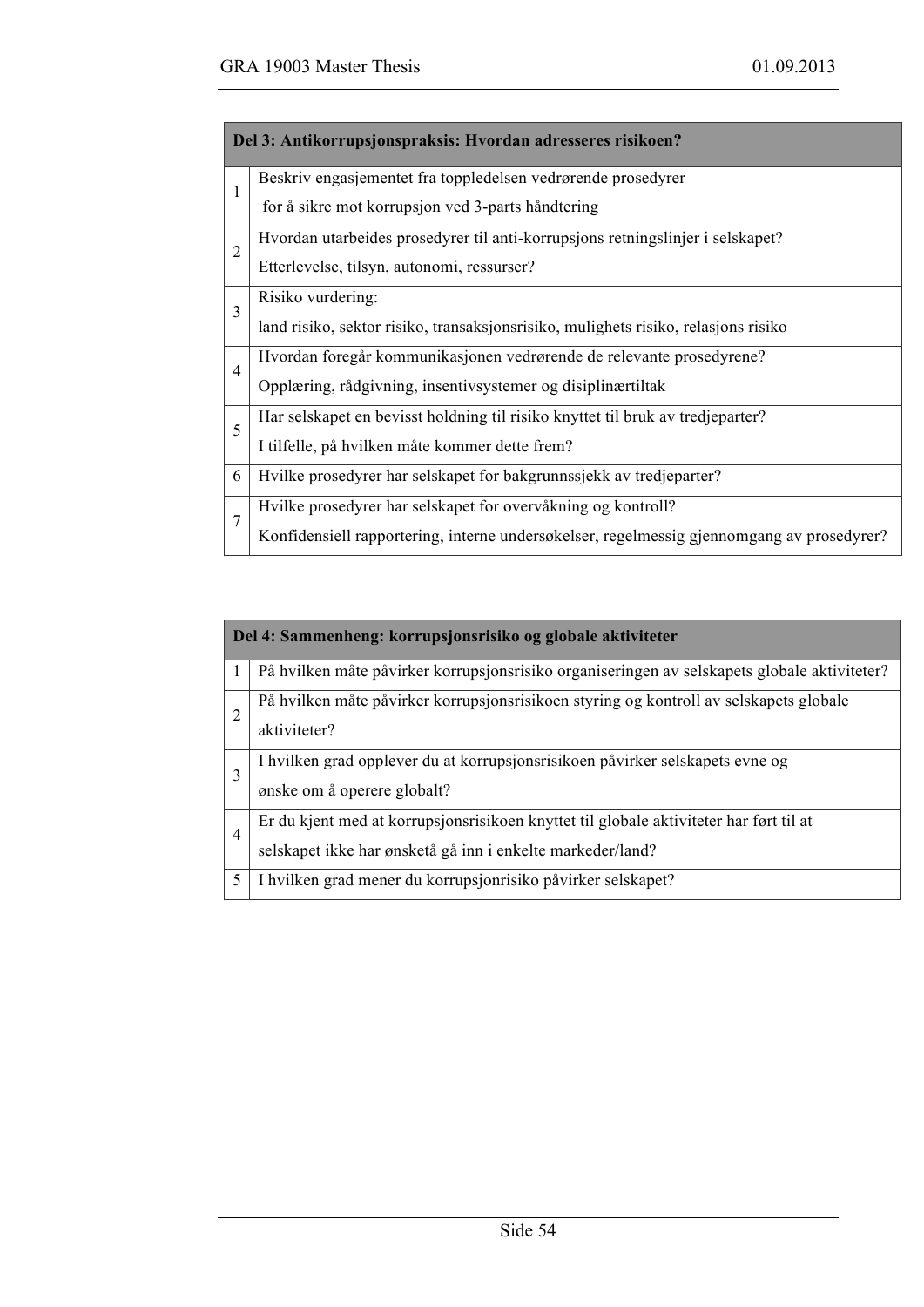### *Appendix 2: Interview guide – English*

| <b>Part 1: General Information</b> |                                                                                                            |  |
|------------------------------------|------------------------------------------------------------------------------------------------------------|--|
|                                    | Within what industry/sector does the company operate?                                                      |  |
| 2                                  | What percentage of the company's activities take place in Norway / abroad?                                 |  |
| 3                                  | What is the rational behind the company's international activity?                                          |  |
| 5                                  | How long has the company engaged in international activities?                                              |  |
| 4                                  | Which international markets does the company focus on?                                                     |  |
| 6                                  | Does the company operate in either developing or emerging markets? Which?                                  |  |
| 7                                  | What percentage of the company's business (sales, operations, employees)<br>takes place here (in percent)? |  |
| 8                                  | How many employees do they have in Norway/abroad?                                                          |  |

| Part 2: Structural organization: how does the company operate |                                                                                         |  |
|---------------------------------------------------------------|-----------------------------------------------------------------------------------------|--|
| 1                                                             | How are the company's global operations organized?                                      |  |
|                                                               | a) Does the company own full and/or partial subsidiaries in any of the countries of     |  |
|                                                               | operation?                                                                              |  |
|                                                               | b) Does the company have any local joint venture partners or other cooperation of a     |  |
|                                                               | similar structure?                                                                      |  |
|                                                               | c) Does the company uses sales agents, marketing representatives or similar partners    |  |
|                                                               | in their global operations?                                                             |  |
| $\overline{2}$                                                | Does the company have a standard procedure / strategy for global operations             |  |
|                                                               | (structure, reporting, organization, etc.)?                                             |  |
|                                                               | a) In what way?                                                                         |  |
|                                                               | b) How is it implemented?                                                               |  |
|                                                               | c) If not a standard procedure - do they adapt their strategy to each market?           |  |
|                                                               | d) Does the company have a deliberate policy on the use of Norwegian / international    |  |
|                                                               | resources vs. local resources? In case what is the company's attitude and why is it so? |  |
| 3                                                             | <b>Monitoring and control</b>                                                           |  |
|                                                               | a) How does the company follow up on wholly and/or partially owned subsidiaries         |  |
|                                                               | abroad?                                                                                 |  |
|                                                               | b) How does top management ensure adequate supervision of wholly and / or partly        |  |
|                                                               | owned subsidiaries abroad?                                                              |  |
|                                                               | c) How does top management ensure that local activities are conducted in accordance     |  |
|                                                               | with the established company procedures and good practice?                              |  |
|                                                               | d) If the company operates globally without using wholly and / or partly owned          |  |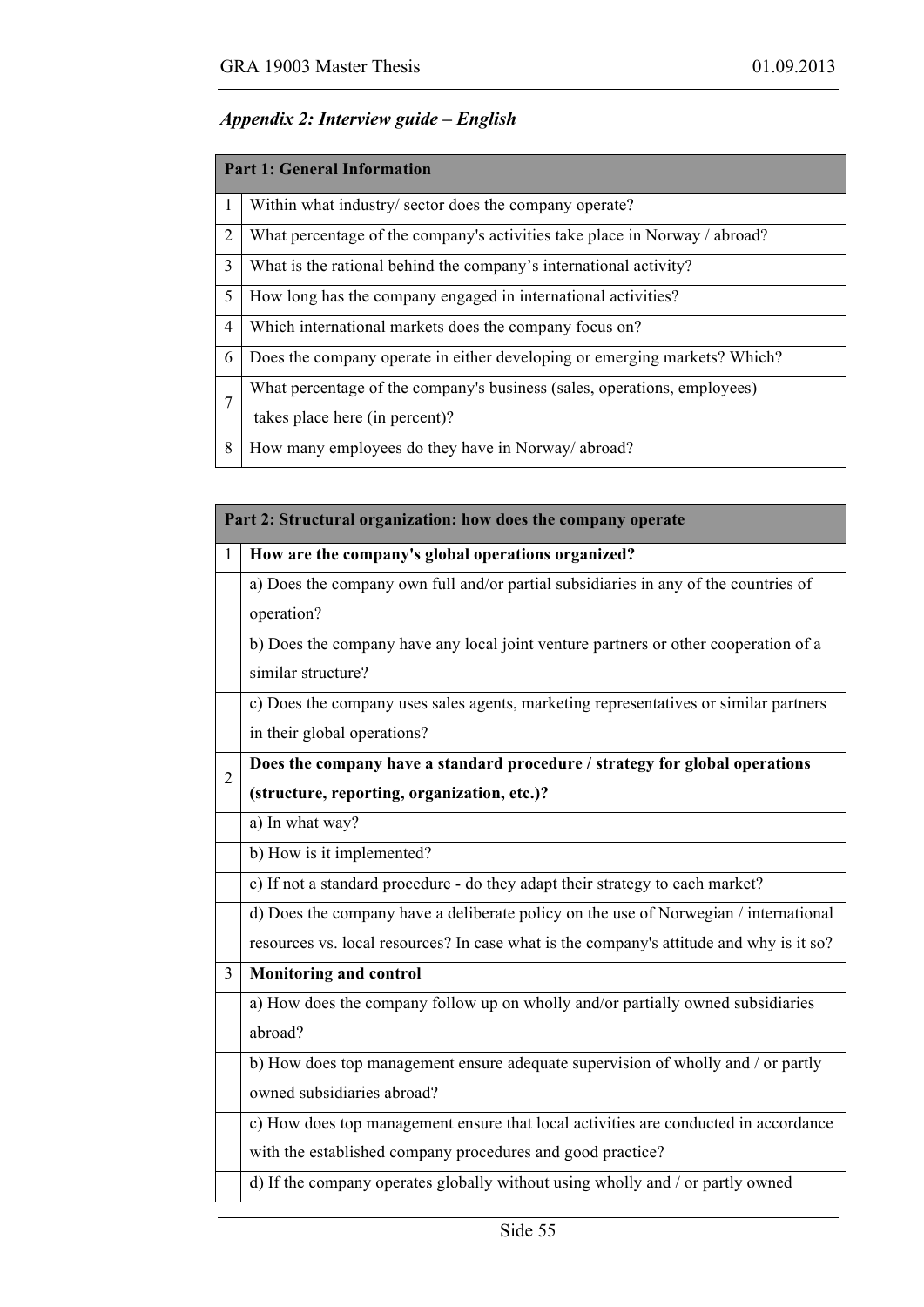| Part 3: Anti-corrupt practices: How to address the risk?                        |                                                                                              |  |  |
|---------------------------------------------------------------------------------|----------------------------------------------------------------------------------------------|--|--|
| (UK Guidance – Six Principles // FCPA Guide – Hallmarks of Effective Compliance |                                                                                              |  |  |
|                                                                                 | Program)                                                                                     |  |  |
| $\mathbf{1}$                                                                    | Describe the commitment from top management regarding procedures to safeguard                |  |  |
|                                                                                 | against corruption in relation to 3-party management                                         |  |  |
| $\overline{2}$                                                                  | How are procedures for anti-corruption policies implemented in the company?                  |  |  |
|                                                                                 | Compliance, monitoring, autonomy, resources?                                                 |  |  |
| $\overline{3}$                                                                  | Risk assessment: country risk, sector risk, transaction risk, business opportunity risk, and |  |  |
|                                                                                 | business partnership risk?                                                                   |  |  |
| $\overline{4}$                                                                  | How does the company communicate on the relevant procedures?                                 |  |  |
|                                                                                 | Training, consulting, incentive and disciplinary action?                                     |  |  |
| 5                                                                               | Does the company have an awareness of the risks associated with the use of third parties?    |  |  |
|                                                                                 | If so, in what way will this be?                                                             |  |  |
| 6                                                                               | What procedures have the company established for due diligence of third parties?             |  |  |
| 7                                                                               | What procedures have the company established for monitoring and control?                     |  |  |
|                                                                                 | Confidential reporting, internal investigations, regular review of procedures?               |  |  |

| Part 4: Relationship: Risk of corruption and global activities |                                                                                                                            |  |
|----------------------------------------------------------------|----------------------------------------------------------------------------------------------------------------------------|--|
|                                                                | In what way does the risk of corruption affect the company's organization of its global<br>activities?                     |  |
| $\overline{2}$                                                 | In what way does the risk of corruption affect the management and control of the<br>company's global activities?           |  |
| 3                                                              | To what extent do you believe that the risk of corruption affects the Company's ability<br>and desire to operate globally? |  |
| $\overline{4}$                                                 | Are you aware of any situation where the company has chosen not to enter a market due<br>to prevalent corruption risk?     |  |
| 5                                                              | Can you evaluate how the prevalent risk of corruption affects the company?                                                 |  |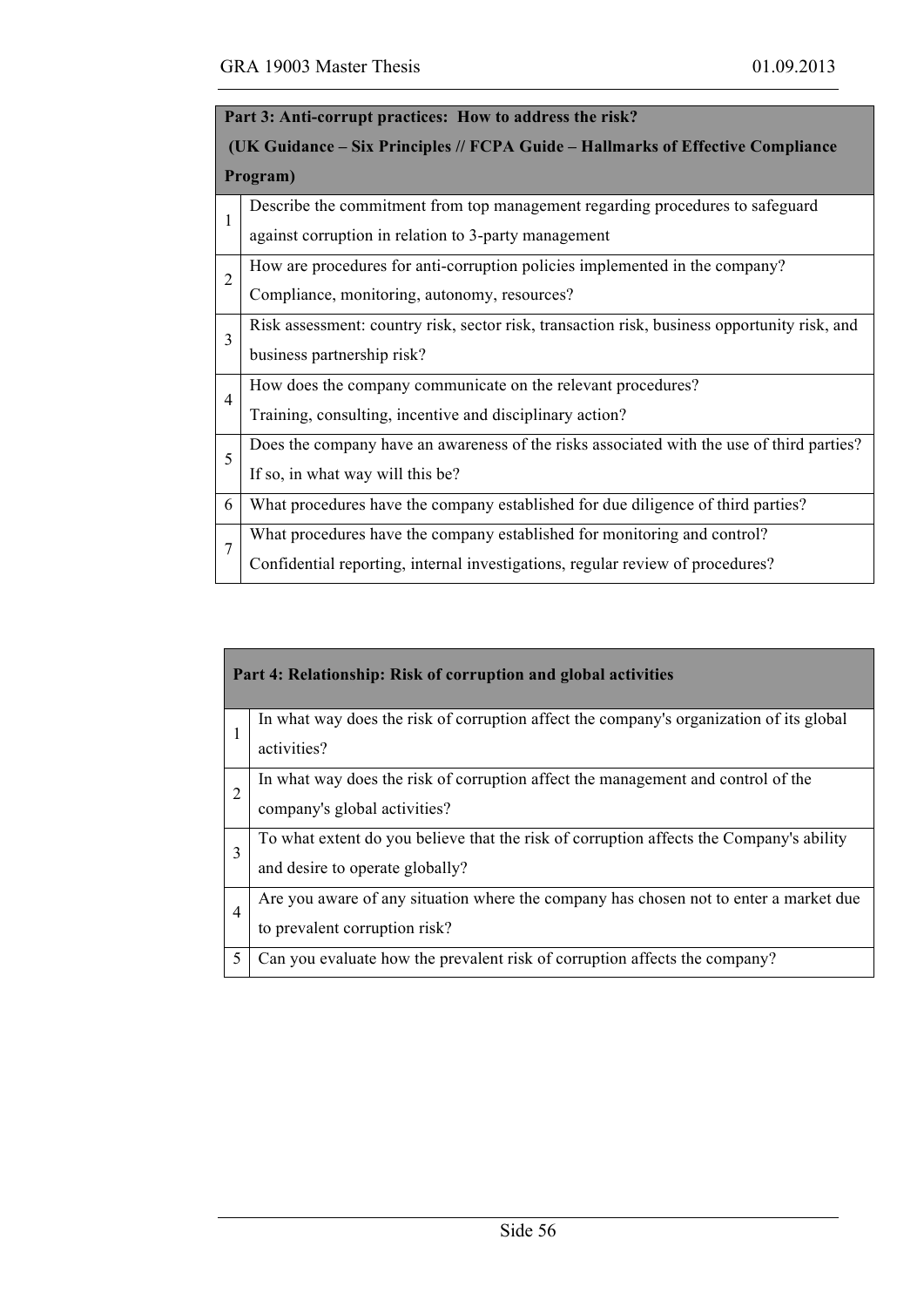### **Preliminary Thesis Report**

(See next page)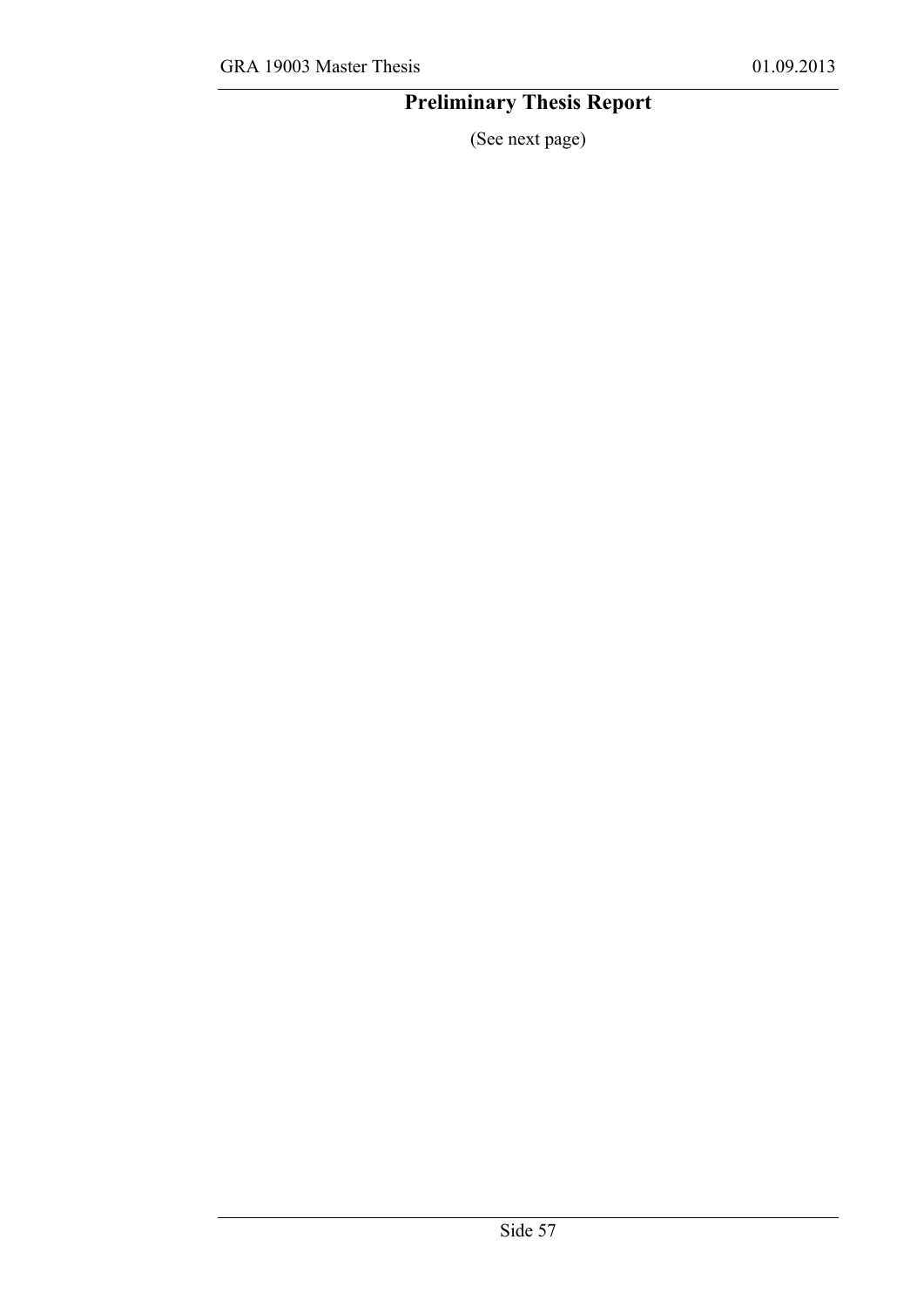## Preliminary Thesis Report BI Norwegian Business School

# - Corruption -<br>- The challenge of the principal-agent relationship -

## *A study in cooperation with PwC*

Supervisor: Anne Welle Strand

> Campus: BI Oslo

Examination code and name **GRA 1902 Preliminary Thesis Report** 

> Hand-in date: 15.01.2013

Program: Master of Science in International Management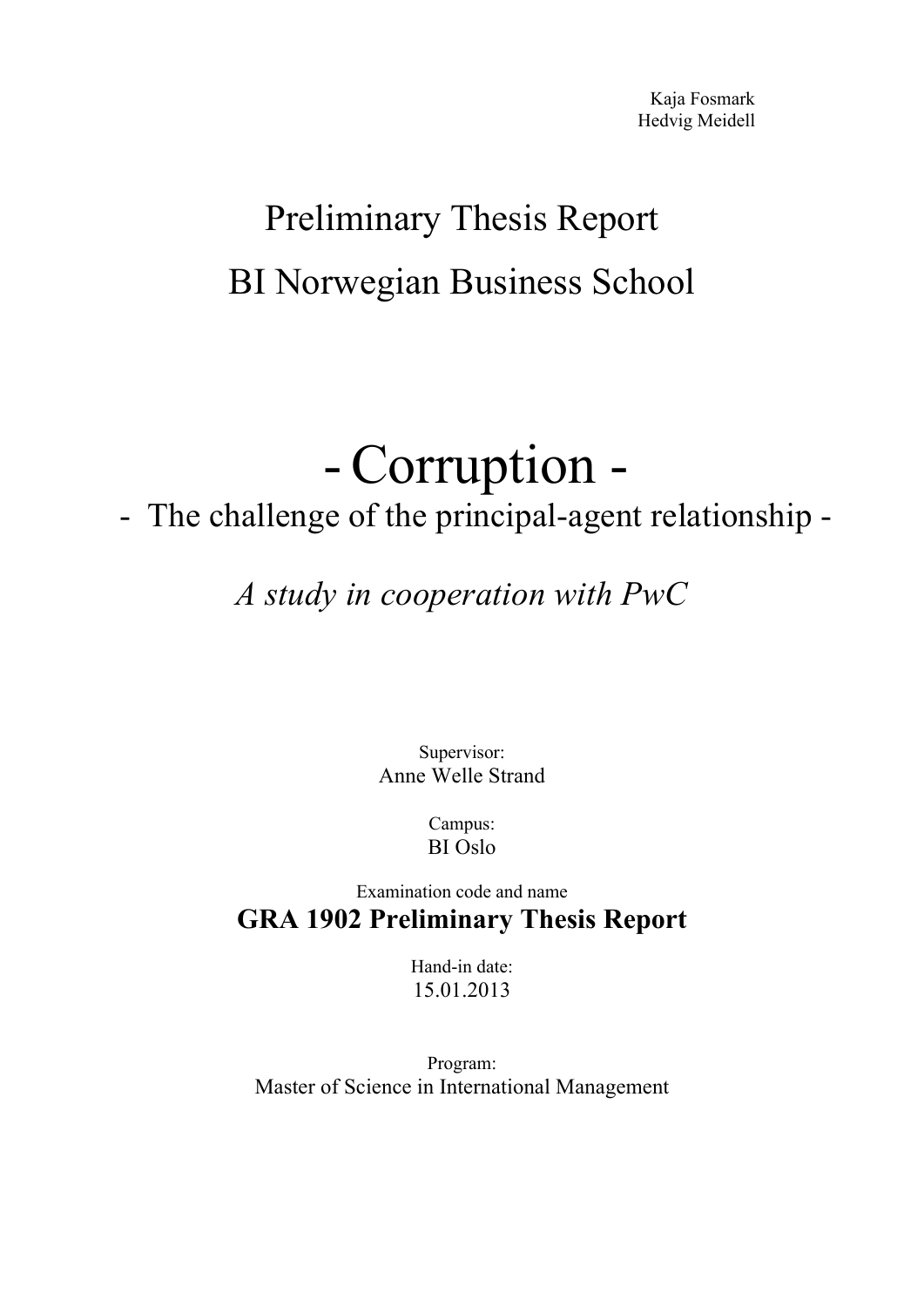| <b>Table of Contents</b>                                                       |  |
|--------------------------------------------------------------------------------|--|
|                                                                                |  |
|                                                                                |  |
|                                                                                |  |
|                                                                                |  |
| 1.2                                                                            |  |
| 1.2.1                                                                          |  |
| 1.3                                                                            |  |
|                                                                                |  |
|                                                                                |  |
|                                                                                |  |
|                                                                                |  |
|                                                                                |  |
|                                                                                |  |
|                                                                                |  |
|                                                                                |  |
|                                                                                |  |
|                                                                                |  |
|                                                                                |  |
|                                                                                |  |
|                                                                                |  |
|                                                                                |  |
|                                                                                |  |
| 3.5 INTERNATIONAL ENFORCEMENT TRENDS - COMPANIES' REQUIREMENTS FOR ACTIONS  10 |  |
|                                                                                |  |
|                                                                                |  |
|                                                                                |  |
|                                                                                |  |
|                                                                                |  |
|                                                                                |  |
|                                                                                |  |
|                                                                                |  |
|                                                                                |  |
|                                                                                |  |
|                                                                                |  |
|                                                                                |  |
|                                                                                |  |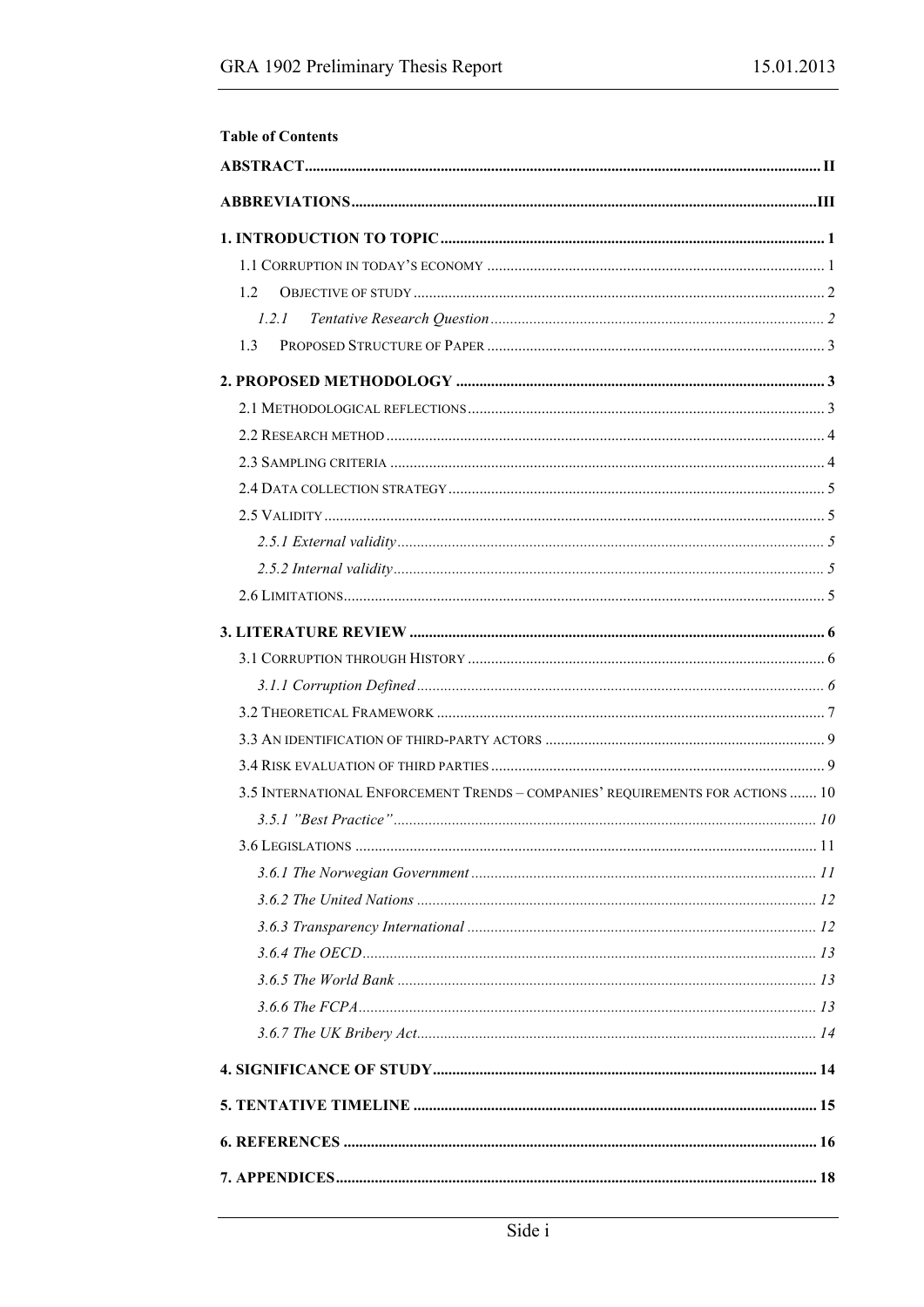### **Abstract**

Corruption has emerged as a central theme in international research, as an aggressive global push to fight corruption has emerged. Through a focus on transparency, anti-corruption and strict regulations, governments along with international organizations, are doing their foremost to prevent and control the level of corruption existing in the global business environment. This paper attempts to deepen the understanding of anti-corruption efforts, by systematically examining how it affects Norwegian companies' management of third-party relations. Through the framework of the *principal-agent theory,* the paper intends to demonstrate an understanding of the risks associated with the companies' external relationships, and the following research question is proposed:

"*In a Norwegian company with a global presence, how does the principal-agent theory, combined with the risk of corruption, affect the company's execution of global operations?"*

The master thesis will be conducted in cooperation with PwC, through the PwC Scholarship. Working closely with the Forensic Investigations Department, allowing access to valuable information and cases relevant to the research. Kristian W. Thaysen, Senior Manager in PwC, will act as a mentor throughout the process.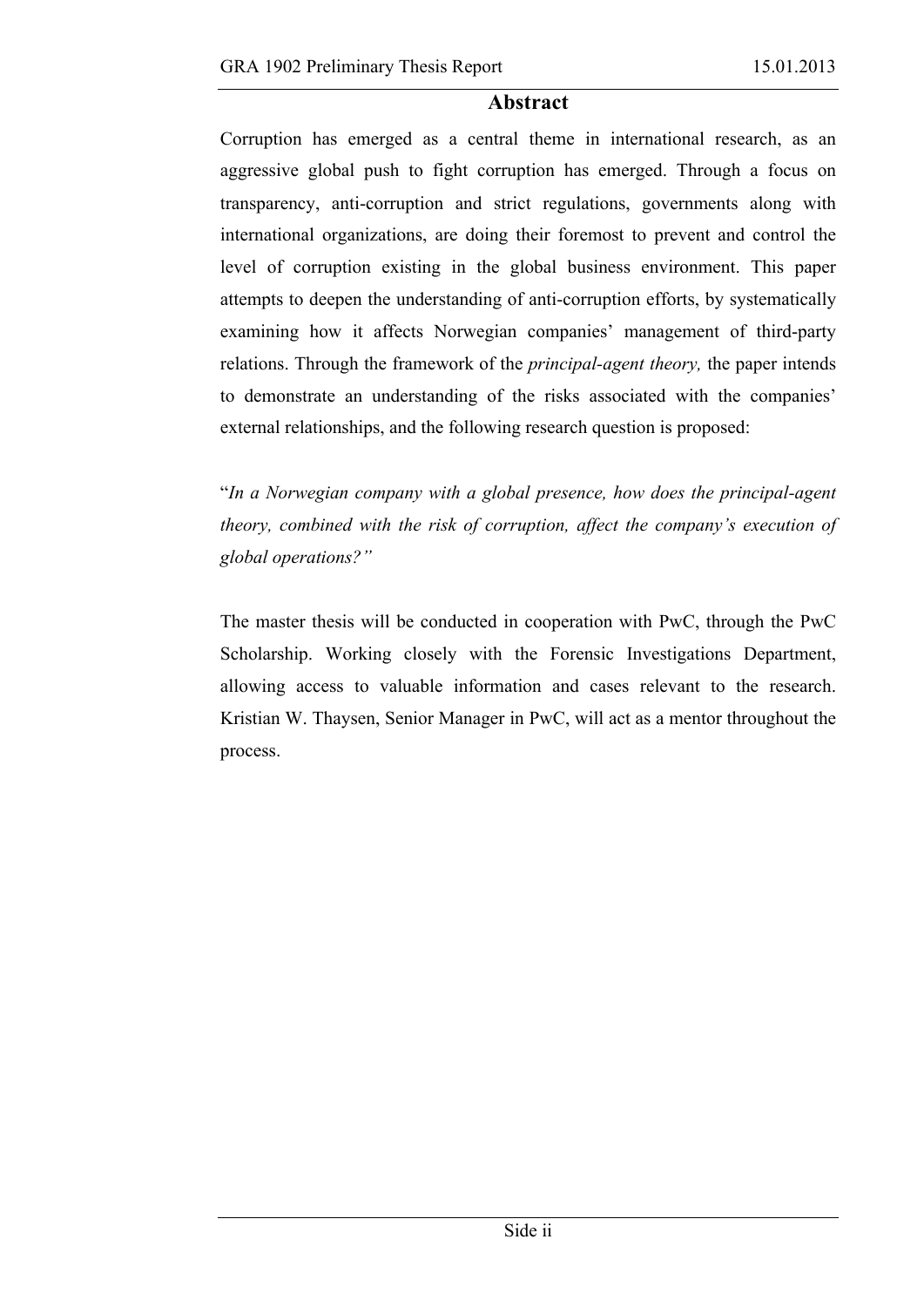### **Abbreviations**

| <b>EFS</b>     | European Fraud Survey                                           |
|----------------|-----------------------------------------------------------------|
| <b>OECD</b>    | Organization for European Economic Co-Operation and Development |
| PwC            | PricewaterhouseCoopers AS                                       |
| TI             | Transparency International                                      |
| UK BA          | UK Bribery Act                                                  |
| UN             | <b>United Nations</b>                                           |
| <b>US FCPA</b> | United States Foreign Corrupt Practices Act                     |
| WB             | World Bank                                                      |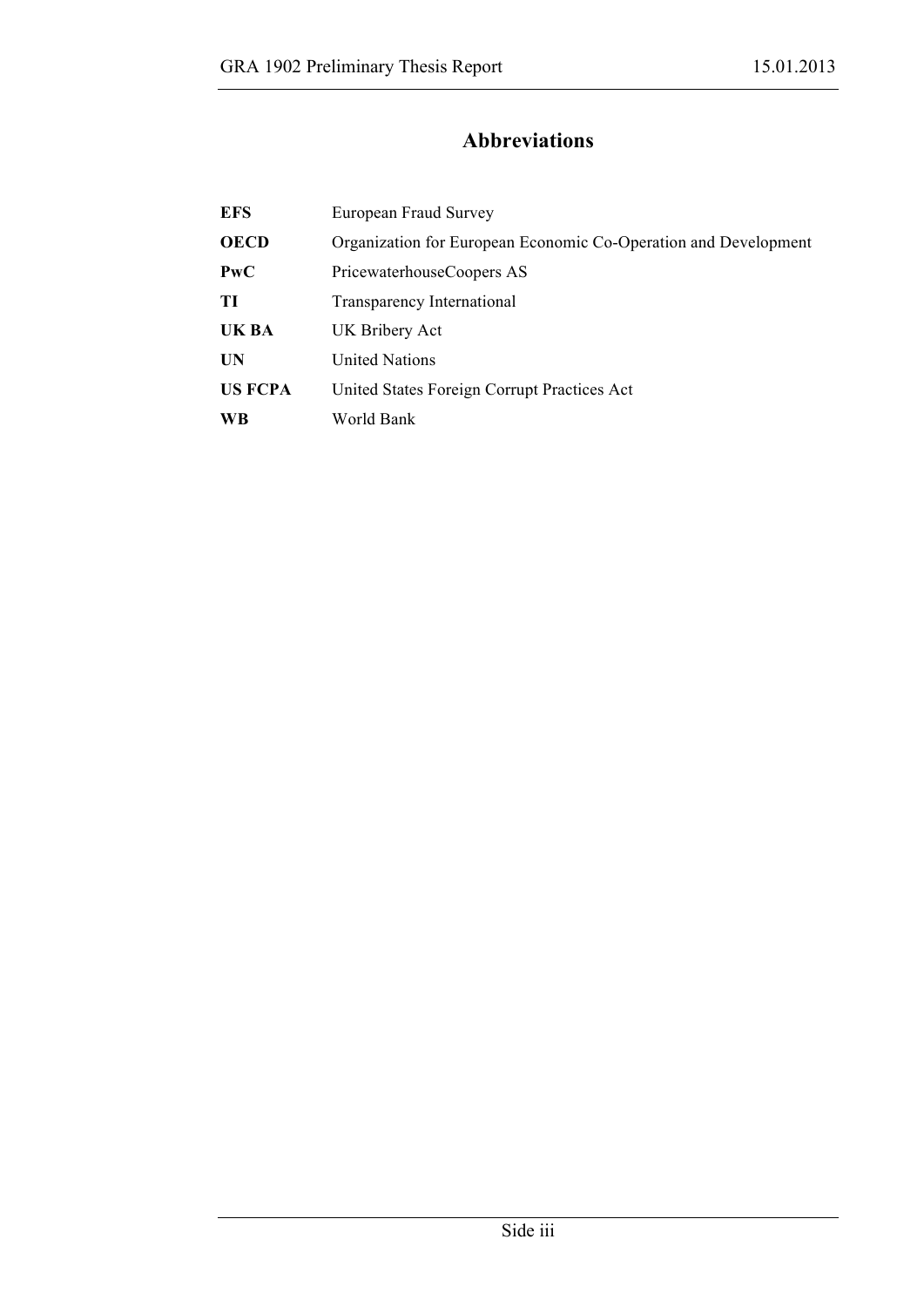### **1. Introduction to topic**

Corruption, although a well-known phenomena, is a constantly increasing problem in today's global marketplace as an aggressive international push to fight corruption has moved well beyond well-intentioned rhetoric and toward hard results" (PwC 2009: 3). While Norway traditionally have scored high on Transparency International's Corruption Perception Index, an extensive survey completed by Ernst & Young (2011) on fraud and corruption in European companies, reveal signs of a different trend. The European Fraud Survey<sup>1</sup> (Roscher and Ellingsen 2011: Ernst & Young 2011) reported that 23% of the survey respondents claimed corruption to be prevalent in Norway. More interesting is the fact that 41% of Norwegian top executives responded that employees in their organization had been sanctioned for breach of the company's anti-corruption legislations (Roscher and Ellingsen 2011: Ernst & Young 2011). These numbers indicate a prevalence of corrupt actions in Norway and/or Norwegian companies, which brings attention to the subject of anti-corruption legislations. With this development in mind it, there is a recognized need for concern among Norwegian companies (Roscher and Ellingsen 2011: Ernst & Young 2011).

Furthermore, according to Roscher and Ellingsen (2011), corruption is widespread, even though it seems that the anti-corruption actions in Norwegian companies are falling behind. While the EFS (Ernst  $&$  Young 2011) shows that several Norwegian companies do not hold important actions of effective compliance/anti-corruption programs, they claim that the amount of companies that have implemented anti-corruption programs has been reduced compared to 2009 (Roscher and Ellingsen 2011). In Norway only 49% agree that their company have ethical guidelines or "code of conducts", and as many as 68% have never been part of an anti-corruption learning program, further supporting the need to take action.

### *1.1 Corruption in today's economy*

 $\overline{a}$ 

In 2004 the World Bank reported that bribery has become a USD 1 trillion industry (UN Global Compact 2012). Yet, the norms for truthful behavior in

 $1$  The EFS is based on 2365 interviews with people in 25 countries working in multinational companies with more than 500 employees.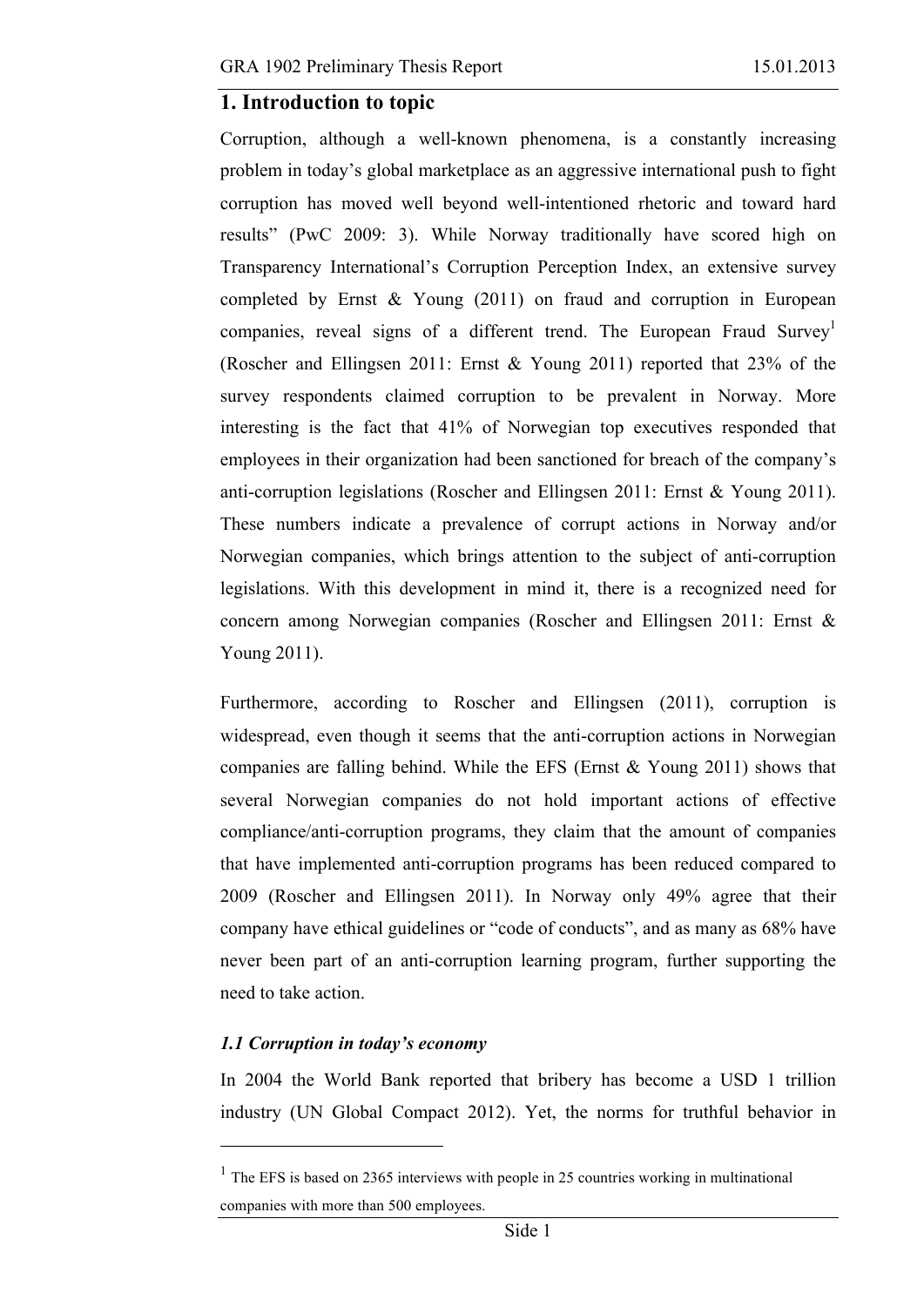business are increasingly under development, as legislations have become stricter. As a result, the development of anti-corruption policies among companies have gained increased attention (Roscher and Ellingsen 2011), as corruption is recognized to be one of the world's greatest challenges according to the United Nations Global Compact (2012). Myint (2000) has emphasized that corruption has become universal, meaning that it exists in all countries, developed and developing, both in the public- and private sector, non profit- and charitable organizations and pose a major hindrance to sustainable development for a the global economy.

There are many prominent companies in today's fight against corruption, who work actively with clients to ensure they operate within the guidelines of the international arena. The main sanctions that they operate under are the US FCPA and the UK Bribery Act, which puts strict regulations on the way in which multinational companies are allowed to operate**.** However, while one company might work within the legislation put in forth by for instance the US FCPA and the UK Bribery Act, there is no guarantee that the actors they cooperate with act within the same guidelines. This leads us to the importance of the *principal-agent theory*, and thereby the risks arising when managing third-party relations.

### *1.2 Objective of study*

The purpose of this study is to investigate a selection of Norwegian companies that operate globally, and assess how they evaluate and eventually address the risk of managing third parties in their global business operations. Through an examination of the companies' anti-corruption policies, and an identification of their best practice, we seek to disclose a common set of anti-corruption policies. Based on this information, a research will be conducted to identify how the selected Norwegian companies address the risk of operating in a global environment, taking corruption and the principal- agent problematic into account.

### *1.2.1 Tentative Research Question*

Based on the above reasoning, the following research question is proposed: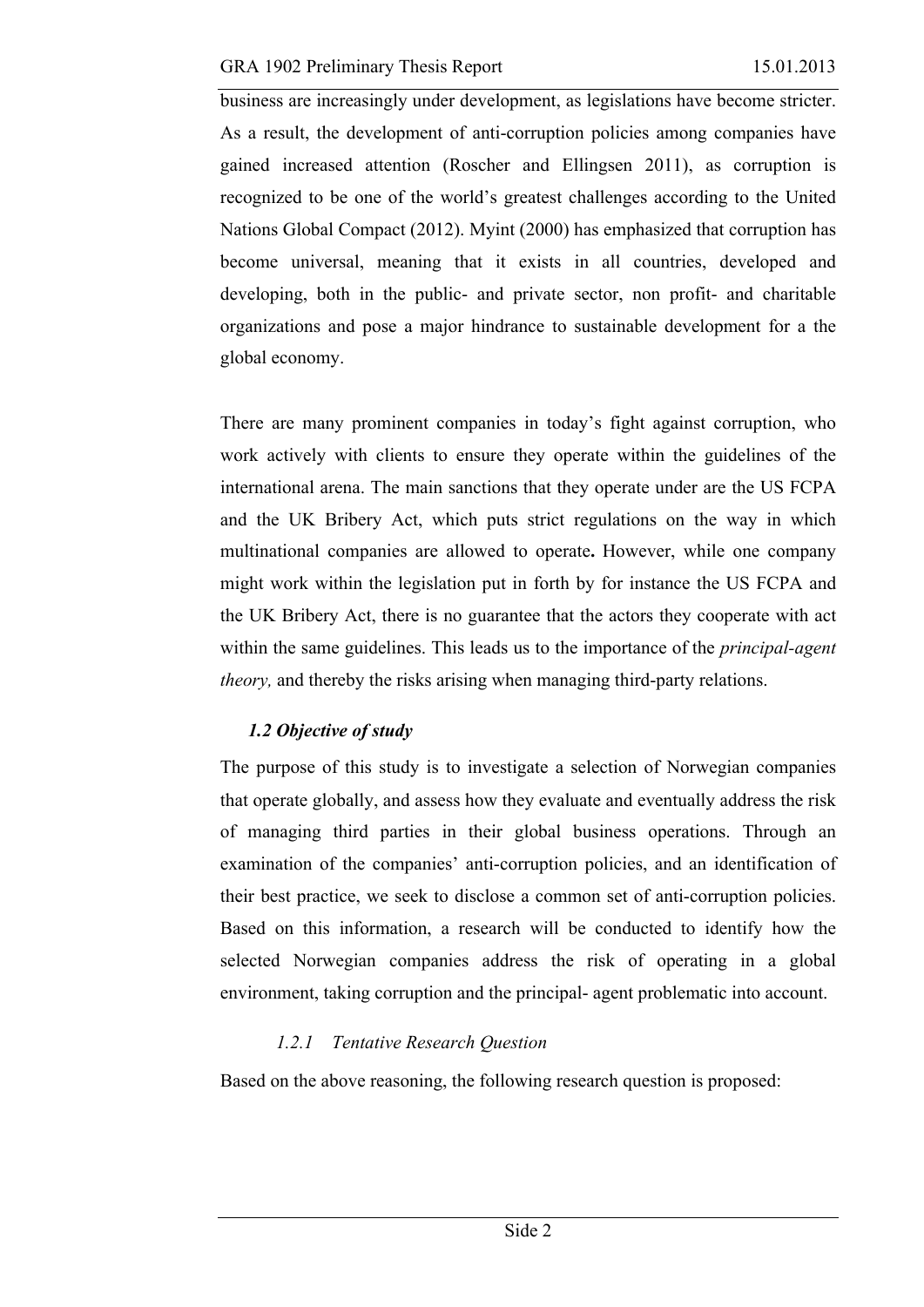*In a Norwegian company with a global presence, how does the principal-agent theory, combined with the risk of corruption, affect the company's execution of global operations?*

The following model is provided to illustrate the reasoning behind the research question, where the numbers represent a set of companies investigated.



### *1.3 Proposed Structure of Paper*

The remainder of the research paper is structured as follows: initially, the proposed research method is demonstrated, with the intension to provide insight into the desired findings of the study. An identification of previous literature on corruption is then recognized, including an illustration of the theoretical framework in which the paper is built on. Furthermore, challenges to the principal-agent problematic is defined, through an identification of third-parry actors, before a description of the most relevant legislations are provided. Lastly, we illustrate an example of best practice, based on research conducted by PwC.

### **2. Proposed methodology**

The following methodological section is intended to provide an understanding of how the research will be conducted in order to address the issues set forth in the research objective.

### *2.1 Methodological reflections*

In order to address the current issue of efficient third party management, an investigation on a selection of companies, and how they address the challenges of operating globally in relevance to the principal-agent theory and the risks of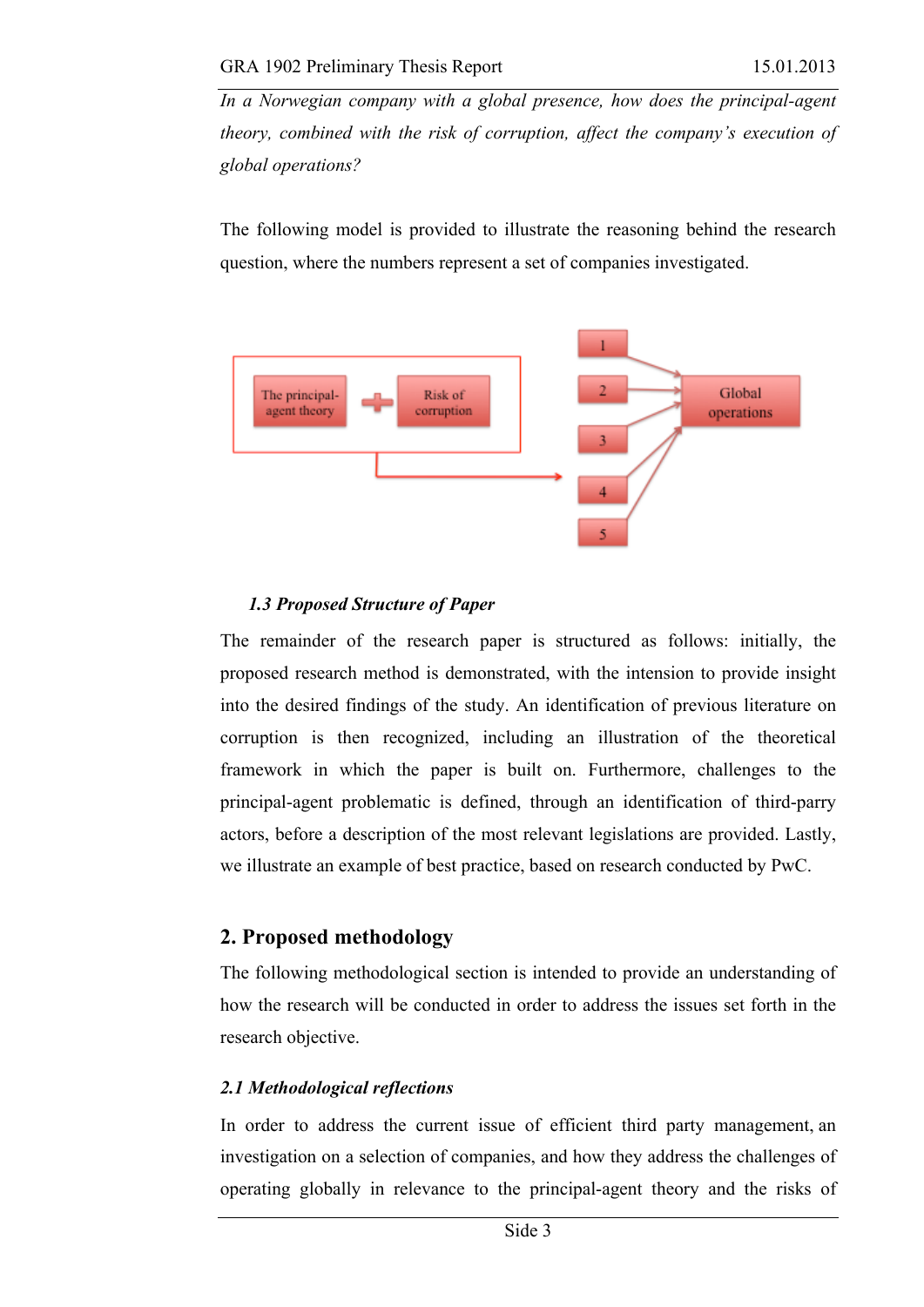corruption, will be executed. The research will be conducted in order to identify how Norwegian companies respond to the risk of corruption and the principalagent problematic.

### *2.2 Research method*

A qualitative study will be chosen to ensure an in-depth understanding of each company. According to Henderson (2008: 44), "Qualitative research involves around understanding perceptions, opinions, beliefs, and attitudes, and traditional ways of getting information in those arenas is through adept questions and probes". When conducting qualitative research, the main focus is not on the numbers or statistics the research provides, but rather to explore the interview objects through their thoughts, emotions and behaviors (Rallis and Rossman 2011). A qualitative study, such as in-depth interviews, will in this case be applied, with the intension to uncover the companies' response towards corruption that may affect the way in which global operations are executed. This method will allow for a more thorough investigation of the research objectives, thus creating valuable insights to the objective of the study.

Semi-structured interviews are proposed as the most appropriate method, as the interview questions often give a higher degree of confidentiality, as the replies of the interviewees tend to be more personal in nature (Easterby-Smith et al 2012: 128). Additionally, this method will provide the opportunity to identify non-verbal clues that are present, which can be used to develop secondary questions (Easterby-Smith et al 2012: 128).

### *2.3 Sampling criteria*

The companies will be carefully selected based on a set of certain criteria. The intention is to conduct a research on companies that has a connection to PwC, in order to get access to information and key personnel. At this point, the criteria include the following:

- The company should be Norwegian owned
- The company should operating globally, or at least a strategy to operate globally
- The company should be present in at least one emerging markets (BRIC)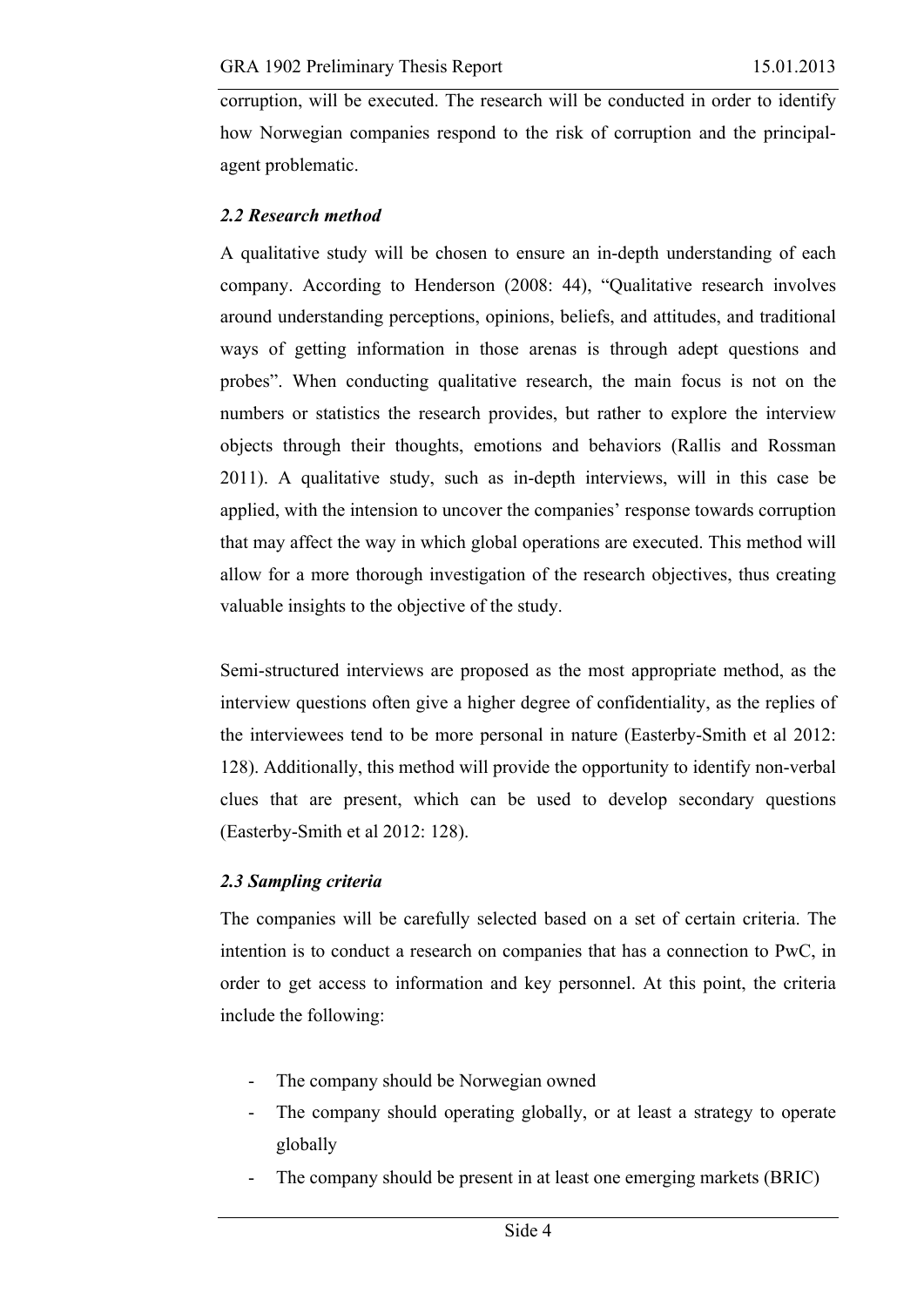The company should employ at least 500 employees

### *2.4 Data collection strategy*

The interviewees will be selected based on their professional engagement on risk evaluation and anti-corruption issues. The aim is to contact key personnel, preferably with a minimum of five years experience, within each company connected to global operations and strongly committed to the companies' anticorruption policies and legislations.

### *2.5 Validity*

### *2.5.1 External validity*

An element important to consider when evaluating to which extent the research is valid, is the element in literature defined as external validity. The element evaluates to what extent the conducted research could be applied to other samples, in other words, whether it is applicable in a general sense (Cook and Campbell, 1979). The external validity in this research is limited, as the study is intended to be conducted with a few selected companies, and could not be applied to the common business environment as a whole.

### *2.5.2 Internal validity*

Another element important to the validation of research is the internal validity, which refers to the instance that there could be a causal relationship between two determined variables (Cook and Campbell, 1979), in this sense the principalagent problematic and the risk of corruption. In order to maximize internal validity "random assignment to control the experimental groups, and efforts are made to ensure that the subsequent experience between the two groups are identical in all respects" (Easterby-Smith et al. 2010:87). By conducting identical questions to the interview objects, the research intends to enhance internal validity.

### *2.6 Limitations*

Limitations to this research would mainly concern the authenticity of the information received by the interview objects. As the topic of investigation is sensitive, interview objects might refuse to give a detailed response. In addition, it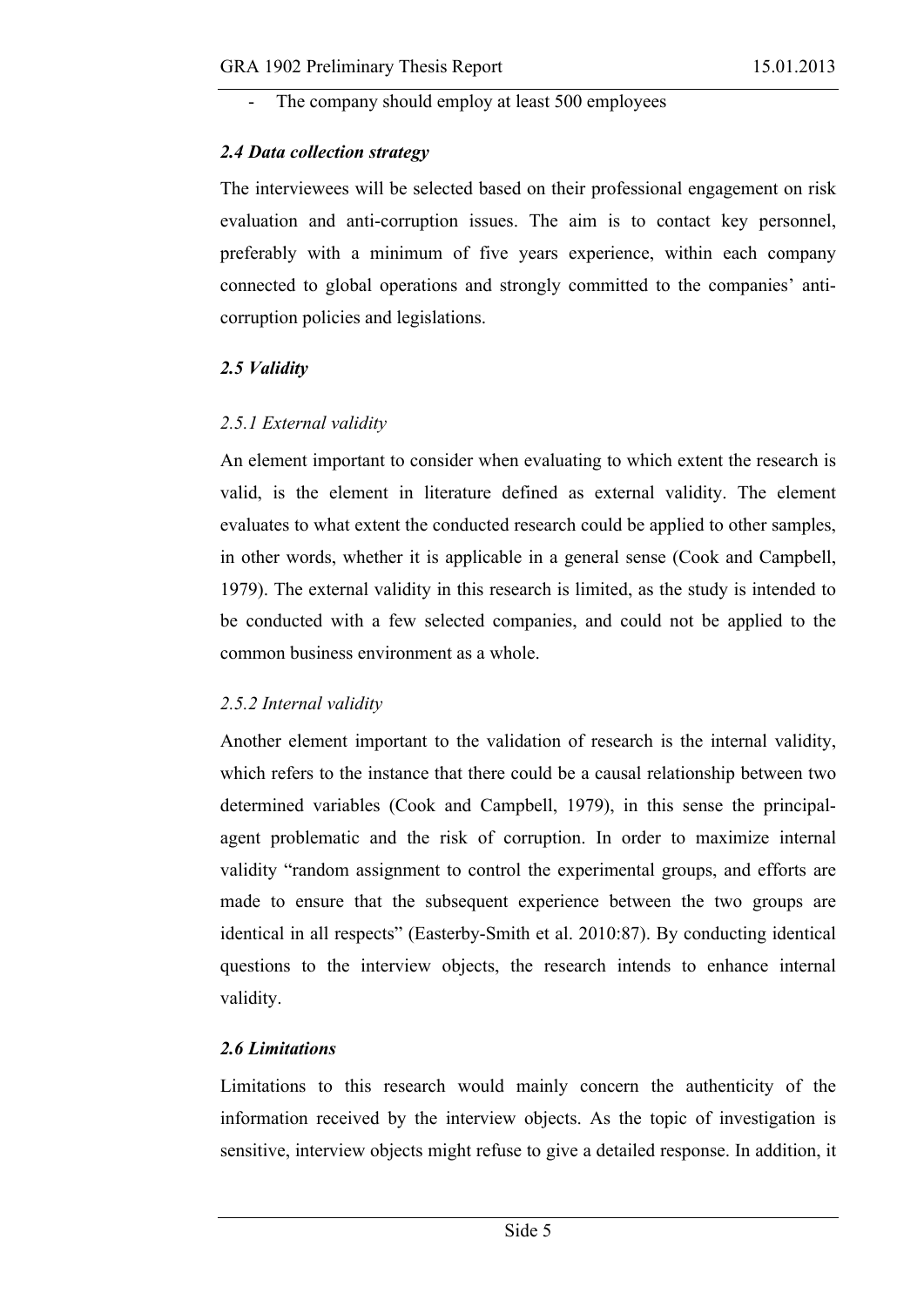could be difficult to control for quality of the respondents and accuracy of their answers.

Furthermore, major audit firms have recently received criticism for their position in the fight against corruption. Certain researchers and anti-corruption activists have expressed concerns, as the auditing firms in large degree operate in countries perceived by transparency international as highly corrupt. This poses the question of their legitimacy in the fight against corruption. In relation to this research, it is important to be aware of the role PwC plays in the international arena, however, the main criticism is based on their involvement in countries perceived as tax havens, and as this research is primarily focused on the third party problematic, it is less relevant.

# **3. Literature review**

### *3.1 Corruption through History*

Corruption is not a new phenomenon, as Robert Klitgaard (1988:7) states: "corruption is as old as government itself", further supported by Bardhan (1997) who argues that corruption is an ancient problem. According to Tiihonen (2003) most of the literature available on corruption twenty years ago was based on developing countries, today most politicians and servants in advanced, industrial countries, regard corruption as a phenomena which everybody knows exists, but only few write or speak about it in public (Tiihonen 2003). Tiihonen (2003) further states that it was not until the 1990s corruption became a popular theme in major international organizations, such as the WB, the OECD, TI, and the UN. For instance, in 1993 TI began an initiative to raise public awareness on the subject, i.e. through the Corruption Perception Index (Tiihonen 2003).

## *3.1.1 Corruption Defined*

Corruption is a broad topic, and involves several perspectives. A corrupt act is often, but not necessarily, illegal. When handling corruption one will often face grey-zones and complex dilemmas (Corruption on the Agenda 2012). According to the State Secretariat for Economic Affairs SECO, corruption is defined as "any abuse of a position of trust in order to gain an undue advantage. This involves the conduct of both sides: that of the person who abuses his position of trust as well as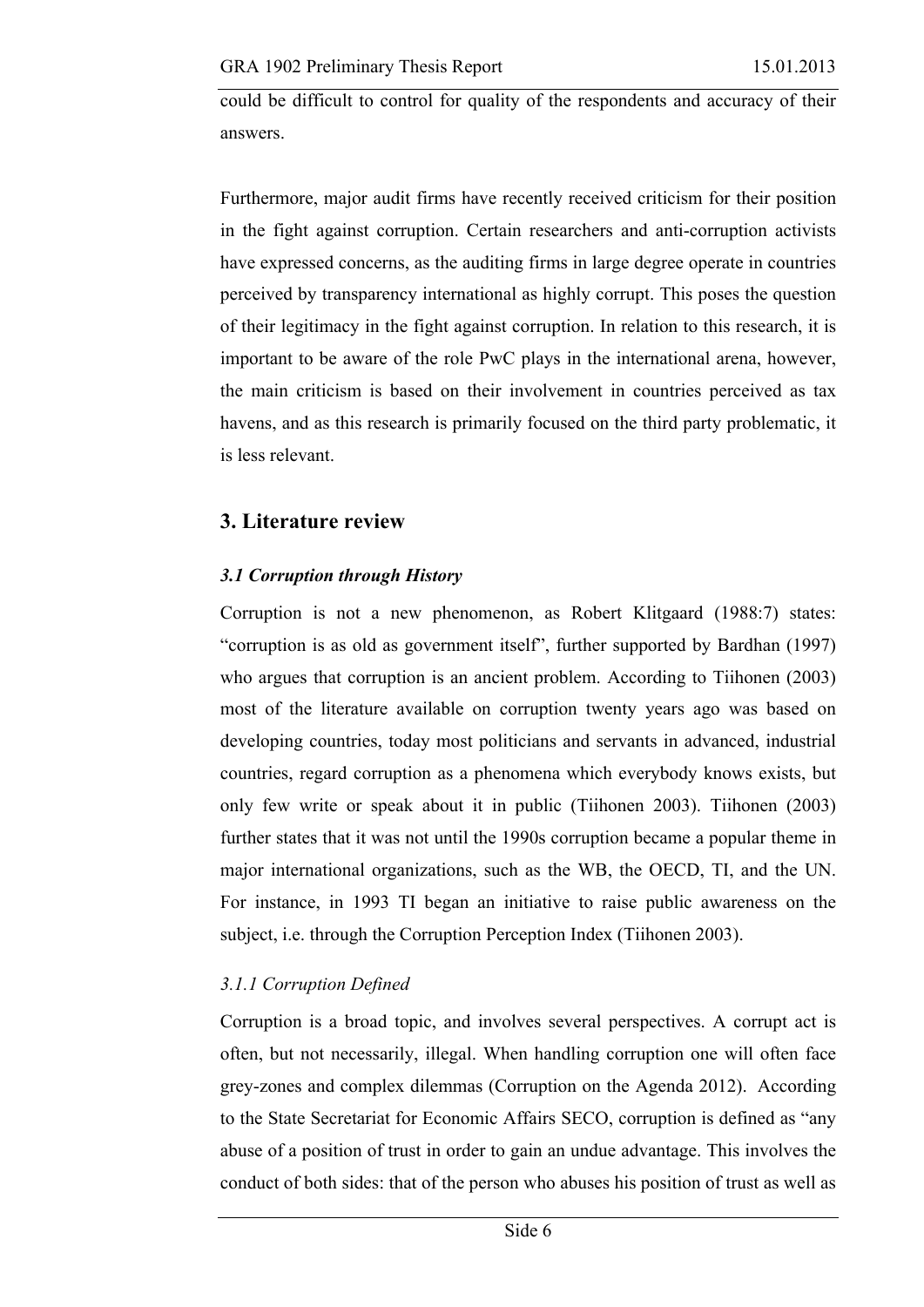that of the person who seeks to gain an undue advantage by this abuse. Corruption can occur in relation to officials as well as between private persons and is particularly prevalent in certain kinds of transactions (for example, when awarding public contracts), in certain economic sectors (for example, in extractive industries), and in certain countries. Corrupt practices can range from small favors in anticipation of a future advantage to the payment of large sums of money to senior members of governments" (seco.admin.ch 2012). According to the President of The World Bank, corruption is "a cancer that steals from the poor, eats away at governance and moral fiber, and destroy trust".

The World Bank states that the consequences and effects of corruption is that it deters investments and hinders growth. It spurs inequality and erodes macroeconomic and fiscal stability. Furthermore, corruption reduces the impact of development assistance and provides an incentive to exploit natural resources, further depleting our environmental assets. It also reduces the effectiveness of public administration and distorts public expenditure decisions; channeling urgently needed resources away from sectors such as health and education to corruption-prone sectors or personal enrichment. It erodes the rule of law and harms the reputation of trust in the state. In short, it increases wealth for the few at the expense of society as a whole, leaving the poor suffering the harshest consequences (The World Bank 2012). For clarity, a list of indicators of corrupt acts is presented, based on the Serious Fraud Office in the UK (2012), in appendix 1.1.

## *3.2 Theoretical Framework*

In relation to companies' risk evaluation in global operations, the *Principal-agent theory* is provided as a theoretical framework for understanding companies' challenges relating to third party actors. According to Persson et al. (2012), "A large number of researchers now agree that the overall failure of anti-corruption reforms is by large the result of an implementation problem. In particular, there seems to be an absence of actors willing to enforce existing laws by reporting and punishing corrupt behavior and, as such, act as "principals" (Persson et al. 2012: Lawson 2009; Fjeldstad & Isaksen 2008; Svensson, 2005; Riley 1998; Kpundeh 2004; Ittner 2009).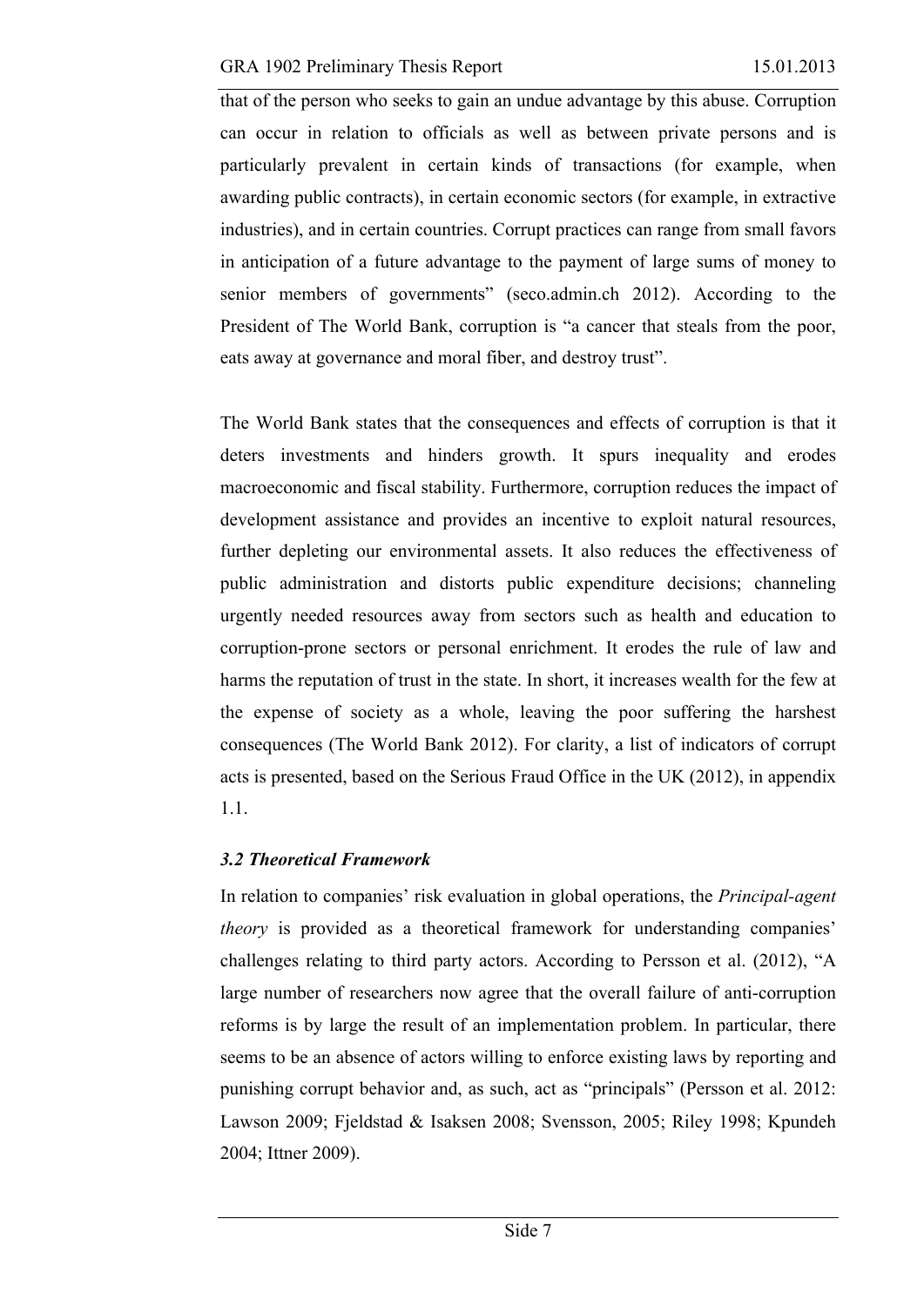The principal-agent theory is based on two key assumptions: 1) that a conflict of interest exists between the principals and the agents, and; 2) that agents have more information than the principals, resulting in information asymmetry between the two groups of actors (Persson et. al. 2010: Klitgaard 1988, Williams 1999). The problem arise when the agent have another intention than the one expressed to the Principal, and operating with a hidden agenda. In relation to corruption, and the challenges that occur with the management of third party actors, "corruption occurs when an agent betrays the principal's interest in the pursuit of his or her own self-interest" (Persson et. al. 2010: 5). According to the authors (2010) this betrayal is in turn made possible by the information asymmetry occurring between the actors, namely the principal and the agent. The implications of this framework underlines that in order to reduce corruption, it is the principals responsibility to negatively affect the agents motivation to engage in corrupt behavior (Persson et. al. 2012). This further emphasizes the need to introduce an efficient governance system that sanction against corrupt acts, while maintaining the interests of the principal form a business perspective.

Meanwhile, the *principal agent theory* holds certain limitations as it assumes the agent only to act in self-interest. The principal is assumed to be the governing actor, controlling for anti corruption actions and acting in the interest of the common public good. However, the principal agent theory does not hold ground if the principal acts in self-interest. As stated by Persson et al. (2012), "by implication, if the supposed principal(s) are also corrupt and do, as such, not act in the interest of the public good, the principal-agent framework becomes useless as an analytical tool since there will simply be no actors willing to monitor and punish corrupt behavior (Persson et. al. 2012: 4: Andvig & Fjeldstad 2001). It is in these contexts, the *collective action theory* becomes relevant. The theory does not emphasize the need for efficient monitor and legislation regimes as the principal agent framework, but rather "collective action theory starts from the assumption that all actors  $-$  i.e. rulers, bureaucrats and citizens alike  $-$  are maximizes of their own self-interest" (Persson et. al. 2012). Persson et al. (2012) further assumes that if a large enough number of actors is expected to act in selfinterest, everyone has something to gain personally from acting corruptly. Consequently, in a society where corruption is the expected behavior, no principal will take on the governing role, causing a limited control of corruption. This view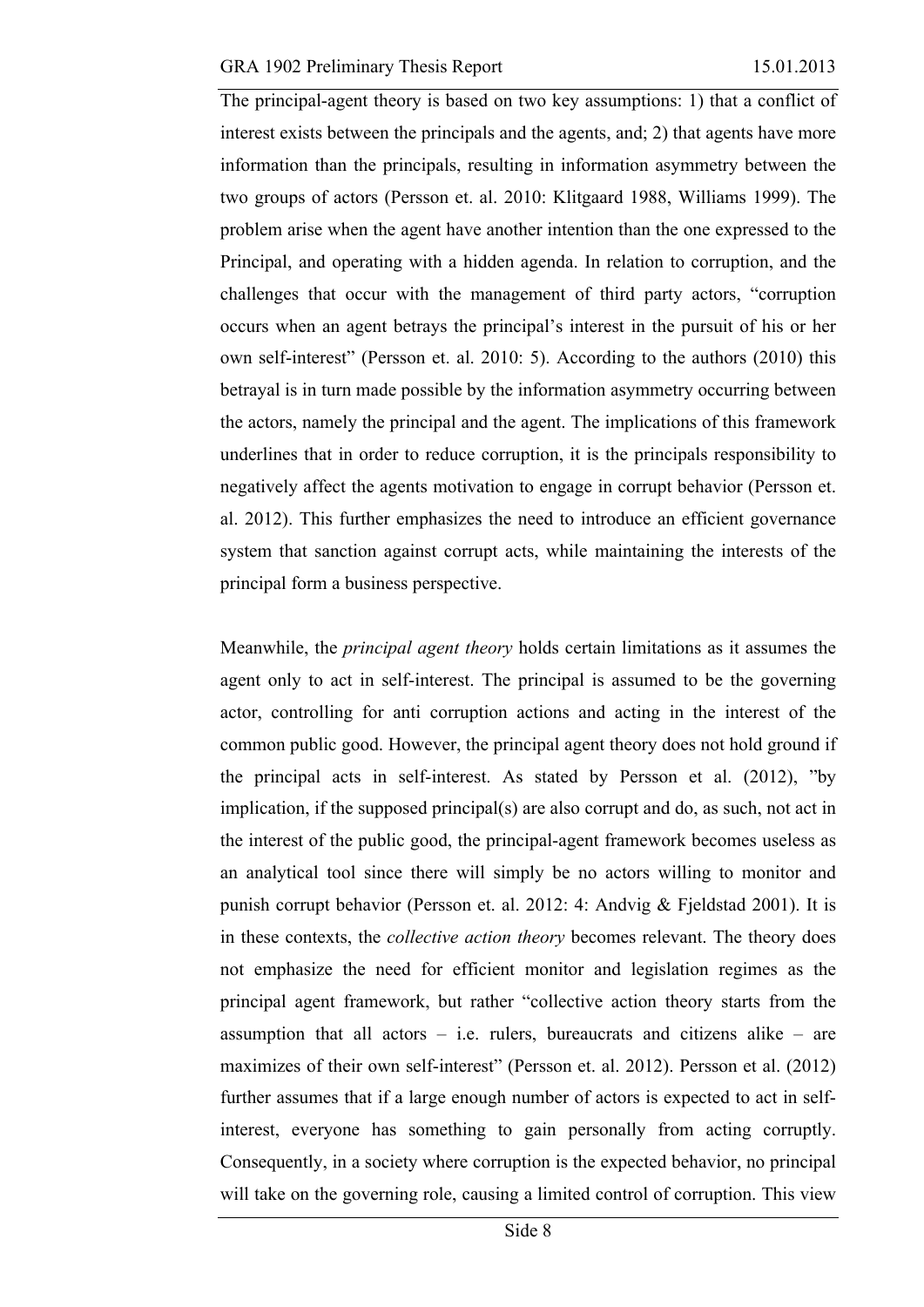has been supported in literature for years, as the Swedish Nobel laureate Gunnar Myrdal already in 1968 stated: "Well, if everybody seems corrupt, why shouldn't I be corrupt" (Persson et. al. 2013: 5: Myhrdal 1968: 409)

### *3.3 An identification of third-party actors*

**Third Parties** 

The subsequent section identifies different third-party actors, in order to create an understanding of their importance to the global companies way of operation. Each agent can pose a specific risk to the company, depending on the market, the size of the market and the legislations governing the market the companies are operating in.

#### **Supply Chain Distribution / Sales Channels Core Organisation** Commercial adviser,<br>intermediary, **Raw material** consultant suppliers **Technical advisors** (strategy consultants, IT consultants, R&D) **Logistics providers** and customs<br>brokers Component suppliers Distributors, agents, licensees, **Core organisation** franchisees, **Labour suppliers** maintenance Joint ventures, contractors and consortium Office suppliers partners Outsourcing or off-shoring<br>partners Off set advisers

 $PwC$ 

(Illustration: PwC, "Managing Third Party Integrity Risk". Kristian W. Thaysen, 2012).

### *3.4 Risk evaluation of third parties*

A growing number of organizations have recognized the increasingly uncertain risk picture that results from relationships with external agents and intermediaries (Anderson et al. 2011), emphasizing the need to effectively identify and mitigate those risks. Moreover, Anderson et al. (2011) states that "with increased regulatory scrutiny, continuing cost pressures, active investors, and a vigilant public, businesses today must have a clear understanding of the risks that are inherent in external business relationships".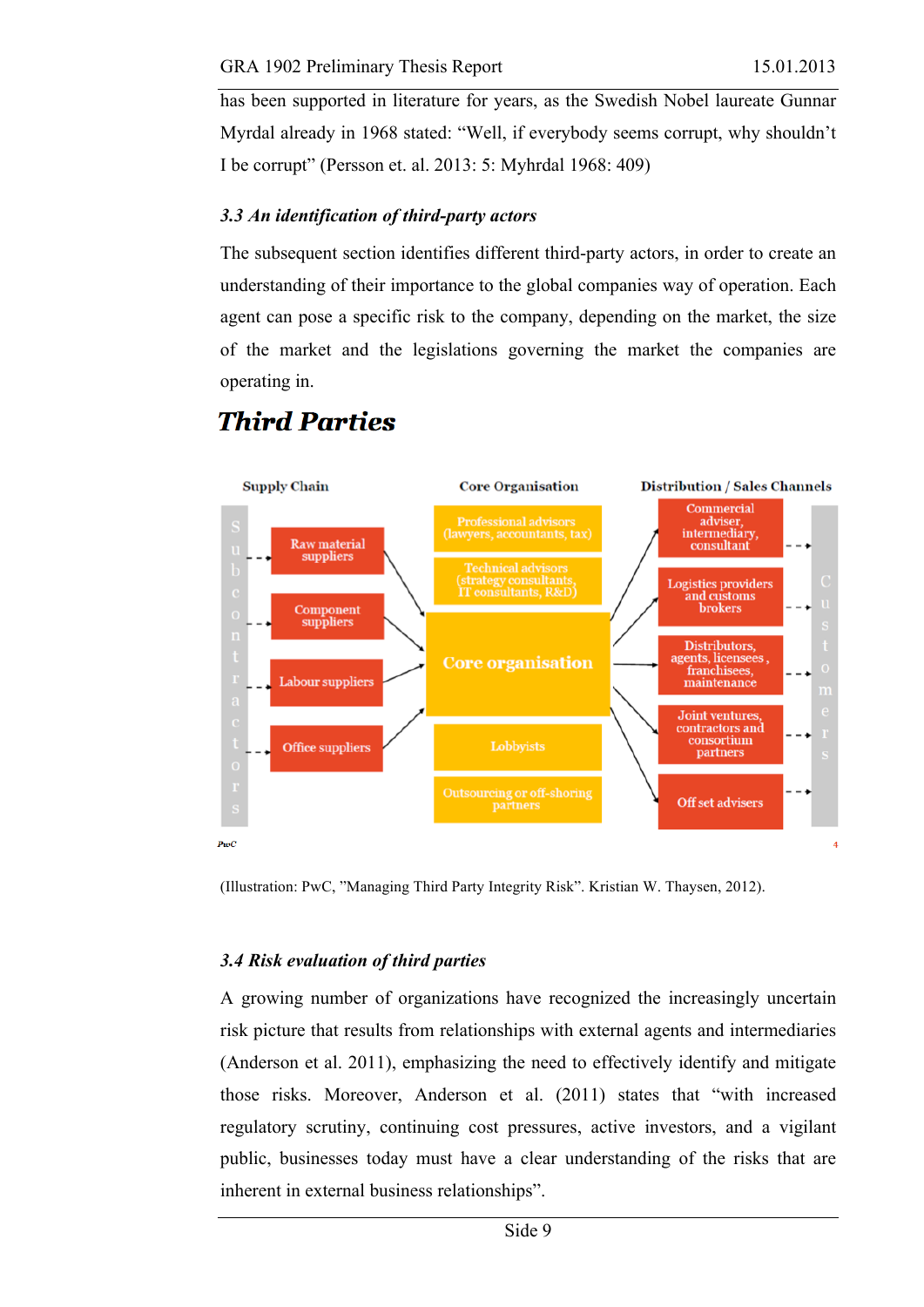#### *3.5 International Enforcement Trends – companies' requirements for actions*

"Almost every company, regardless of size, industry or country of operation, is exposed to some degree of corruption risk" (PwC 2008: 2). According to a report made by PwC (2008), the numerous risks that face companies today are especially prevalent through their increased global expansion in countries where "geopolitical risk and corruption are pervasive". However, through grey areas, for instance when engaging in facilitation payments, and the retention of third party agents, companies are forced to adapt their behavior to meet the greater financial and reputational risk (Skjult 2012: 6). While many companies traditionally have lacked the systems and practical tools necessary to implement an effective anti – corruption policy, they are now taking further steps to mitigate this risk due to the increased attention by governments on high- profile enforcement penalties. One reason is the desire among developed nations to establish a level playing field for business competitors regardless of their country of domicile, as corruption has an enormous social cost for vast developing countries, and a corrosive impact on democracy for rich and poor alike (PwC 2008:Sec 3:V). Furthermore, governments have recognized that corruption is a destabilizing force within the international arena (PwC 2009: 3). Consequently, the need to recognize corruption, and enforce efficient anti-corruption policies internally, is vital for global companies today. However, from the Economist Intelligence Survey (2007), 80% of the respondents say their company has some form of program in place to prevent and detect corruption, yet, among the survey respondents, only 22% are very confident that their company's anti-corruption program identifies and mitigates the risk of corruption (PwC 2008).

### *3.5.1 "Best Practice"*

In addition to the official legislations that govern the way in which company fight corruption, such as the FCPA and the UK Bribery act, are the internal policies that offer a proposition for a best practice. According to PwC, there are five steps to ensure a better anticorruption program: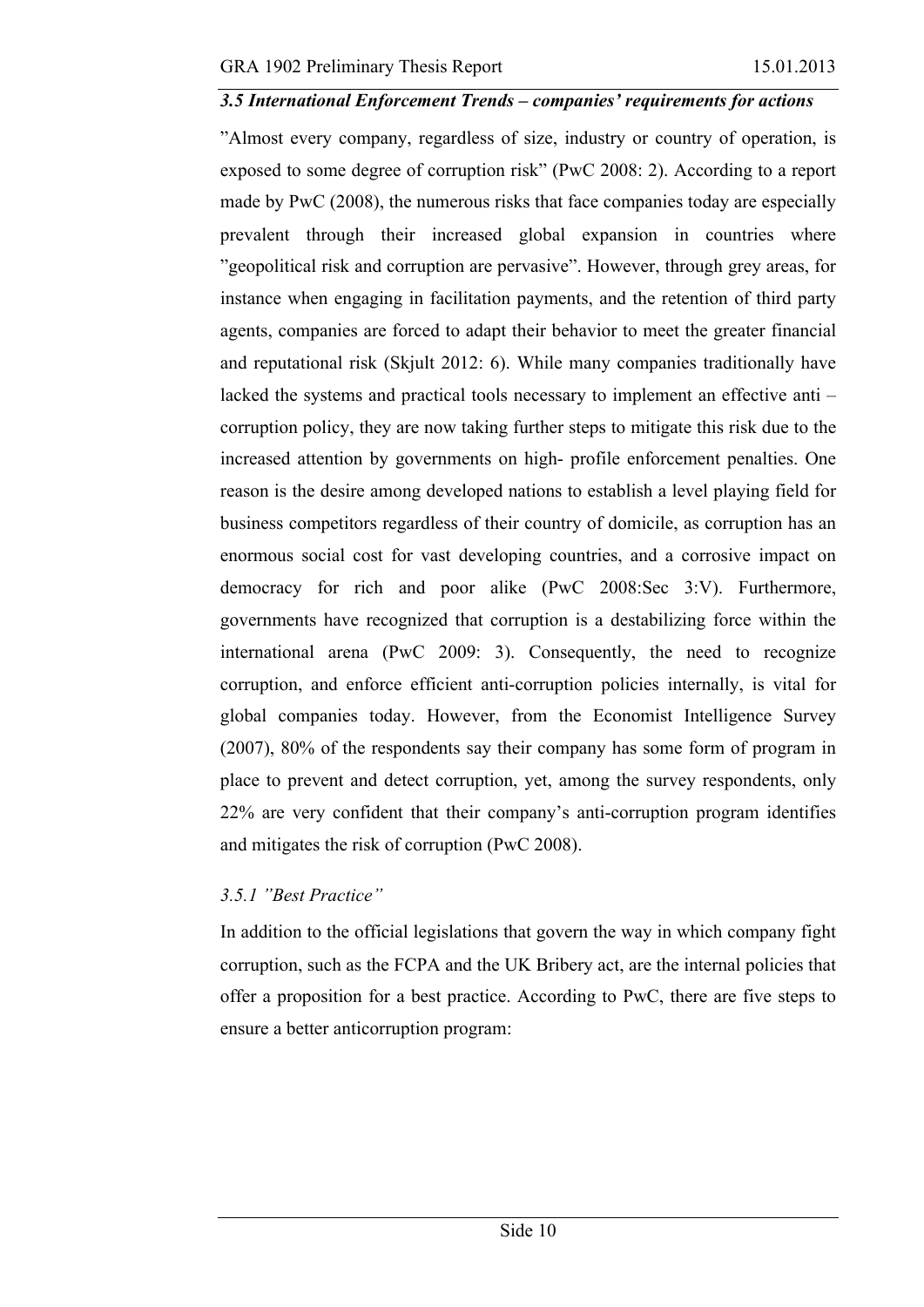# **Program for evaluation, approval and follow up of** potential Third Parties



(Illustration: PwC, "Managing Third Party Integrity Risk". Kristian W. Thaysen, 2012).

Moreover, the UK Bribery Act, Article 7, suggests an extended corporate responsibility of corruption executed of associated persons, such as employees, agents, middlemen, consultants, joint venture agreements and daughter companies. This corporate responsibility is called "failure of commercial organizations to prevent bribery" (Roscher and Ellingsen 2011). It is almost impossible to secure 100% that corruption does not happen in a large international company; however, if the company has implemented robust and effective anticorruption actions based on the so-called adequate procedures, could this according to the Article 7 (2) pose an effective and well responsible securement. Adequate procedures depend on what kind of risks that are relevant for the individual company, and according to given guidelines are "combating the risk of bribery (is) largely about common sense, not burdensome procedures. The core principle set out is proportionality" (Roscher and Ellingsen 2011).

### *3.6 Legislations*

There are several legislations relevant for the work against corruption. In the following section seven different anti-corruption legislations are presented. However, the thesis will be concentrated around the legislations relevant for the companies chosen for the study.

### *3.6.1 The Norwegian Government*

In 2006, The Foreign Affairs implemented an anti-corruption project, which propose several suggestions for how the fight against corruption could be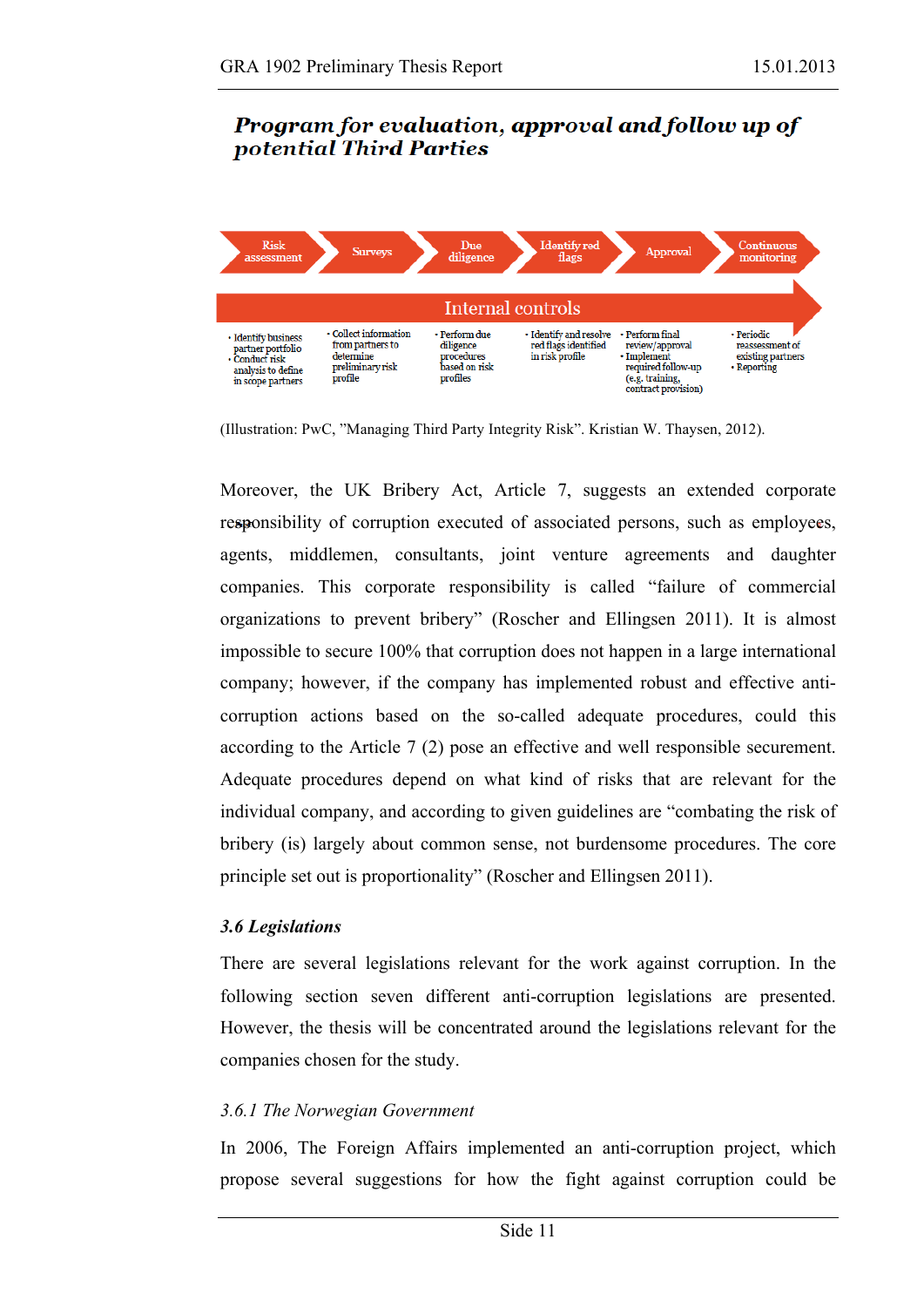strengthen internationally. The Foreign Affairs and Norad cooperate through an anti-corruption network, where the purpose is to govern actions and initiatives against corruption (regjeringen.no 2013). On January 2nd 2008, the Foreign Affairs introduced a reporting channel in order to strengthen internal control and the fight against corruption in foreign services. The purpose was to make fraud reporting an easy task, for both employees and others (regjeringen.no 2013). The Norwegian Government actively supports the UN-convention against corruption (UNCAC), which is the first global standard for the fight against corruption.

### *3.6.2 The United Nations*

The engagement of the UN, along with the other named actors, is a very important element in the international common attempt to fight corruption. The fact that the organization is increasingly focusing their efforts towards anti corruption legislations, affects international companies as a whole, as increased transparency and actions are seeking to govern their way of operation. Through its *Business Action Against Corruption and the Post-2015 Development Agenda*, the UN has encouraged businesses and other stakeholders to "reaffirm their commitment to scaling up anti-corruption efforts and emphasized the importance of investing in shared platforms for collective action" (UN Global Compact 2013). Furthermore, they encourage a focus on increased transparency, as "participants agreed to explore how to bring transparency in public procurement and public disclosure more prominently into these processes" (UN Global Compact 2013).

### *3.6.3 Transparency International*

Through its engagement, Transparency International has gained a strong level of recognition among the forces in the global marketplace; it represents one of the largest organizations for international anti-corruption legislation. The organization has, since it was founded in 1993, focused on a systematic fight against global corruption and had an impact on the way in which companies that operate internationally conduct their business. In Norway, for example, companies could until 1995 receive a tax except from bribes placed to public officials abroad; however, through legislations set forth by TI, a law was initiated that prohibits bribes of public officials. TI also publishes the Corruption Perceptions Index, which ranks countries on how corrupt their public sectors are perceived to be,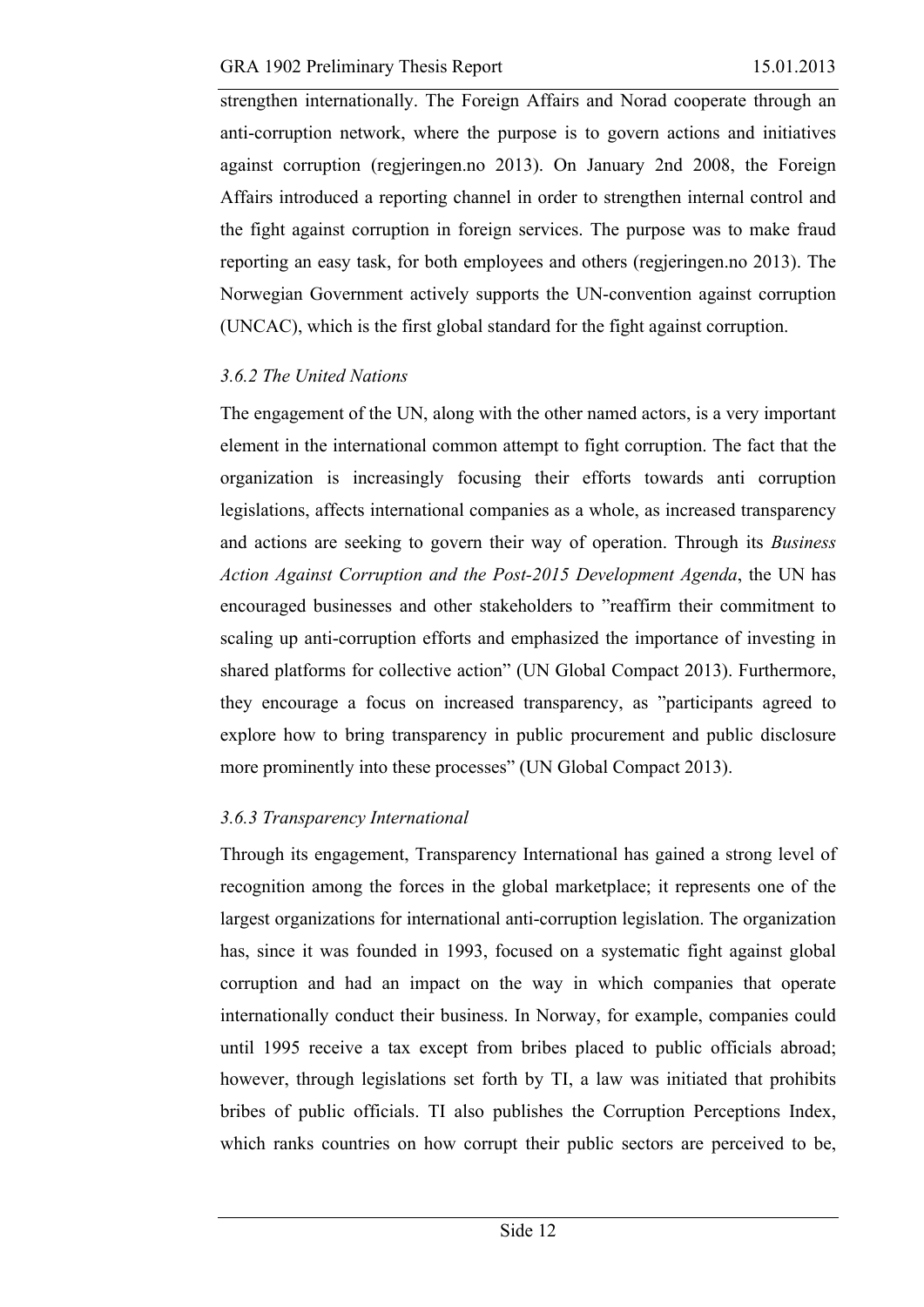where Norway is ranked as number 7. Norway is further linked to TI through its commitment to the Civil Law Convention on Corruption (transparency.org 2013).

#### *3.6.4 The OECD*

The Organization for European Economic Co-Operation and Development (OECD) was established after the Second World War to administer the reconstruction of Europe with help from American Marshall subsidies. The Organization works to create economic development for its member states, which today consist of 34 of the most prosperous economic countries worldwide (Skjult 2012: 23). Recently, OECD has exerted pressure on countries to strengthen their anti-bribery laws, as they do not meet the conventions standards. While there have been many cases of prosecution, OECD is concerned about the effect of the UK Bribery laws, as they claim they are inefficient and lack sufficient sanctions (PwC 2009: OECD Press Release 2008). In order to secure a more level playing field for businesses worldwide, OECD hopes there will be a "snowball effect in the number of cases being brought up", as "bribery investigations and enforcement actions in the wealthiest exporting countries, to date, has done little to increase prosecution activity related to bribery and graft in developing countries" (PwC 2009: OECD 2008).

#### *3.6.5 The World Bank*

The World Bank, as a collective description of five international organizations, is a central actor in financial guidance, economic development and the fight against poverty in developing countries. The bank is a part of the United Nations, but is fully owned by the countries contributing to the bank capital (Skjult 2012: 23).

### *3.6.6 The FCPA*

The US Foreign Corrupt Practices Act came through in 1977. The main purpose is a crackdown on the bribery of foreign officials. The detail within the FCPA is such that it is an offence for a US person, entity and certain applicable foreign entities to make bribes or offer any inducement for the purpose of obtaining or retaining business with a US firm. The Act extends to anyone transacting business while in the USA. However, the Act is not merely restricted to the US, although their signatory clearly adds weight (fcpa.us 2013).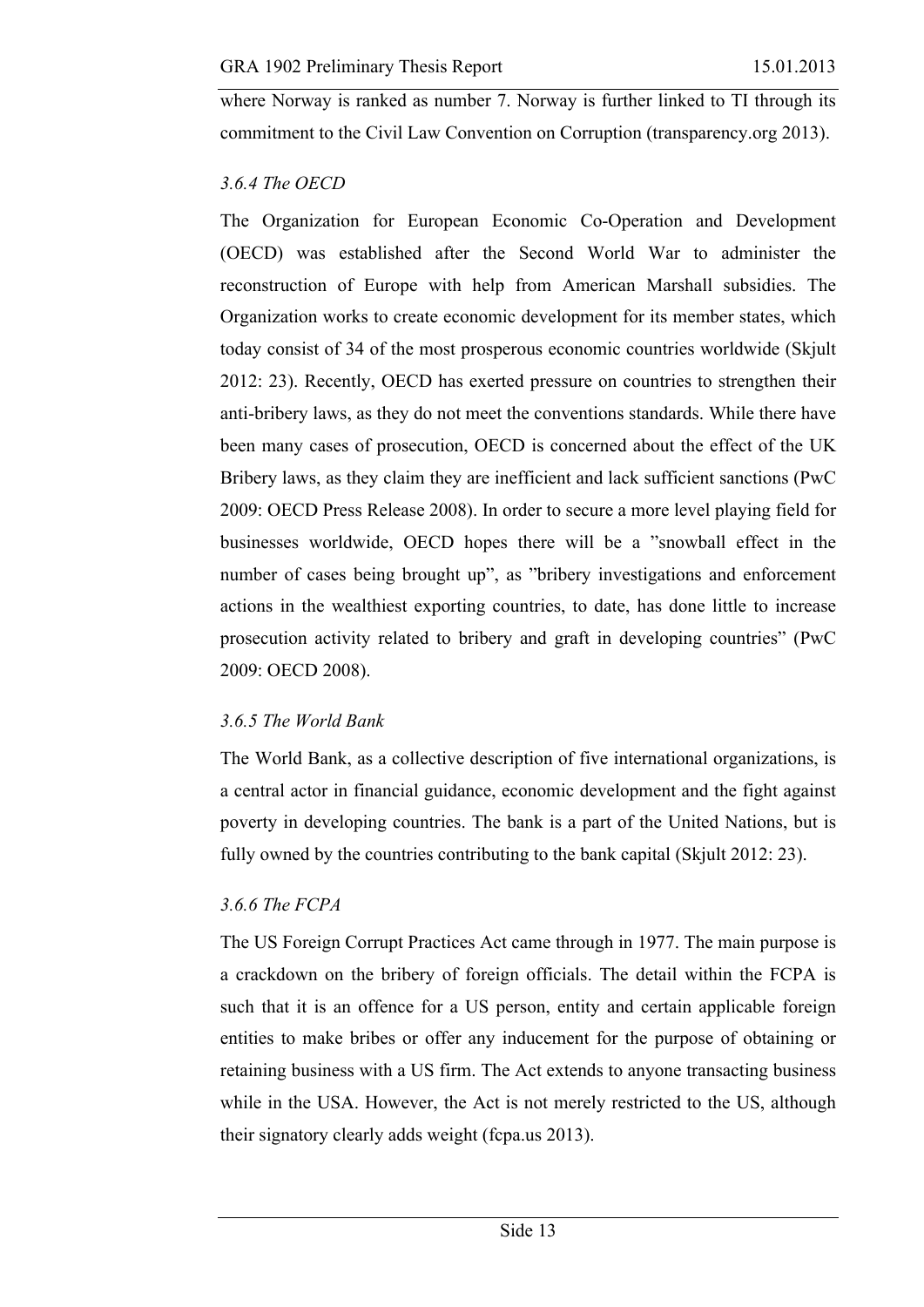### *3.6.7 The UK Bribery Act*

The UK Bribery Act came through July  $1<sup>st</sup>$ , 2011, which amends and reforms the UK criminal law and provides a modern legal framework to combat bribery in the UK and internationally. The UK Bribery Act attracted strong support from the government, and section 9 of the Act requires the government to publish guidance on procedures that commercial organizations cant put in place, in order to prevent bribery on their behalf. The Act requires companies to implement "adequate procedures" to prevent corrupt practices within the organization and by third parties on the company's behalf. While the Act applies to UK citizens, residents and companies established under the UK law, it also applies to non-UK companies in large degree, making the extremely relevant for Norwegian as well as other multinationals, as international companies operating within the UK can be held liable for failure to prevent bribery by UK Law. Appendix 1.2.

# **4. Significance of study**

Through an identification of the need to fight corruption, and an identification of the current legislations that govern companies' behavior, this paper intends to provide insight into the international corruption scene as it occurs today. As companies are facing a high level of risk in their international engagement, the research will focus on how the companies address this risk, and more specifically, how they evaluate the risk of third-party relations. Is the relation to third-party management forcing Norwegian companies to alter their international operations? Do they increase quality control and complete a thorough due diligence? Do they work with third parties that have a solid reputation? Or do they simply cut out the middleman to ensure that business is conducted in accordance with the anticorruption legislations? Through in-depth interviews with key personnel in the selected Norwegian companies, this paper seeks to reveal how they respond to these risks, and how it affects their way of operations. The results are intended to act as important guidelines in how to mitigate the risk associated when managing third-party relation. If proven successful, the study's long-term goal is to contribute to an improvement of the best practice among Norwegian companies.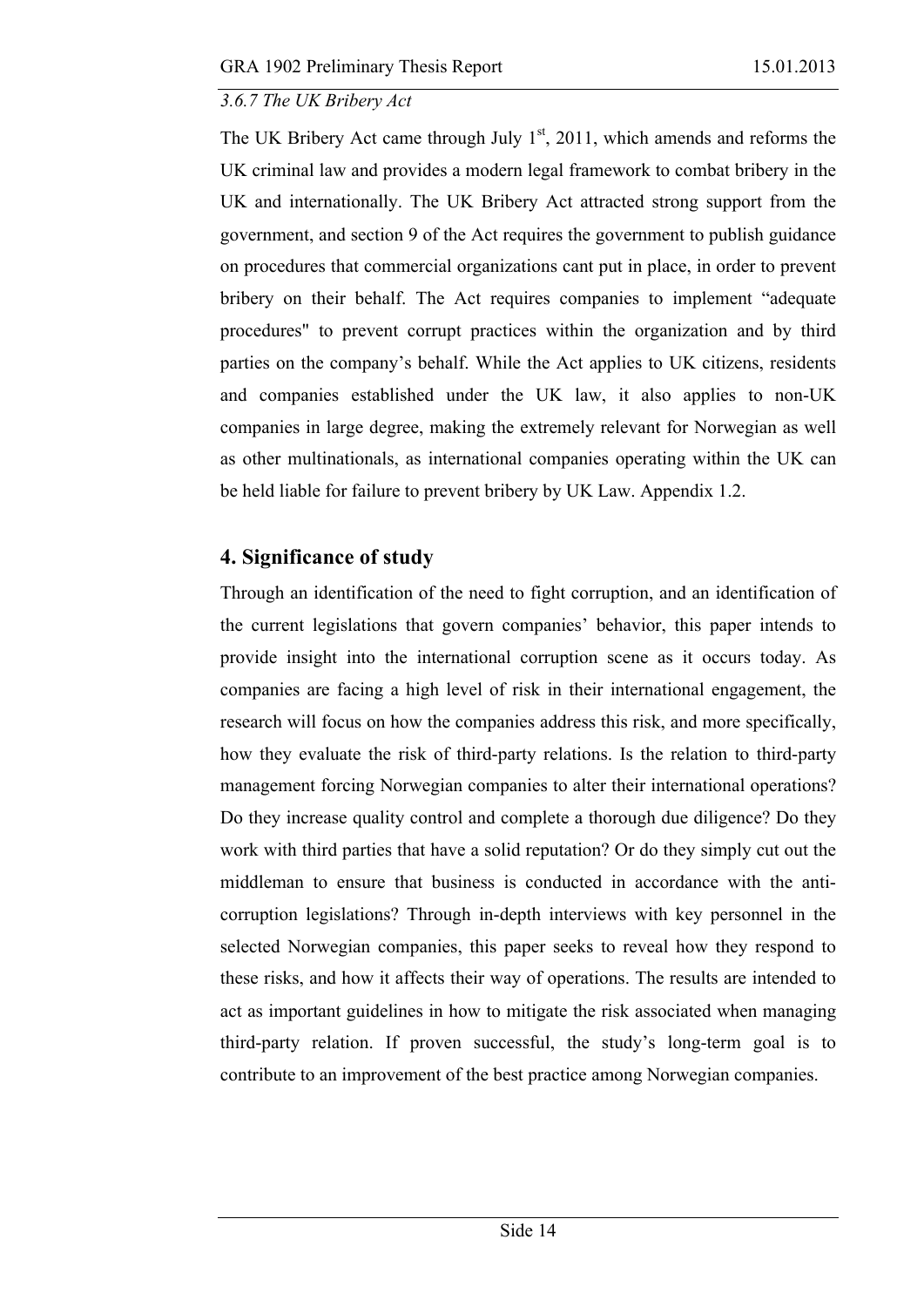### **5. Tentative timeline**

#### **January**

- Research: Literature Review and methodology
- **January 15th**: Preliminary Thesis Report Due

#### **February:**

- **February 20th:** Literature Review Completed
- **February 28th:** Strategy for methodology Completed
- Select companies for interviews

#### **March:**

- Set up Interview guideline. Prepare questions.
- Book interviews with selected companies.
- **March 20<sup>th</sup>:** All interview appointments lined up.
- **March 31<sup>st</sup>:** Complete interview guide

#### **April:**

- Data Collection
- Conduct interviews
- **April 20th:** Data collection Completed
- **April 30th:** Collection of findings interpreted

#### **May:**

- Analyze findings and interpret the data collected through interviews
- Conduct possible follow up interviews if more information is needed

#### **June:**

• Continue analysis of findings and propose conclusion

#### **July - August:**

- **July 1st:** Final First draft of master thesis completed
- **Focus of period:** Correction and finalizing thesis format

#### **September:**

• **September 1st: Master Thesis Project due date.**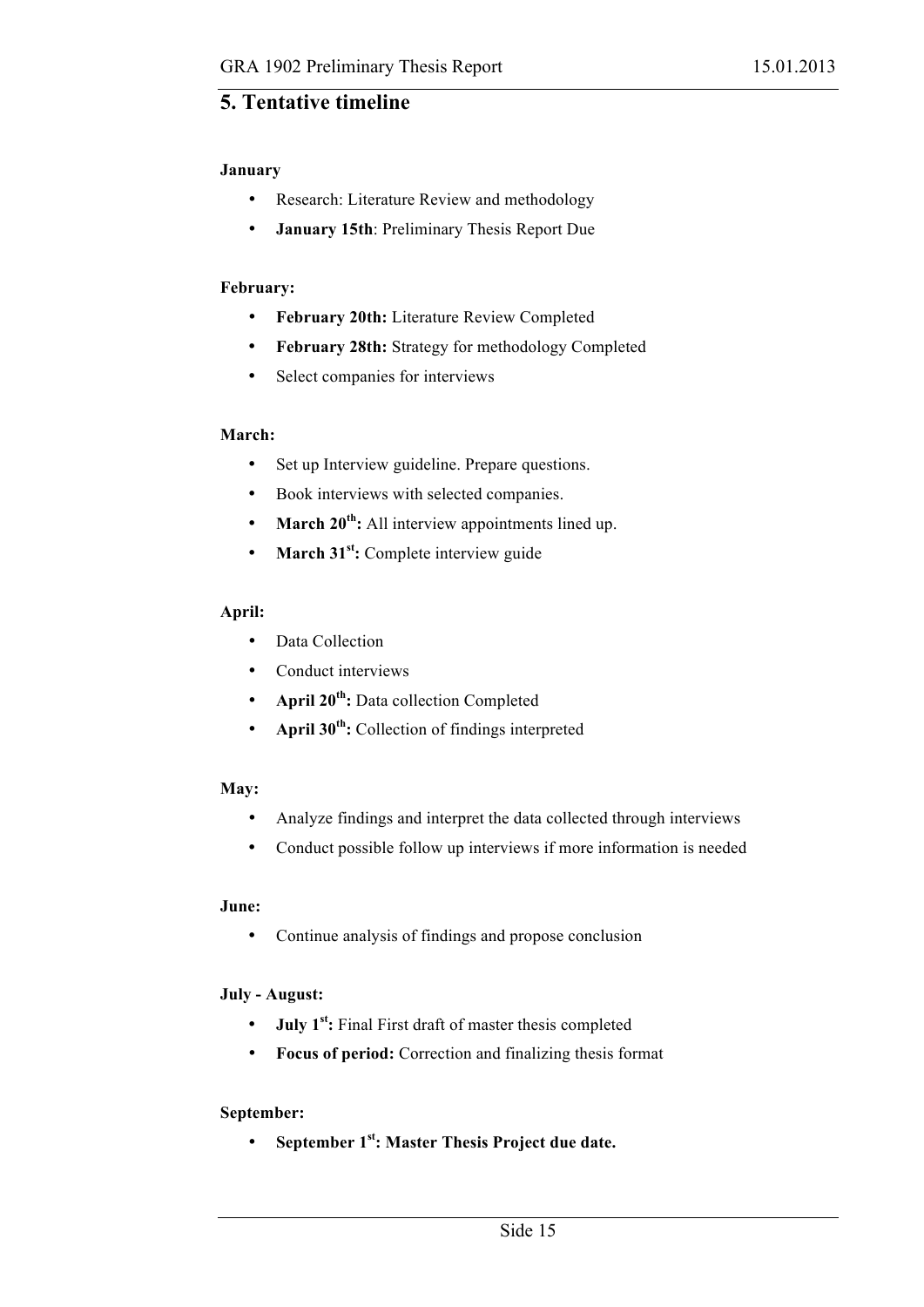#### **6. References**

- **Anderson, Gregg et. al** 2011. "Managing Third-Party Relationship Risk". *Crow Horwath LLP White Paper*
- **Bardhan, Pranab** 1997. "Corruption and Development: A Review of Issues". *Journal of Economic Literature.* Vol. 35, No. 3, Sep. 1997, pp. 1320-1346.
- **Cook, Thomas. D., & Campbell, Donald T.** 1979. Quasi-experimentation: Design and analysis issues for field settings. Chicago: Rand-McNally.
- **Easterby-Smith, M. R, Thorpe and P, Jackson** 2010. Management Research 3th edt. Thousand Oaks, California: Sage Publication.
- **Ernst & Young** 2011. "European Fraud Survey".
- **Farrales, Mark J.** 2005. "What is Corruption? A History of Corruption Studies and the Great Definitions Debate". *UCSD – Division of Social Sciences.* University of California, San Diego. June 2005
- **Henderson, N.** 2008. Managing Interventions. *Marketing Research.* 20(3): 44
- **Myint, U.** 2000. "Corruption: Causes, consequences and cures". *Asia-Pacific Development Journal.* Vol.7, No.2, December 2000
- **Persson, Anna et.al** 2012. "The failure of Anti-Corruption Policies A Theoretical Mischaracterization of the Problem". University of Gothenburg.
- **PwC** 2008. "Confronting corruption"
- **PwC** 2009. "Corruption crackdown".
- **Rallis, S. and Rossman, G.** 2011. Learning in the field: an introduction to Qualitative research. 3th ed. California. SAGE Publication.
- **Robert Klitgaard**. 1988. Controlling corruption. Berkeley: University of California
- **Roscher, Elisabeth and Ellingsen, Einar C.** 2011. "Internasjonale håndhevingstrender – krav til selskapenes tiltak mot korrupsjon". *Universitetsforlaget.* Økonomi & Finans (4).
- **Thaysen, Kristian W**. 2012. "Managing Third Party Integrity Risks". PwC 2012
- **Tiihonen, Seppo** 2003. "The History of Corruption in Central Government". *IOS Press Omsha.*
- **Transparency International**, Progress Report 2011: Enforcement of the OECD Anti-Bribery Convention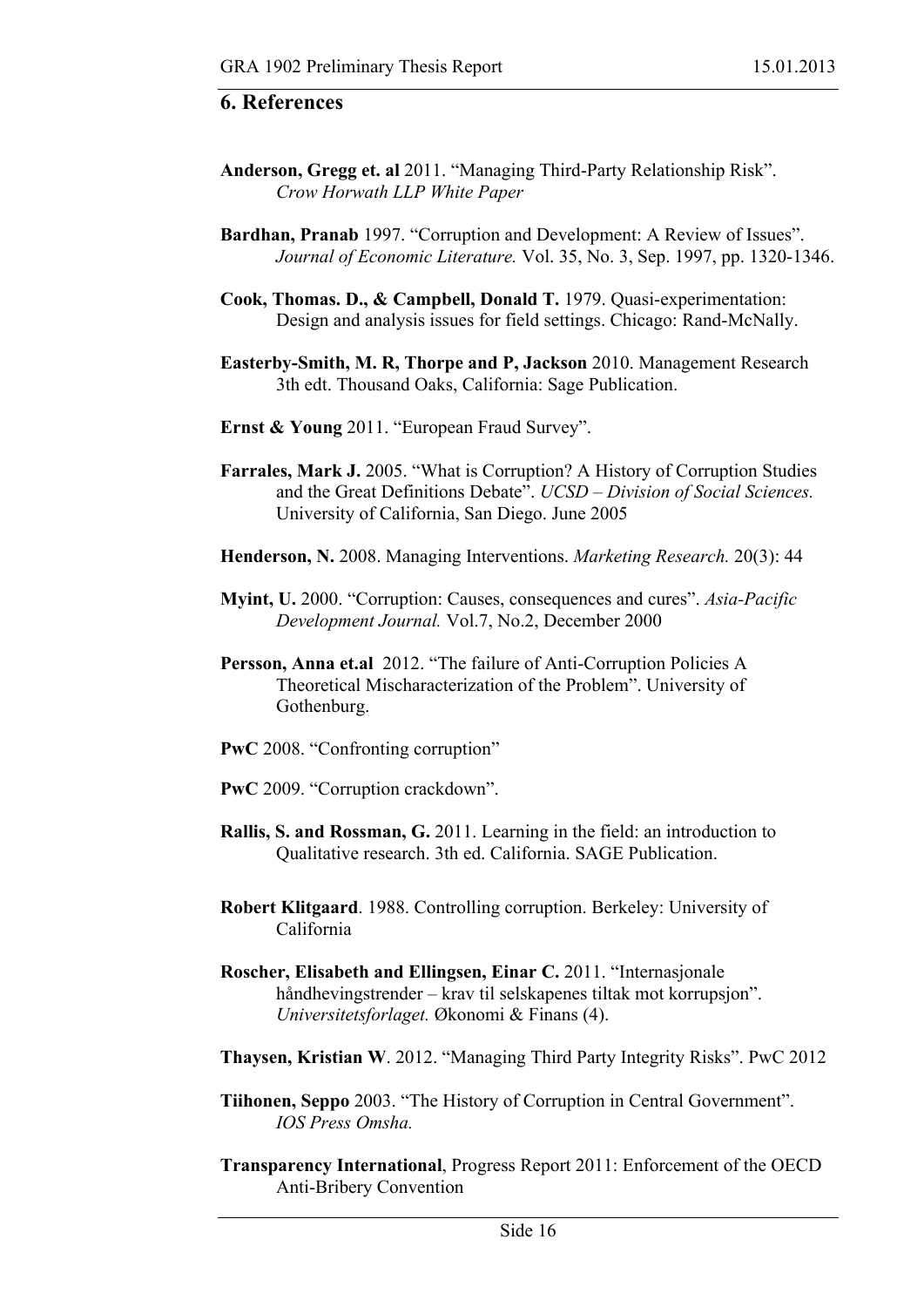| <b>Corruption on the Agenda.</b> [Internet] Available at: |
|-----------------------------------------------------------|
| http://www.corruption-agenda.org/Default.aspx?ID=23469    |
| [Accessed 11 <sup>th</sup> November, 2012]                |

#### **PwC.** [Internet] Available at: http://www.pwc.co.uk/forensic-services/issues/bribery-act.jhtml [Accessed  $24^{\text{th}}$  November, 2012]

- **The Norwegian Government.** [Internet] Available at: http://www.regjeringen.no/nb/dep/ud/tema/folkerett/antikorrupsjon.html?i  $d=434478$  [Accessed  $24<sup>th</sup>$  November, 2012]
- **The Norwegian Government.** [Internet] Available at: http://www.regjeringen.no/nb/dep/ud/tema/folkerett/antikorrupsjon.html?i  $\overline{d}$ =434478 [Accessed 8<sup>th</sup> January, 2013]
- **The US Foreign Corrupt Practices Act.** [Internet] Available at: http://www.fcpa.us/ [Accessed  $8<sup>th</sup>$  January, 2013]

#### **The World Bank**. [Internet] Available at:

http://web.worldbank.org/WBSITE/EXTERNAL/TOPICS/EXTPUBLICS ECTORANDGOVERNANCE/EXTANTICORRUPTION/0,,contentMDK :20221941~menuPK:1165474~pagePK:148956~piPK:216618~theSitePK: 384455,00.html [Accessed  $8<sup>th</sup>$  January, 2013]

#### **Serious Fraud Office.** [Internet] Available at:

http://www.sfo.gov.uk/bribery--corruption/what-is-corruption.aspx [Accessed 24<sup>th</sup> November, 2012]

**State Secretariat for Economic Affairs SECO.** [Internet] Available at: (http://www.seco.admin.ch/themen/00645/00657/00659/01387/index.html ?lang=en). [Accessed  $24<sup>th</sup>$  November, 2012]

### **Transparency International**. [Internet] Available at: http://www.transparency.org [Accessed  $7<sup>th</sup>$  January, 2013]

- **UN Global Compact.** 2012 [Internet] Available at: http://www.unglobalcompact.org/aboutthegc/thetenprinciples/anticorruption.html [Accessed  $24<sup>th</sup>$  November, 2012]
- **UN Global Compact.** 2013 [Internet] Available at: http:// www.unglobalcompact.org/ [Accessed8<sup>th</sup> January, 2013]